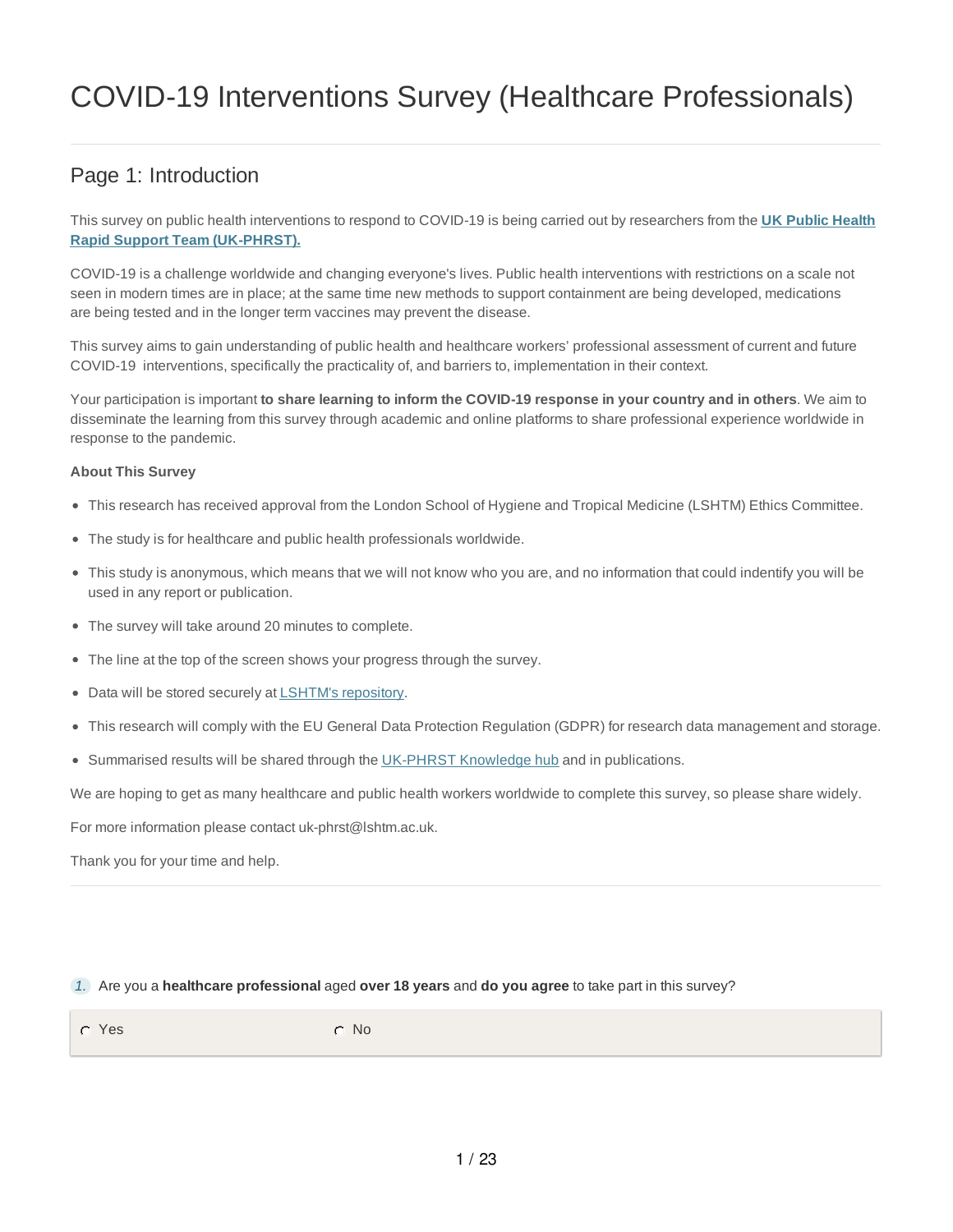### Page 2: Information about survey questions

Please answer the following questions based on your **professional** opinion with respect to the **country you are most associated with (e.g. where you work or where you live) at the time you complete the survey.**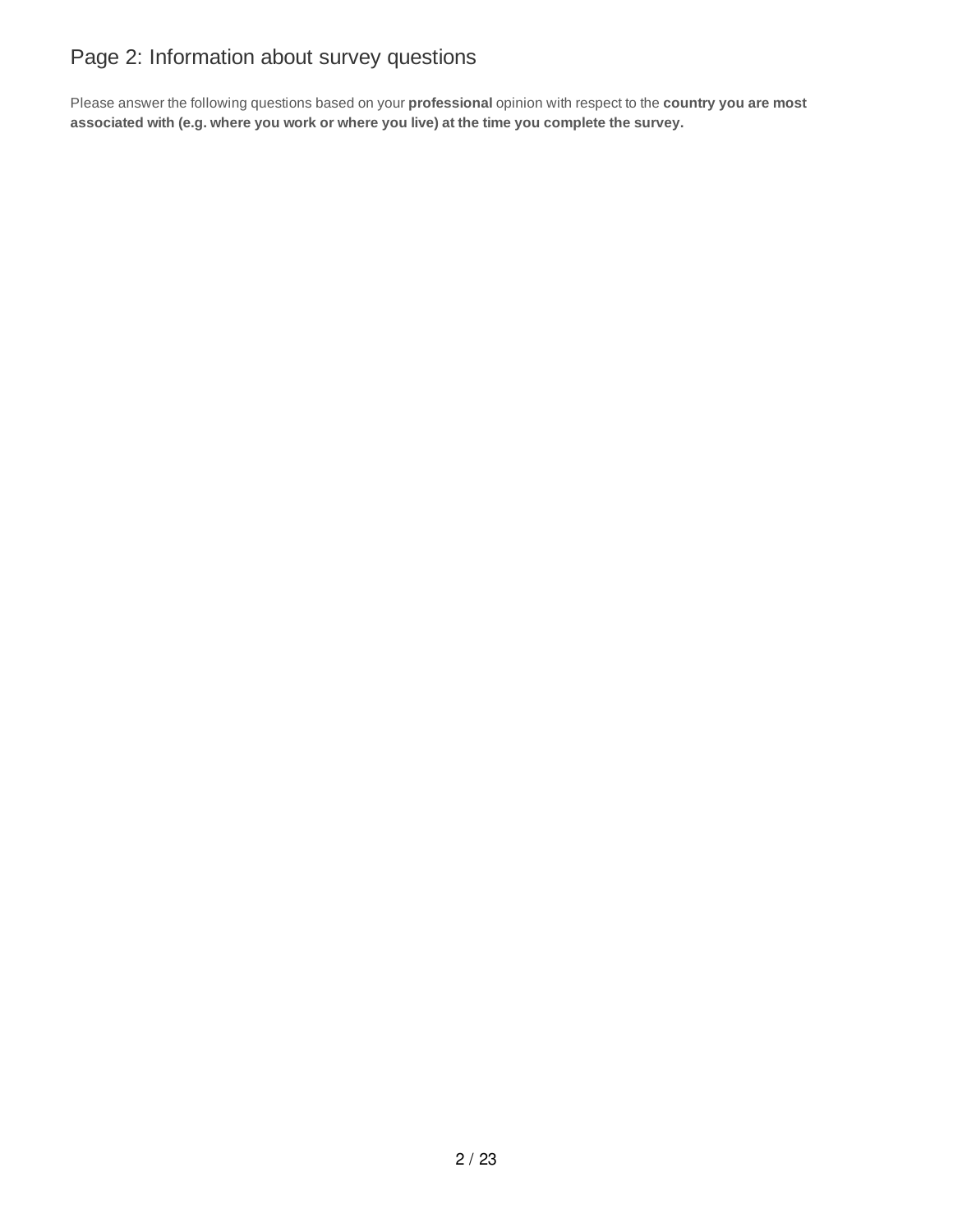#### Page 3: Shielding

**Shielding** is a measure to protect vulnerable people from coming into contact with COVID-19, by restricting interactions between them and others.

| 2. Are any population groups being shielded?     |                                                                                                          |              |  |  |  |  |  |  |
|--------------------------------------------------|----------------------------------------------------------------------------------------------------------|--------------|--|--|--|--|--|--|
| C Yes                                            | $\cap$ No                                                                                                | C Don't know |  |  |  |  |  |  |
| 2.a. Which population groups are being shielded? |                                                                                                          |              |  |  |  |  |  |  |
| $\Gamma$ Pregnant women                          |                                                                                                          |              |  |  |  |  |  |  |
| $\Gamma$ Older people                            |                                                                                                          |              |  |  |  |  |  |  |
|                                                  | $\Gamma$ People who have long-term health conditions (e.g. HIV, diabetes, heart disease)                 |              |  |  |  |  |  |  |
|                                                  | $\Gamma$ People who have weakened immune systems (e.g. tuberculosis (TB), cancer or transplant patients) |              |  |  |  |  |  |  |
| $\Gamma$ Don't know                              |                                                                                                          |              |  |  |  |  |  |  |
| $\Gamma$ Other                                   |                                                                                                          |              |  |  |  |  |  |  |

*2.a.i.* If you selected Other, please specify:

2.b. How easy do you think it is to implement shielding measures for pregnant women in terms of practical challenges?  $*$ *Required*

- Very easy
- C Easy
- Difficult
- Very difficult
- Don't know

*2.b.i.* Which of the following do you think are barriers to implementing shielding measures for pregnant women?

- $\Gamma$  Lack of enforcement
- $\Box$  Lack of policies and guidelines
- $\Gamma$  Lack of communication between policy-makers and the public
- $\Box$  Lack of communication between healthcare providers and the public
- $\Gamma$  Lack of public support
- $\Box$  Lack of home support for pregnant women (e.g. medical care, supply of food/medications)
- $\Gamma$  Lack of financial support for pregnant women
- $\Box$  Social stigma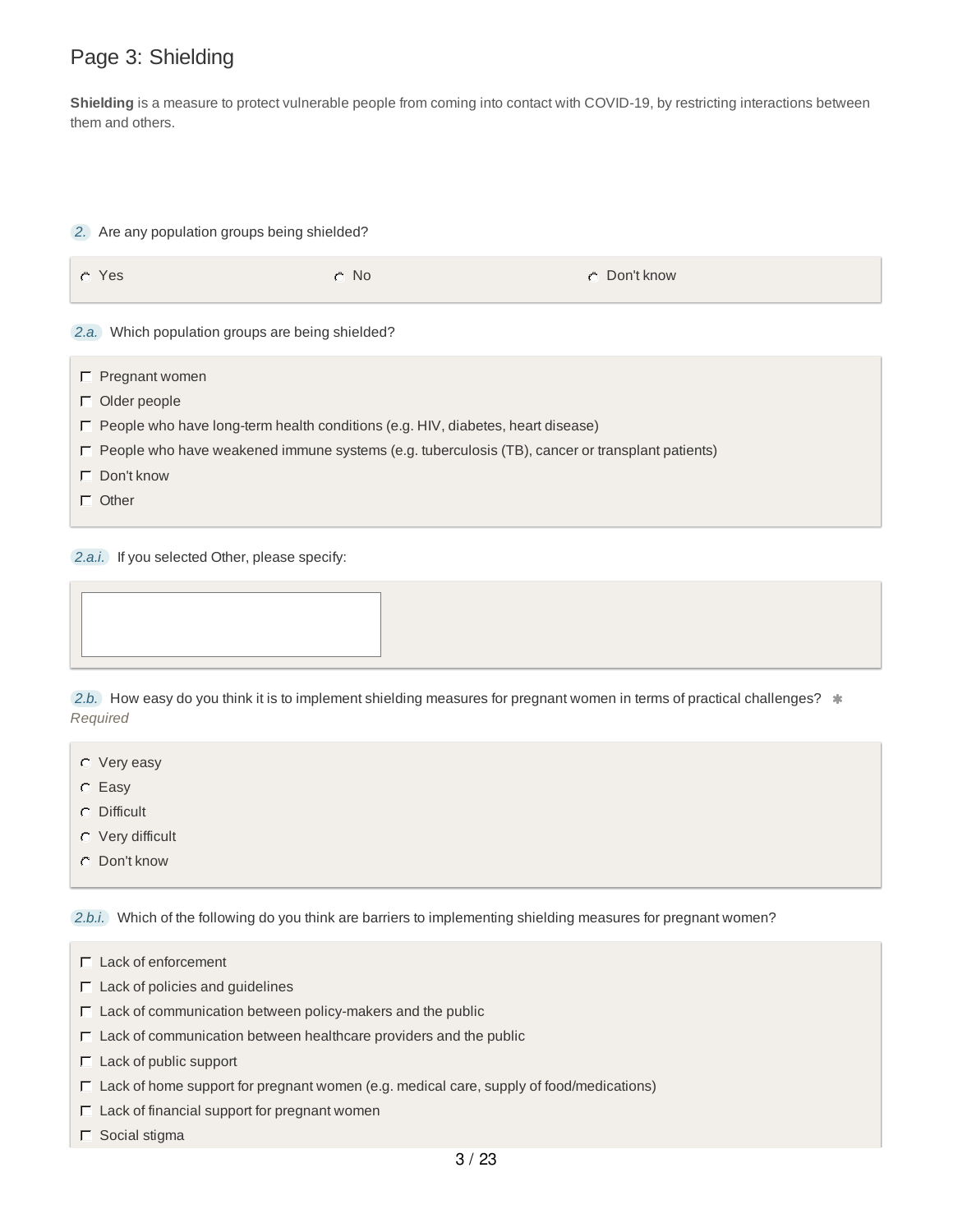- $\Box$  Misinformation (e.g. rumours or myths)
- $\Gamma$  Socio-cultural beliefs and practices
- $\Gamma$  Other
- Don't know

*2.b.i.a.* If you selected Other, please specify:

*2.c.* How easy do you think it is to implement shielding measures for older people in terms of practical challenges?

- Very easy
- Easy
- Difficult
- Very difficult
- Don't know

*2.c.i.* Which of the following do you think are barriers to implementing shielding measures for older people?

- Lack of enforcement
- $\Gamma$  Lack of policies and guidelines
- $\Gamma$  Lack of communication between policy-makers and the public
- $\Gamma$  Lack of communication between healthcare providers and the public
- $\Gamma$  Lack of public support
- $\Gamma$  Lack of home support for older people (e.g. medical care, supply of food/medications)
- $\Gamma$  Social stigma
- $\Gamma$  Misinformation (e.g. rumours or myths)
- $\Box$  Socio-cultural beliefs and practices
- $\Box$  Other
- Don't know

*2.c.i.a.* If you selected Other, please specify:

*2.d.* How easy do you think it is to implement shielding measures for people with long-term conditions or those with weakened immune systems in terms of practical challenges?

- Very easy
- Easy
- Difficult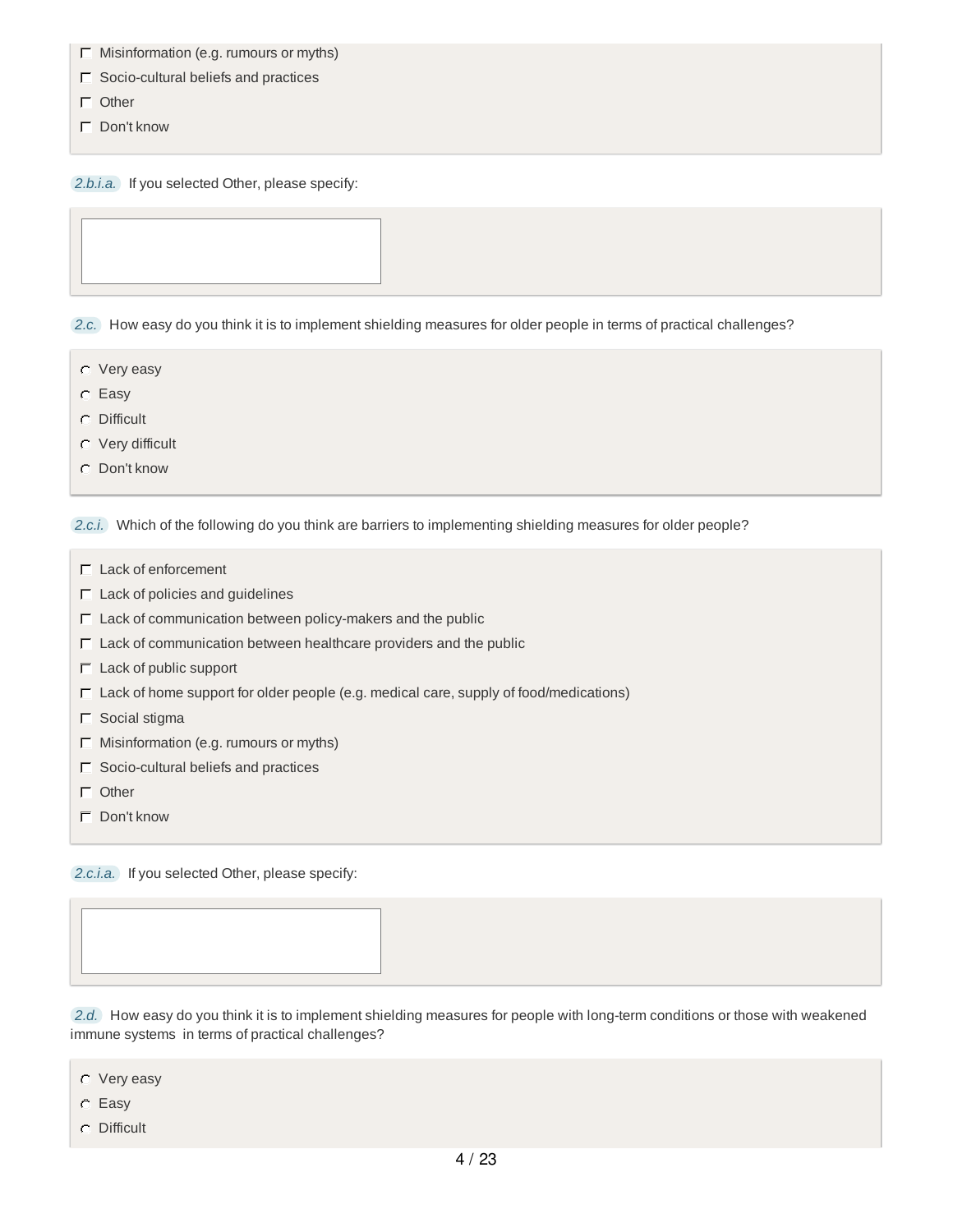- Very difficult
- Don't know

*2.d.i.* Which of the following do you think are barriers to implementing shielding measures for people with long-term conditions or those with weakened immune systems?

- $\Gamma$  Lack of enforcement
- $\Box$  Lack of policies and guidelines
- $\Gamma$  Lack of communication between policy-makers and the public
- $\Gamma$  Lack of communication between policy-makers and healthcare providers
- $\Gamma$  Lack of communication between healthcare providers and the public
- $\Gamma$  Lack of public support

 $\Gamma$  Lack of home support for people with long-term conditions or those with weakened immune systems (e.g. medical care, supply of food/medications)

- $\Gamma$  Social stigma
- $\Gamma$  Misinformation (e.g. rumours or myths)
- $\Box$  Socio-cultural beliefs and practices
- $\Gamma$  Other
- Don't know

*2.d.i.a.* If you selected Other, please specify: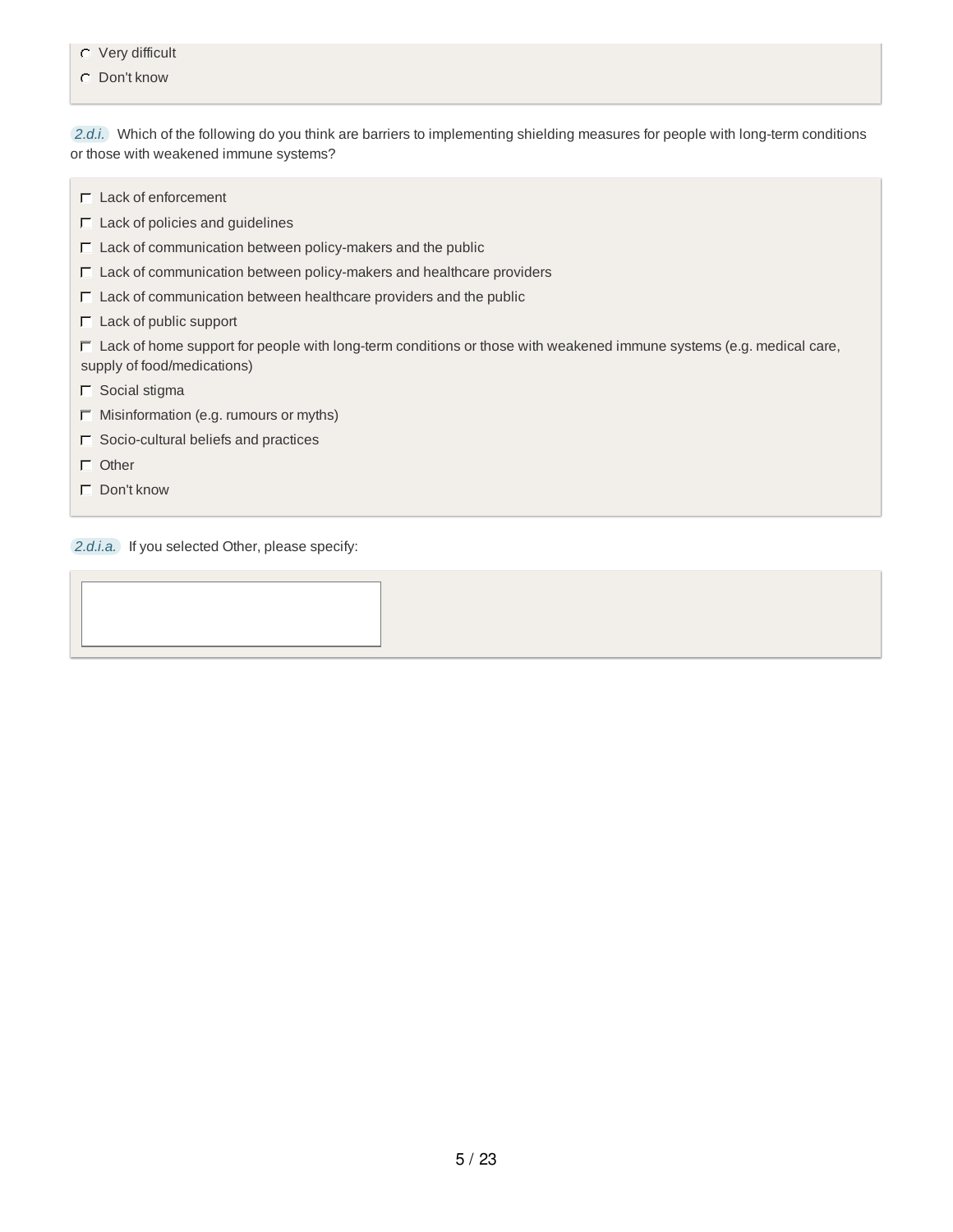### Page 4: Vaccines

The following questions refer to **vaccine use**, assuming a safe and effective vaccine for COVID-19 can be developed.

| $\circ$ No<br>C Don't know<br>C Yes<br>3.a. Do you think a vaccine should be prioritised for certain popualtion groups (e.g. pregnant women, healthcare workers, older<br>people)?<br>C Yes                                                                                                                                                                                                                                                           | 3. Do you think a vaccine, if developed, should be introduced to prevent COVID-19? |  |
|-------------------------------------------------------------------------------------------------------------------------------------------------------------------------------------------------------------------------------------------------------------------------------------------------------------------------------------------------------------------------------------------------------------------------------------------------------|------------------------------------------------------------------------------------|--|
|                                                                                                                                                                                                                                                                                                                                                                                                                                                       |                                                                                    |  |
|                                                                                                                                                                                                                                                                                                                                                                                                                                                       |                                                                                    |  |
| <b>C</b> Don't know                                                                                                                                                                                                                                                                                                                                                                                                                                   | $\circ$ No - everyone should be vaccinated                                         |  |
| 3.a.i. Which of the following population groups do you think a vaccine should be prioritised for? (please select up to 3 groups)                                                                                                                                                                                                                                                                                                                      |                                                                                    |  |
| $\Gamma$ Infants<br>□ School age children<br>$\Gamma$ Pregnant women<br>$\Gamma$ People who are working<br>$\Box$ People who are carers for dependents<br>$\Box$ Older people<br>$\Gamma$ People who have long-term health conditions (e.g. diabetes, heart disease)<br>$\Gamma$ People who have weakened immune systems (e.g. cancer or transplant patients)<br>$\Gamma$ People who are in closed settings (e.g. prisons, long-term care facilities) |                                                                                    |  |
| $\Gamma$ People who are displaced (e.g. living in refugee camps)<br>F Healthcare/ Social care/ Emergency professionals<br>$\Box$ Other                                                                                                                                                                                                                                                                                                                |                                                                                    |  |
| 3.a.i.a. If you selected Other, please specify:                                                                                                                                                                                                                                                                                                                                                                                                       |                                                                                    |  |

*3.b.* How easy do you think it is to provide a COVID-19 vaccine to these population groups in terms of practical challenges?

|                     | Very easy | Easy | <b>Difficult</b> | Verv<br>difficult | Don't<br>know  | <b>Not</b><br>applicable<br>(NA) |
|---------------------|-----------|------|------------------|-------------------|----------------|----------------------------------|
| <b>Infants</b>      |           | m.   |                  |                   | $\blacksquare$ |                                  |
| School age children |           |      |                  |                   | ┍              |                                  |
| Pregnant women      |           |      |                  |                   |                |                                  |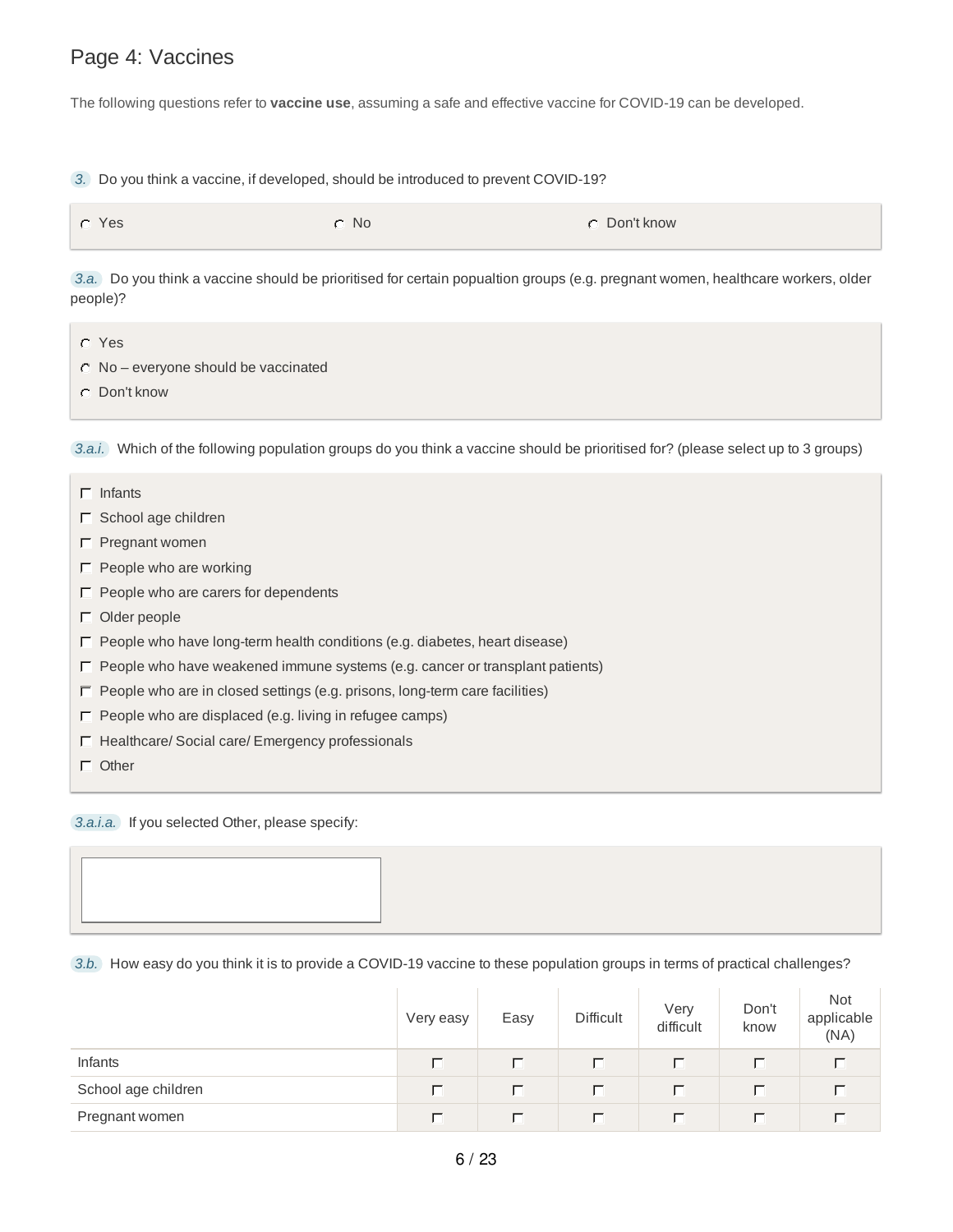| People who are working                                                                        |  | $\Gamma$ | г        | г      |  |
|-----------------------------------------------------------------------------------------------|--|----------|----------|--------|--|
| People who are carers for dependents                                                          |  | г        | г        | $\Box$ |  |
| Older people                                                                                  |  | Г        | г        | $\Box$ |  |
| People who have long-term health conditions<br>(e.g. HIV, diabetes, heart disease)            |  | $\Gamma$ | $\Box$   | $\Box$ |  |
| People who have weakened immune systems<br>(e.g. tuberculosis, cancer or transplant patients) |  | $\Box$   | $\Gamma$ | $\Box$ |  |
| People who are in closed settings (e.g. prisons,<br>long-term care facilities)                |  | $\Gamma$ | $\Box$   | $\Box$ |  |
| People who are displaced (e.g. living in refugee<br>camps)                                    |  | $\Box$   | $\Box$   | $\Box$ |  |
| Healthcare/ Social care/ Emergency<br>professionals                                           |  | $\Box$   | $\Gamma$ | $\Box$ |  |
| People who are homeless                                                                       |  | $\Box$   | $\Box$   | $\Box$ |  |

*3.c.* Which of the following do you think are barriers to implementing a COVID-19 vaccine?

- $\Box$  Lack of vaccine supply
- $\Gamma$  Lack of financial support
- $\Box$  Lack of policies and guidelines
- $\Gamma$  Lack of trained staff
- $\Gamma$  Lack of communication between healthcare providers and the public
- $\Gamma$  Lack of communication between policy-makers and the public
- $\Box$  Lack of public support
- $\Box$  Lack of equipment (e.g. cold chain)
- $\Box$  Vaccine is manufactured in another country
- $\Box$  Public fear of vaccine safety
- $\Box$  Public fear of vaccine effectiveness
- $\Box$  Socio-cultural beliefs and practices
- $\Gamma$  Social stigma
- Don't know
- $\Box$  Other

*3.c.i.* If you selected Other, please specify: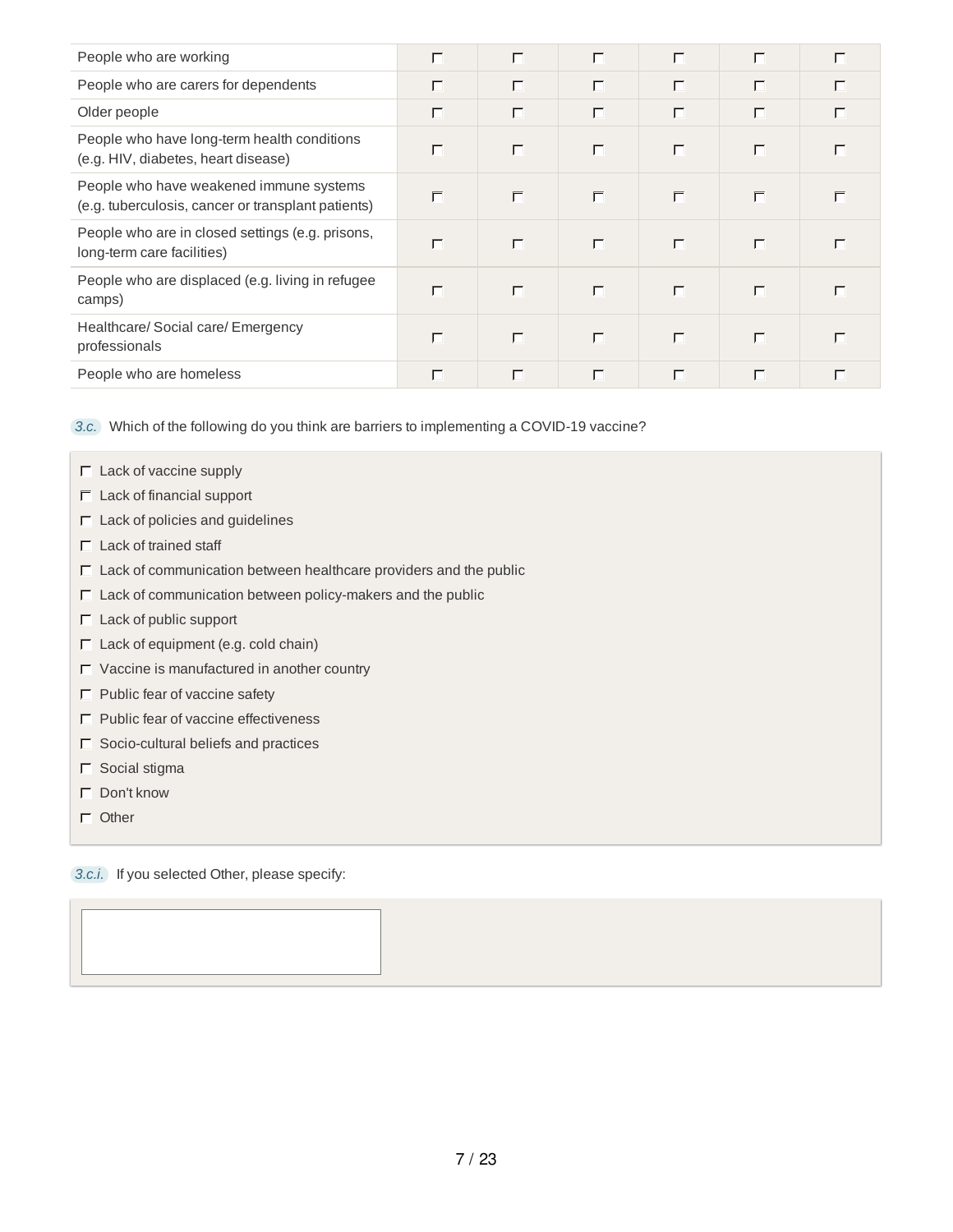#### Page 5: Therapeutics

*4.* Are any medications (drugs) approved for COVID-19 use?

| C Yes                                                                                           | $\circ$ No | C Don't know |
|-------------------------------------------------------------------------------------------------|------------|--------------|
| $\cap$ Not applicable (NA) - I don't<br>administer or prescribe<br>medications in my profession |            |              |

*4.a.* Which of the following medications/therapies have been approved to prevent/treat COVID-19 in your country?

- $\Box$  Dexamethasone
- $\Gamma$  Chloroquine
- $\Box$  Hydroxychloroquine
- $\Gamma$  Remdesivir
- $\Box$  Favipiravir
- Lopinavir-ritonavir (kaletra)
- $\Box$  Interferon beta-1a
- $\Gamma$  Convalescent plasma
- $\Gamma$  Natural/traditional treatments
- $\Box$  Other
- Don't know

*4.a.i.* If you selected Natural/traditional treatments, please specify:

*4.a.ii.* If you selected Other, please specify:

*4.b.* How easy do you think it is to provide a COVID-19 oral treatment in terms of practical challenges?

- Very easy
- Easy
- Difficult
- Very difficult
- Don't know

*4.b.i.* Which of the following do you think are barriers to providing a COVID-19 oral treatment?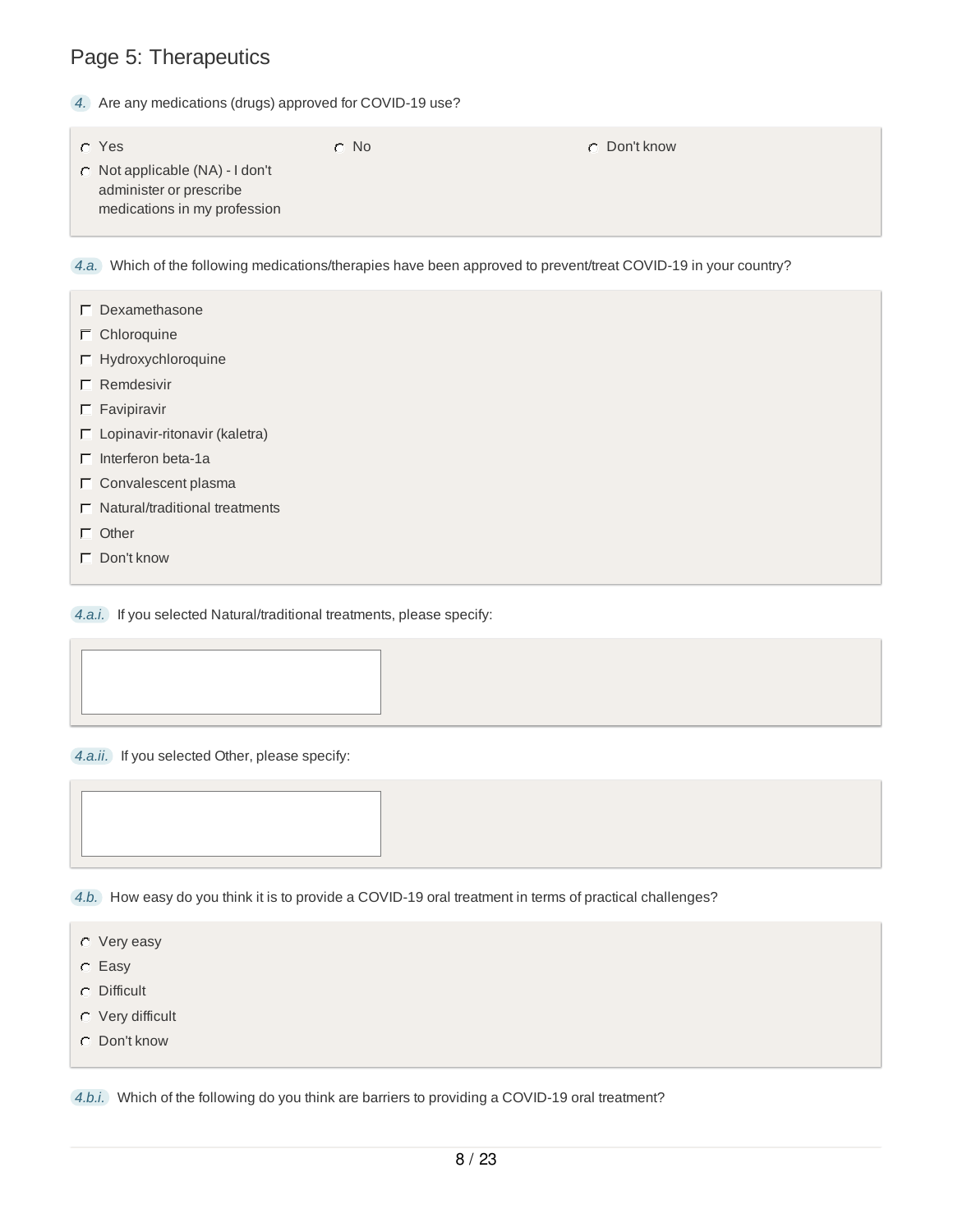- $\Box$  Lack of policies and guidelines
- $\Gamma$  Lack of communication between policy-makers and healthcare professionals
- $\Box$  Lack of communication between healthcare providers and the public
- $\Gamma$  Lack of communication between policy-makers and the public
- $\Gamma$  Lack of public support
- $\Gamma$  Misinformation (e.g. rumours or myths)
- $\Box$  Socio-cultural beliefs and practices
- $\Gamma$  Lack of medication supply
- $\Gamma$  Lack of trained staff
- $\Gamma$  Social stigma
- $\Box$  Other
- $\Gamma$  Don't know

*4.b.i.a.* If you selected Other, please specify:

*4.c.* How easy do you think it is to provide a COVID-19 treatment via an injection in terms of practical challenges?

- Very easy
- Easy
- Difficult
- Very difficult
- Don't know

*4.c.i.* Which of the following do you think are barriers to providing a COVID-19 treatment via an injection?

- $\Gamma$  Lack of policies and guidelines
- $\Gamma$  Lack of communication between policy-makers and healthcare professionals
- $\Box$  Lack of communication between healthcare providers and the public
- $\Gamma$  Lack of communication between policy-makers and the public
- $\Box$  Lack of public support
- $\Gamma$  Misinformation (e.g. rumours or myths)
- $\Gamma$  Socio-cultural beliefs and practices
- $\Gamma$  Lack of medication supply
- $\Gamma$  Lack of equipment to administer treatment (e.g. syringes, needles)
- $\Box$  Lack of trained staff
- $\Gamma$  Social stigma
- $\Gamma$  Other
- Don't know

*4.c.i.a.* If you selected Other, please specify: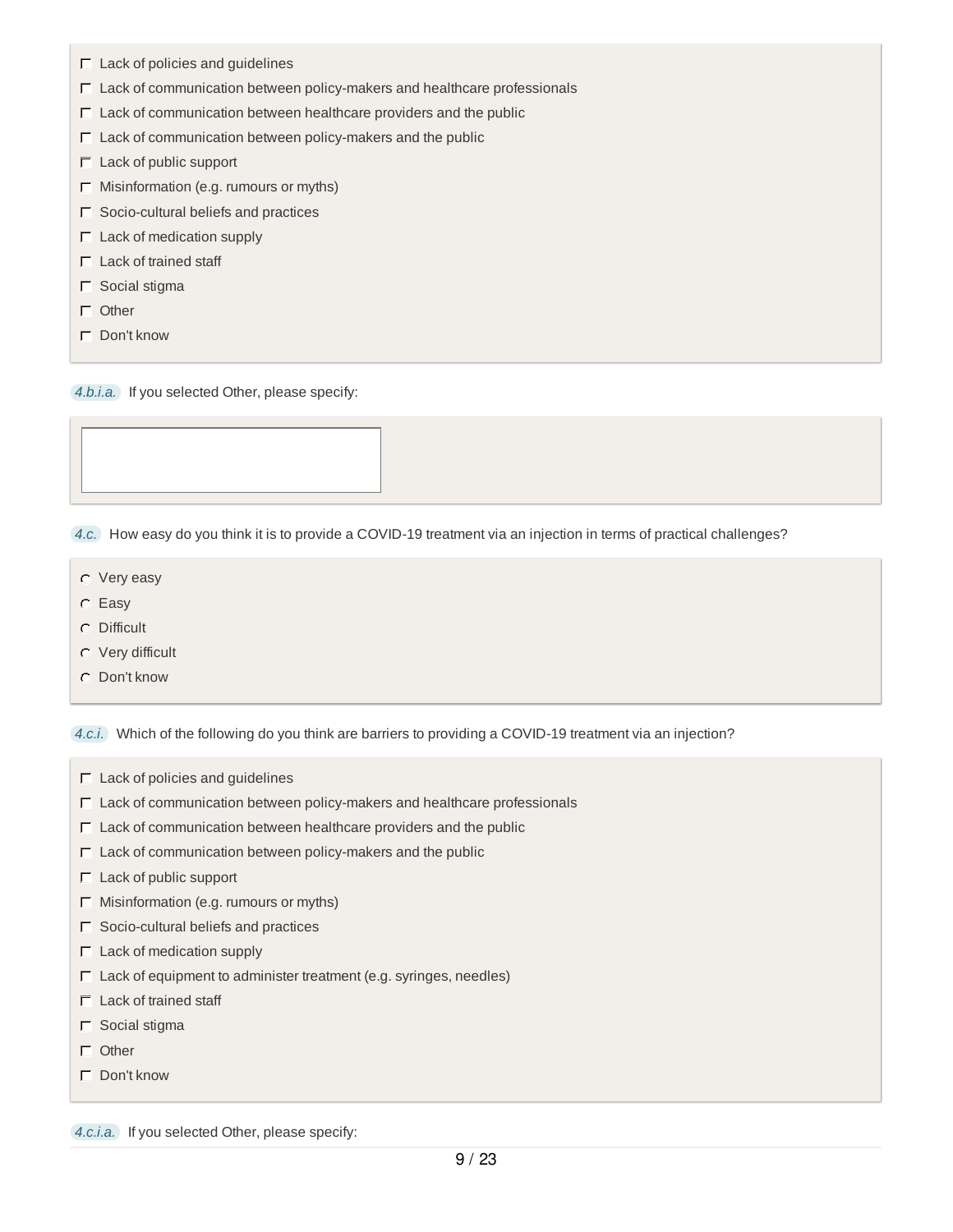|  | 4.d. How easy do you think it is to provide a COVID-19 intravenous treatment in terms of practical challenges? |  |  |  |
|--|----------------------------------------------------------------------------------------------------------------|--|--|--|

- Very easy
- Easy
- Difficult
- Very difficult
- Don't know

*4.d.i.* Which of the following do you think are barriers to providing a COVID-19 intravenous treatment?

- $\Gamma$  Lack of policies and guidelines
- $\Gamma$  Lack of communication between policy-makers and healthcare professionals
- $\Gamma$  Lack of communication between healthcare providers and the public
- $\Box$  Lack of communication between policy-makers and the public
- $\Gamma$  Lack of public support
- $\Gamma$  Misinformation (e.g. rumours or myths)
- $\Box$  Socio-cultural beliefs and practices
- $\Gamma$  Lack of medication supply
- $\Box$  Lack of equipment to administer treatment (e.g. infusion pump)
- $\Gamma$  Lack of trained staff
- $\Gamma$  Social stigma
- $\Gamma$  Other
- Don't know

*4.d.i.a.* If you selected Other, please specify:

*4.e.* How easy do you think it is to provide a COVID-19 inhaled treatment (e.g. via nebuliser) in terms of practical challenges?

- Very easy
- Easy
- Difficult
- Very difficult
- Don't know

*4.e.i.* Which of the following do you think are barriers to providing a COVID-19 inhaled treatment?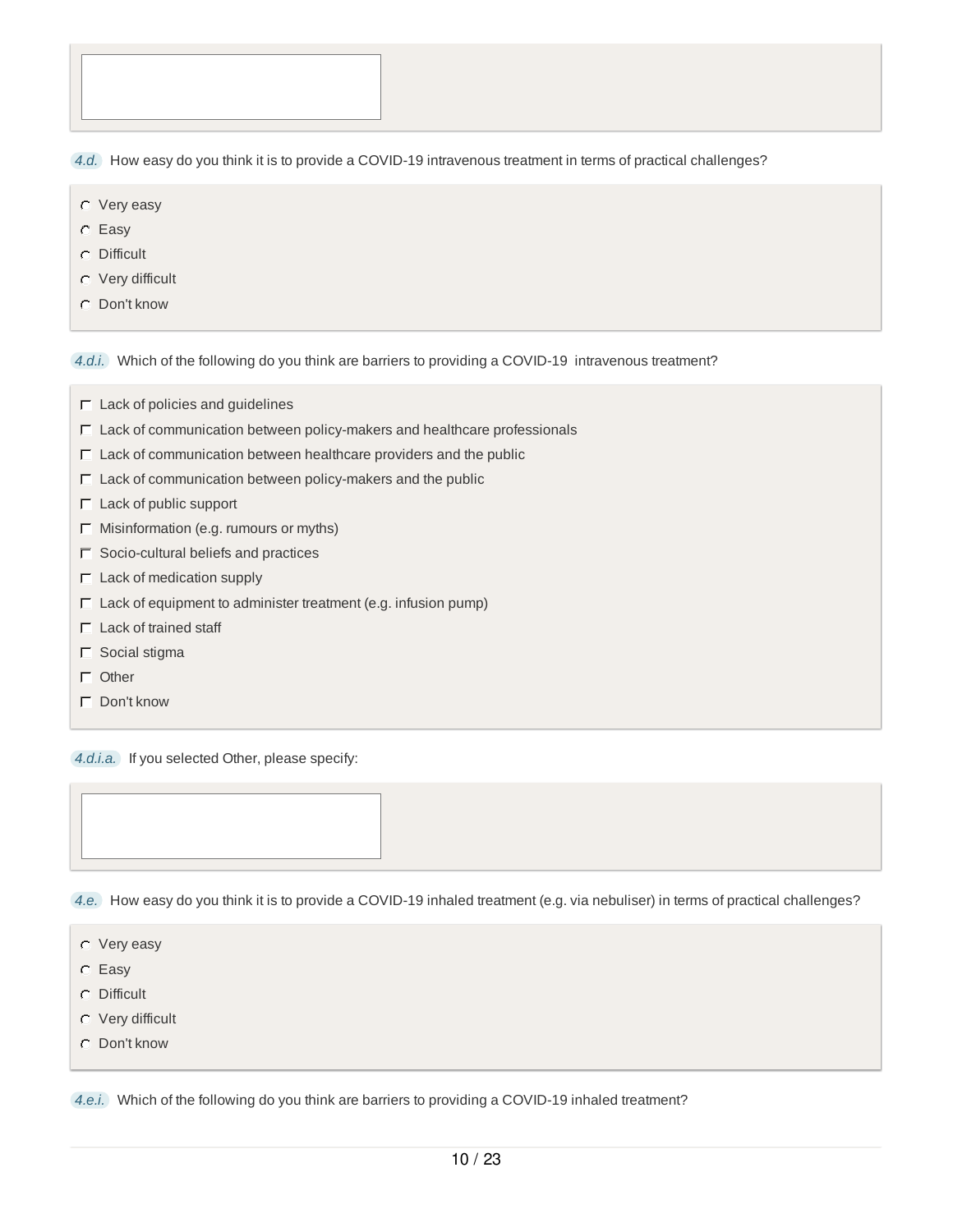- $\Box$  Lack of policies and guidelines
- $\Gamma$  Lack of communication between policy-makers and healthcare professionals
- $\Box$  Lack of communication between healthcare providers and the public
- $\Gamma$  Lack of communication between policy-makers and the public
- $\Gamma$  Lack of public support
- $\Gamma$  Misinformation (e.g. rumours or myths)
- $\Gamma$  Socio-cultural beliefs and practices
- $\Gamma$  Lack of medication supply
- $\Gamma$  Lack of equipment to provide treatment (e.g. nebuliser machine)
- $\Box$  Lack of trained staff
- $\Gamma$  Social stigma
- $\Box$  Other
- Don't know

*4.e.i.a.* If you selected Other, please specify:

*4.f.* How easy do you think it is to provide blood products (e.g. transfusion of plasma) for COVID-19 treatment in terms of practical challenges?

- Very easy
- Easy
- Difficult
- Very difficult
- Don't know

*4.f.i.* Which of the following do you think are barriers to providing blood products (e.g. transfusion of plasma) for COVID-19 treatment?

- $\Gamma$  Lack of policies and guidelines
- $\Gamma$  Lack of communication between policy-makers and healthcare professionals
- $\Gamma$  Lack of communication between healthcare providers and the public
- $\Box$  Lack of communication between policy-makers and the public
- $\Gamma$  Lack of public support
- $\Gamma$  Misinformation (e.g. rumours or myths)
- $\Box$  Socio-cultural beliefs and practices
- $\Gamma$  Lack of donors
- $\Box$  Lack of equipment to provide treatment (e.g. intravenous pump)
- $\Box$  Lack of trained staff
- $\Gamma$  Social stigma
- $\Box$  Lack of blood services
- $\Gamma$  Lack of technology infrastructure (e.g. laboratory, cold chain)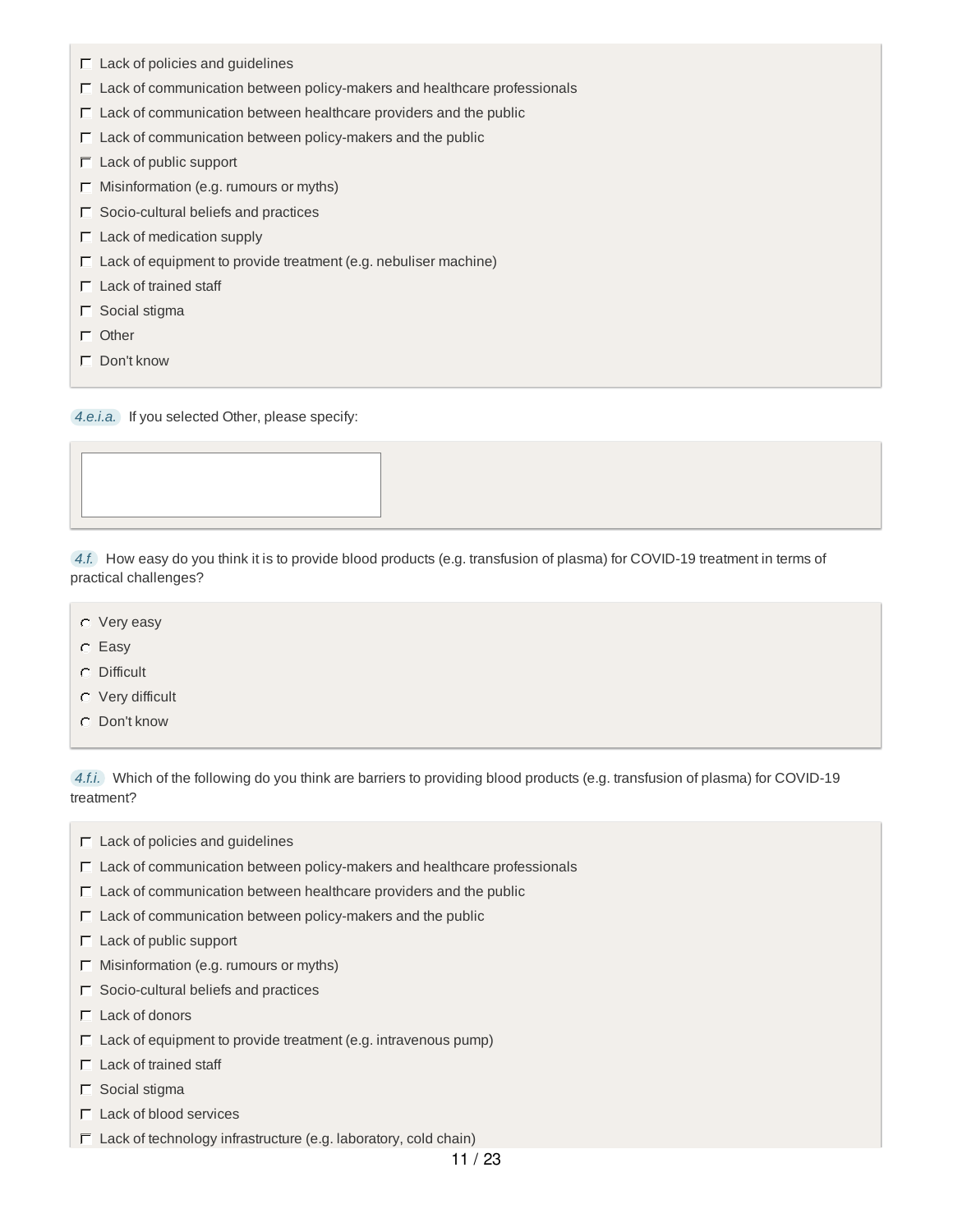Don't know

*4.f.i.a.* If you selected Other, please specify: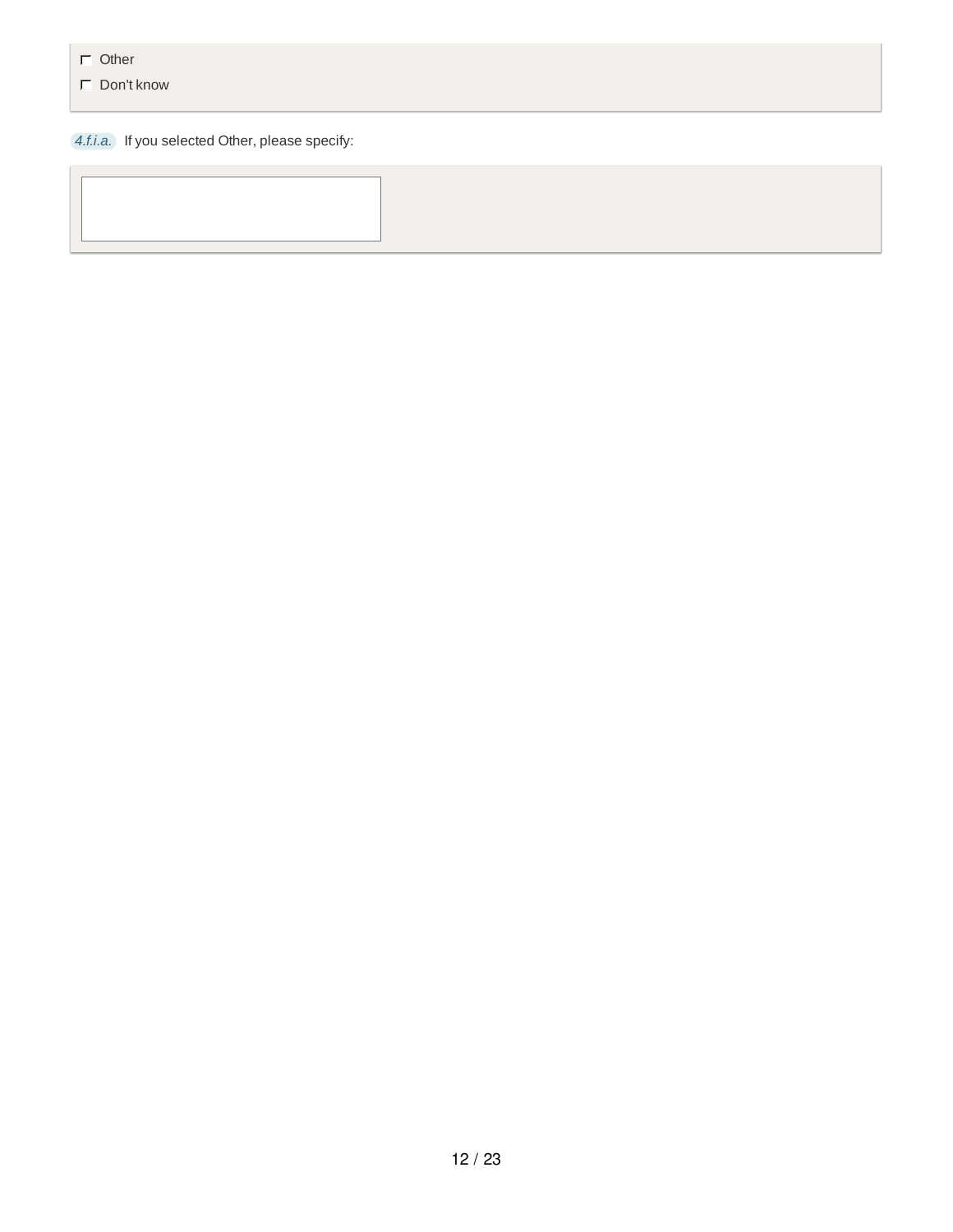#### Page 6: Delivery of Essential Healthcare Services

*5.* Has the delivery of essential healthcare services been affected?

- Yes
- No
- Don't know

*5.a.* Which of the following essential healthcare services have been affected?

 $\Box$  Immunisation programmes  $\Box$  Maternal and Reproductive Health (e.g. facility-based deliveries, antenatal care) HIV/AIDs  $\Gamma$  Tuberculosis  $\Box$  Malaria  $\Box$  Auxiliary services (e.g. laboratory and blood bank services, basic diagnostic imaging)  $\Gamma$  Critical inpatient therapies  $\Box$  Provision of medications and supplies for chronic or communicable diseases  $\Gamma$  Care for vulnerable populations  $\Box$  Emergency care that requires time-sensitive intervention  $\Gamma$  Other

*5.a.i.* If you selected Other, please specify:

*5.b.* How easy do you think it is for the following essential healthcare services to operate as normal in terms of practical challenges?

|                                                                                           | Very easy | Easy     | <b>Difficult</b> | Very<br><b>Difficult</b> | Don't<br>know | <b>Not</b><br>applicable<br>(NA) |
|-------------------------------------------------------------------------------------------|-----------|----------|------------------|--------------------------|---------------|----------------------------------|
| Immunisation programmes                                                                   |           | $\Gamma$ | $\Box$           | $\Box$                   | $\Box$        |                                  |
| Maternal and Reproductive Health (e.g. facility-<br>based deliveries, antenatal care)     |           | $\Gamma$ | Г                | $\Box$                   | $\Box$        | $\Gamma$                         |
| <b>HIV/AIDS</b>                                                                           | П         | $\Box$   | $\Box$           | $\Box$                   | $\Gamma$      | $\Box$                           |
| <b>Tuberculosis</b>                                                                       | $\Box$    | Г        | Г                | Г                        | $\Box$        | г                                |
| Malaria                                                                                   |           | $\Box$   | $\Gamma$         | $\Box$                   | $\Box$        | $\Gamma$                         |
| Auxiliary services (e.g. laboratory and blood bank<br>services, basic diagnostic imaging) |           | $\Box$   | $\Gamma$         | $\Box$                   | $\Box$        |                                  |
| Critical inpatient therapies                                                              |           |          | $\Box$           | $\Box$                   | $\Box$        |                                  |
| Provision of medications and supplies for chronic<br>or communicable diseases             |           |          | г                | $\Box$                   | г             |                                  |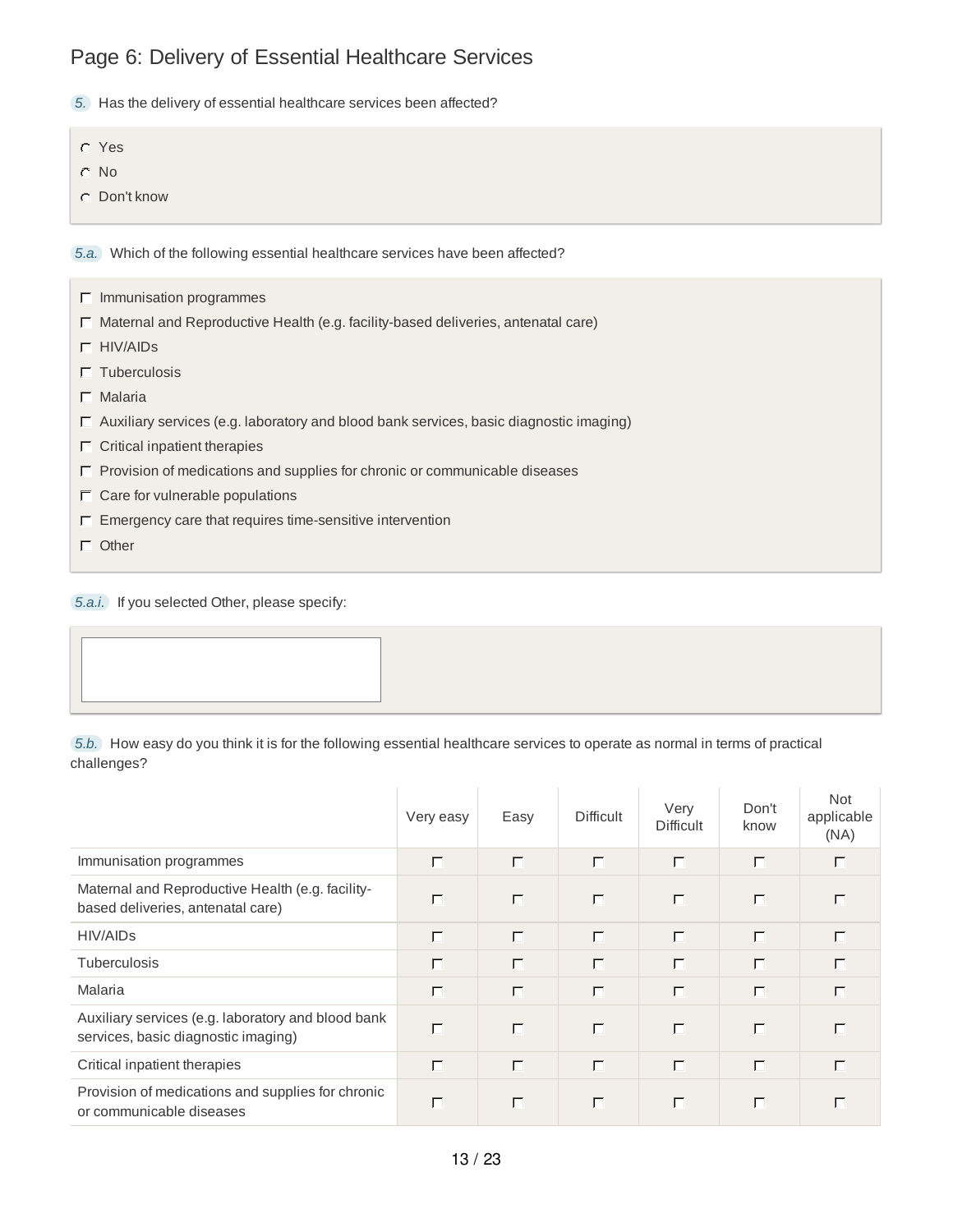| Care for vulnerable populations                             |  |  |  |
|-------------------------------------------------------------|--|--|--|
| Emergency care that requires time-sensitive<br>intervention |  |  |  |

*5.c.* Do you think there are barriers to providing essential healthcare services?

- Yes
- C No
- Don't know

*5.c.i.* Which of the following do you think are barriers to providing essential healthcare services?

- $\Gamma$  Lack of trained staff
- $\Box$  Lack of PPE
- $\Gamma$  Lack of supply of treatments/vaccines
- $\Gamma$  Lack of public support
- $\Gamma$  Lack of communication with healthcare providers and the public
- $\Gamma$  Lack of communication between policy-makers and healthcare professionals
- $\Box$  Lack of policies and guidelines
- $\Gamma$  Lack of communication with policy-makers and the public
- $\Box$  Misinformation (e.g. rumours or myths)
- $\Box$  Other

*5.c.i.a.* If you selected Other, please specify: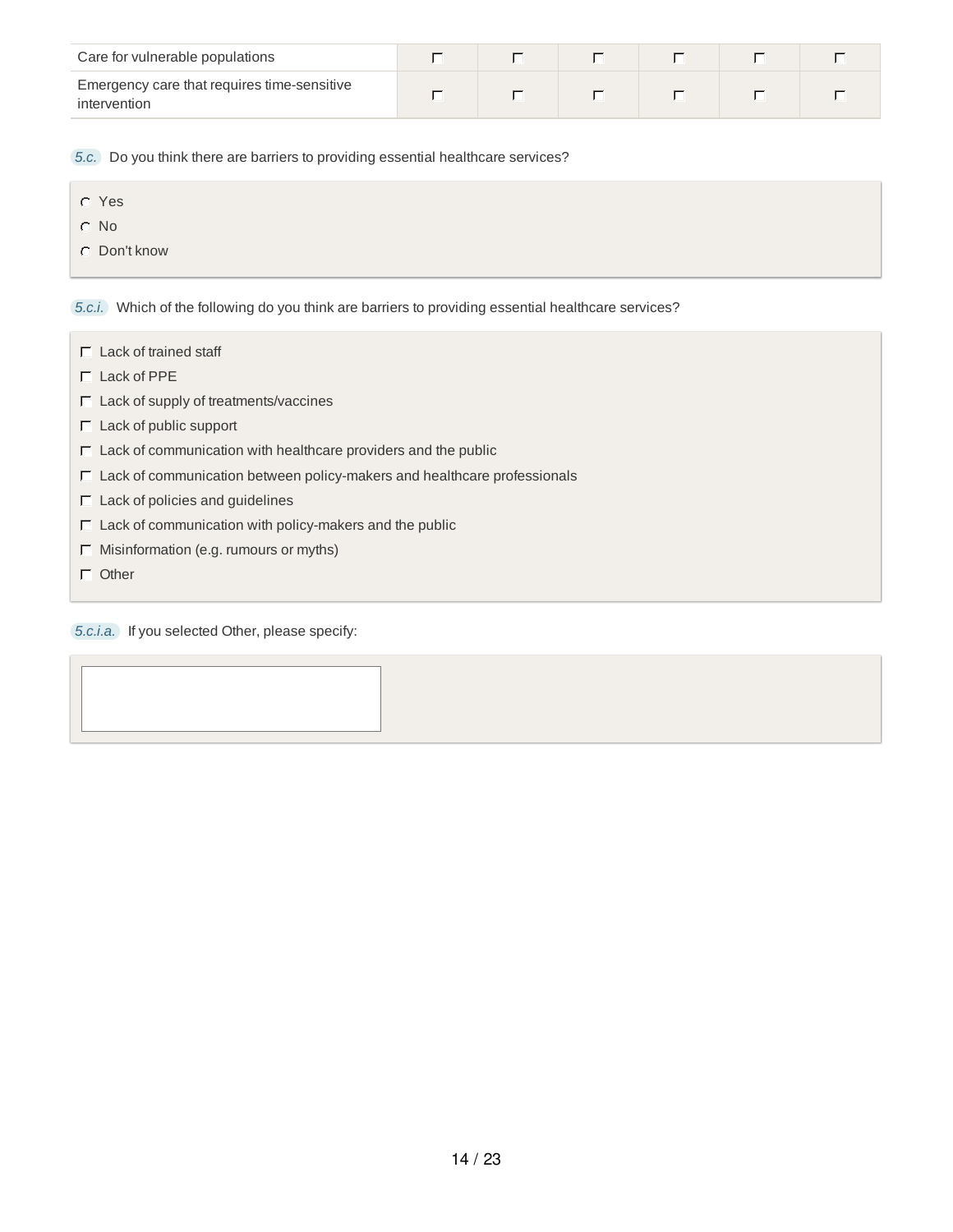*6.* Is PPE for COVID-19 being used to perform certain healthcare activities in your place of work?

Yes

- No
- Don't know

*6.a.* Which PPE for COVID-19 is being used for the following activities?

|                                                                                                                                                                                                              | Medical<br>masks | $N-95/$<br>FFP2/FFP3<br>masks | Gowns  | Gloves | Aprons | Face<br>shields | Goggles/<br>glasses | None   | Don't<br>know | Not<br>applicable<br>(NA) |
|--------------------------------------------------------------------------------------------------------------------------------------------------------------------------------------------------------------|------------------|-------------------------------|--------|--------|--------|-----------------|---------------------|--------|---------------|---------------------------|
| Providing direct<br>patient care or<br>assistance to<br>suspected<br>COVID-19<br>patients                                                                                                                    | $\Box$           | $\Box$                        | $\Box$ | $\Box$ | $\Box$ | $\Box$          | $\Box$              | $\Box$ | $\Box$        | $\Box$                    |
| Providing direct<br>patient care or<br>assistance to<br>confirmed<br>COVID-19<br>patients                                                                                                                    | $\Box$           | $\overline{\Box}$             | $\Box$ | $\Box$ | $\Box$ | $\Box$          | $\Box$              | $\Box$ | $\Box$        | $\Box$                    |
| Providing direct<br>care to COVID-<br>19 patients in<br>settings where<br>aerosol-<br>generating<br>procedures are<br>frequently<br>performed (e.g.<br>open suctioning,<br>cardiopulmonary<br>resuscitation) | $\Box$           | $\overline{\Box}$             | $\Box$ | $\Box$ | $\Box$ | $\Box$          | $\Box$              | $\Box$ | $\Box$        | $\Box$                    |
| Collecting<br>laboratory<br>samples                                                                                                                                                                          | $\Box$           | $\overline{\Box}$             | $\Box$ | $\Box$ | $\Box$ | $\Box$          | $\Box$              | $\Box$ | $\Box$        | $\Box$                    |
| Interviewing and<br>assessing<br>persons with or<br>without<br>symptoms (no<br>direct<br>contact/physical<br>distance of at<br>least 1 metre)                                                                | $\Box$           | $\Box$                        | $\Box$ | $\Box$ | $\Box$ | $\Box$          | $\Box$              | $\Box$ | $\Box$        | $\Box$                    |

*6.a.i.* If PPE for COVID-19 is being used for Other activities, please specify which activities and what PPE is being used (e.g. medical masks, gowns):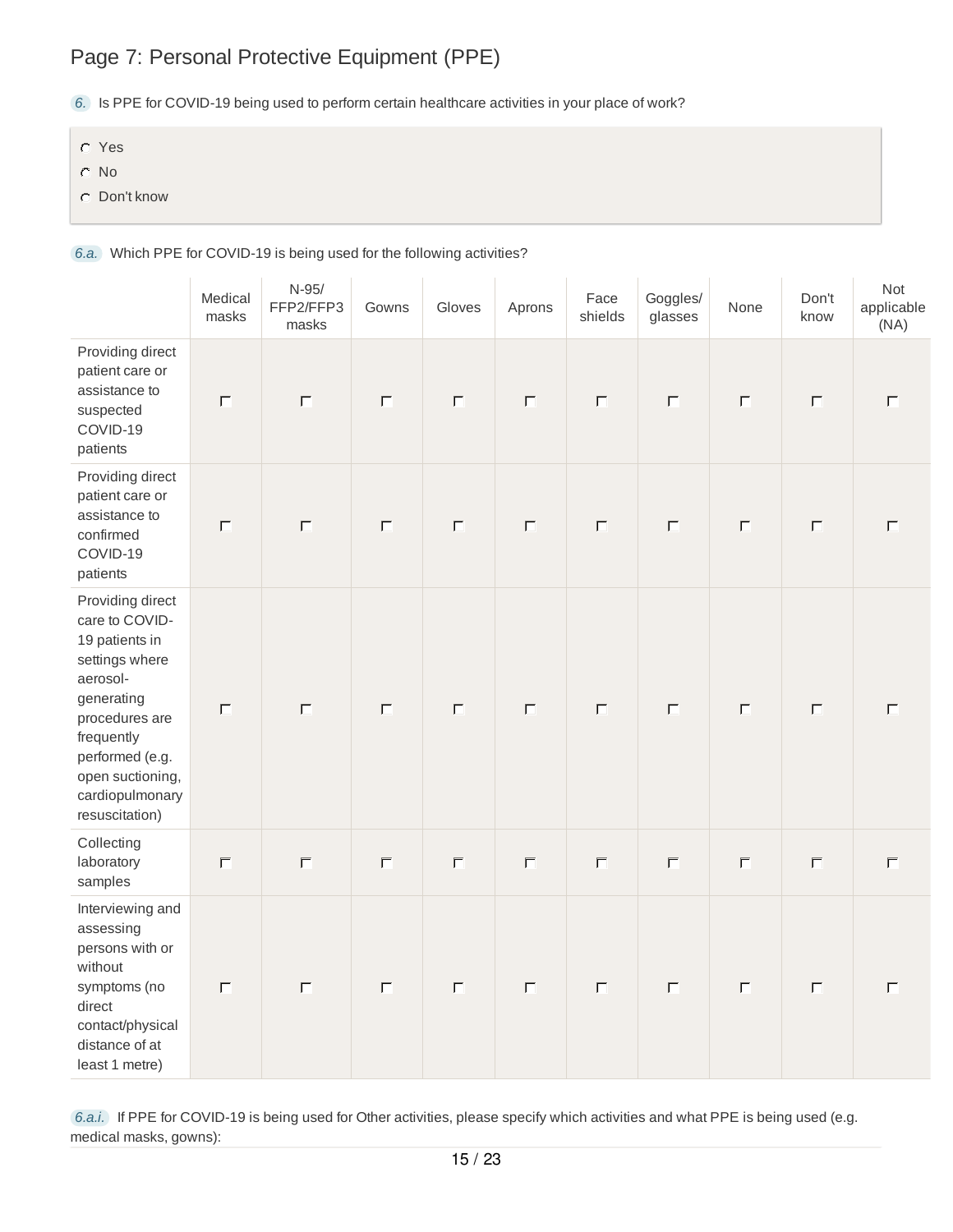*6.b.* How easy do you think it is to implement PPE for COVID-19 to perform healthcare activities in terms of practical challenges?

- Very easy
- Easy
- Difficult
- Very difficult
- Don't know

*6.b.i.* Which of the following do you think are barriers to implementing PPE for COVID-19 to perform healthcare activities?

- Lack of N-95 / FFP2 / FFP3 masks
- $\Gamma$  Lack of medical masks
- $\Box$  Lack of eye protection equipment
- $\Box$  Lack of gloves
- $\Box$  Lack of gowns
- $\Box$  Lack of policies and guidelines
- $\Box$  Lack of communication between policy-makers and healthcare professionals
- $\Box$  Lack of awareness of policies and guidelines among healthcare professionals
- $\Box$  Insufficient staff training
- $\Gamma$  Discomfort of wearing PPE
- $\Box$  Poor quality of PPE
- $\Box$  Misinformation (e.g. rumours or myths)
- $\Box$  Socio-cultural beliefs and practices
- $\Gamma$  Social stigma
- □ Other
- Don't know

*6.b.i.a.* If you selected Other, please specify: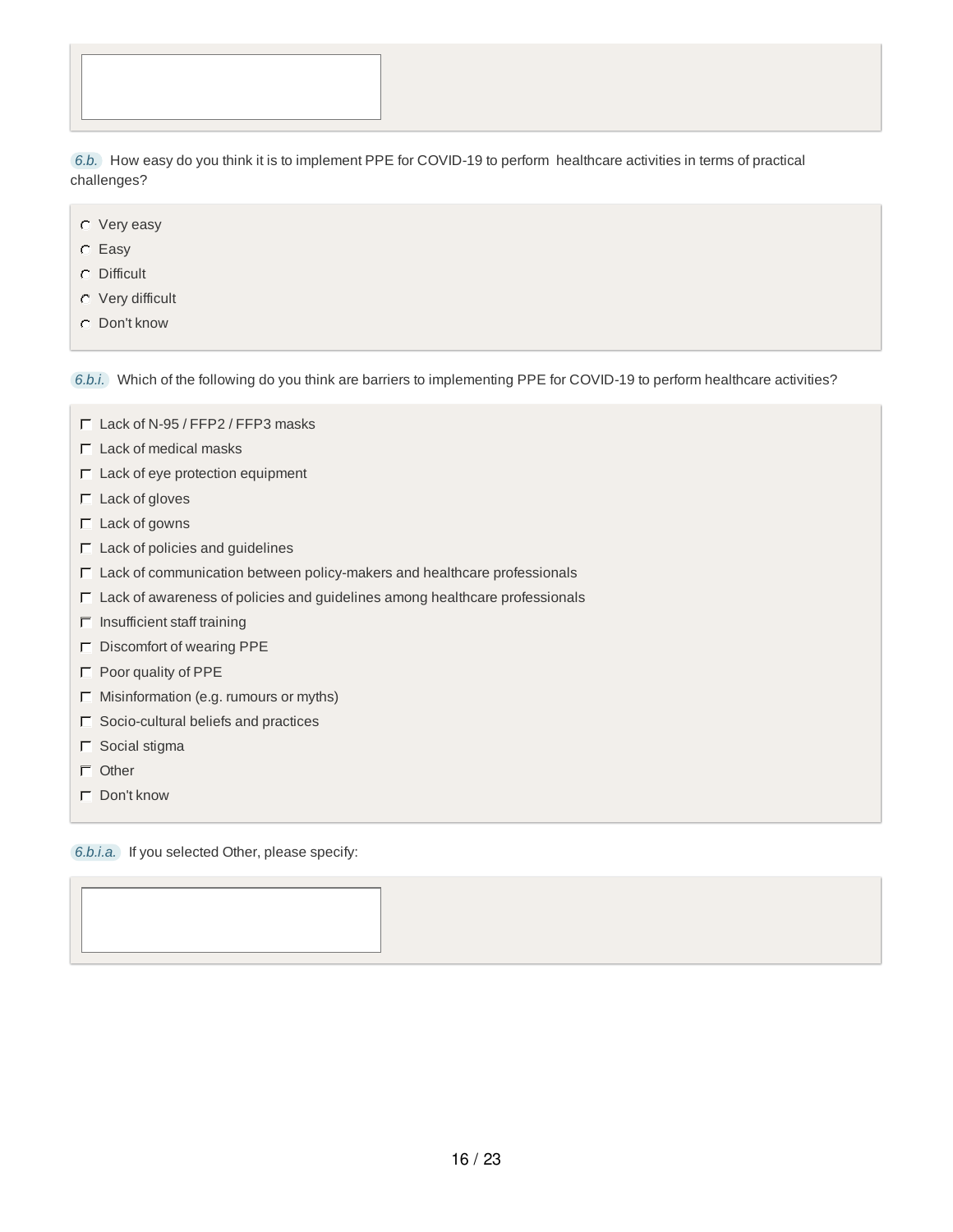#### Page 8: About you

*7.* What is your profession?

- C Doctor
- Nurse
- Midwife
- $C$  Community health worker
- $O$  Other

*7.a.* If you selected Other, please specify:

*8.* What type of health facility do you work at/with?

- $\Box$  Community clinic/health post
- Government local/district hospital
- Government referral hospital
- $\Gamma$  Private community clinic
- $\Gamma$  Private local/district hospital
- $\Gamma$  Private referral hospital
- $\Box$  Research institute
- $\Box$  Other

*8.a.* If you selected Other, please specify:

*9.* Please tell us which country you have answered the survey questions for:

*9.a.* If you selected Other, please specify: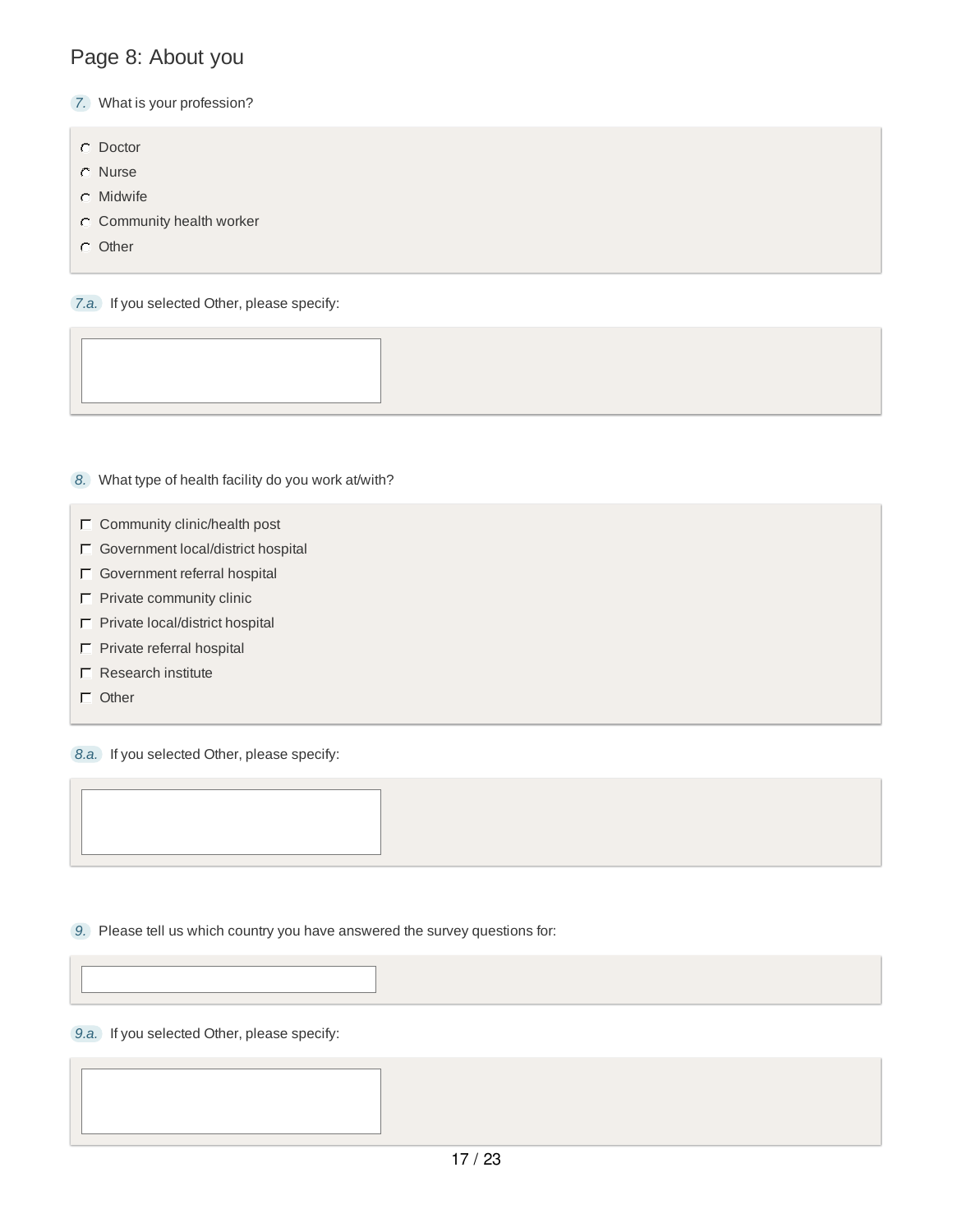- *10.* What is your age?
- $C$  18 35  $O$  35 - 44
- $C$  45 54
- $C$  55 64
- $C$  65 74
- 75 and over
- Prefer not to say

*11.* What is your gender?

- Male
- Female
- Transgender
- Another gender
- Prefer not to say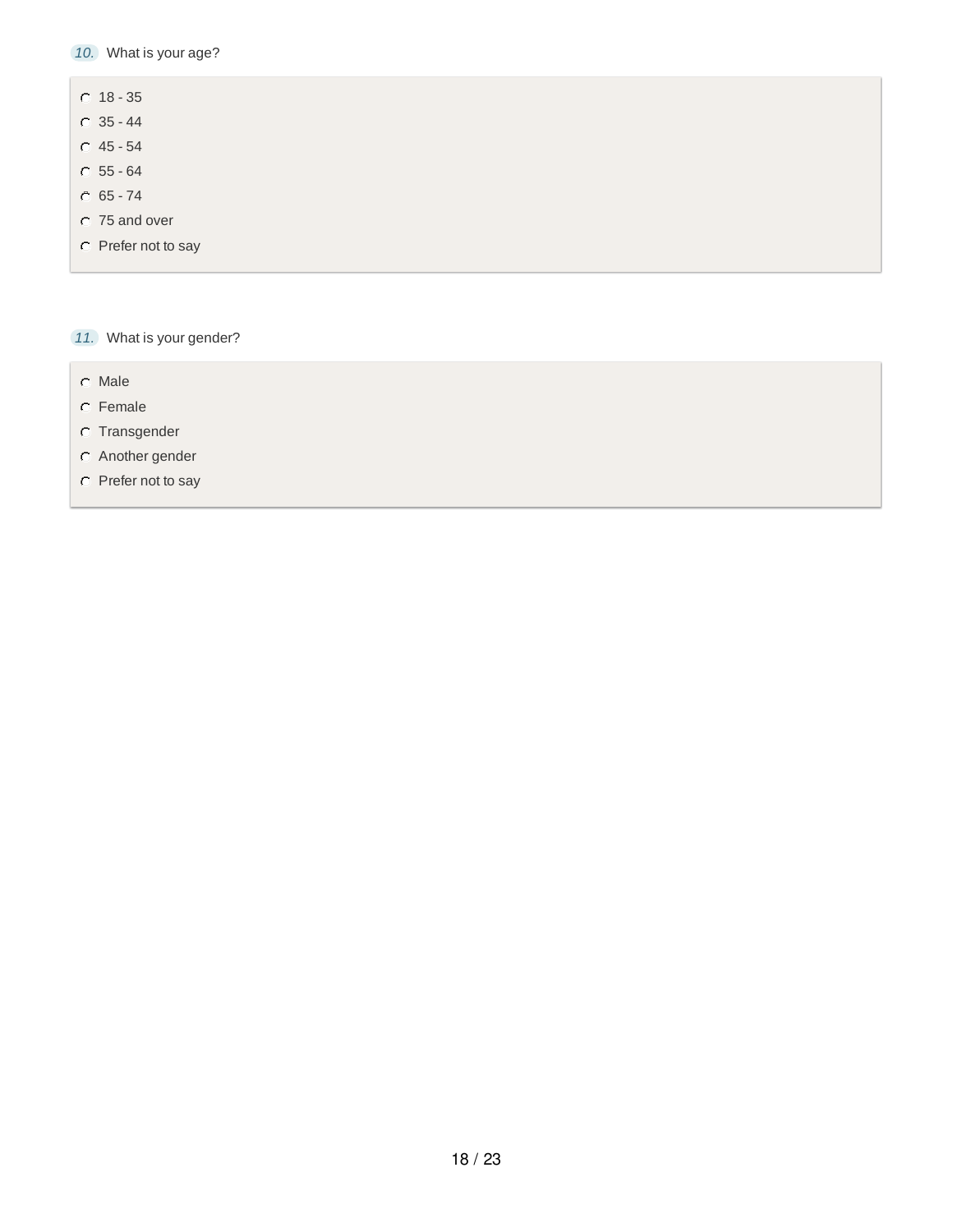#### Page 9: Additional information

*12.* Is there anything else you would like us to know?

*13.* If you are willing to be contacted at a later stage regarding future research work on COVID-19 please provide an email address. In doing so you consent to your details being held anonymously, securely, and separate from other data by the UK-PHRST for 12 months.

Please enter a valid email address.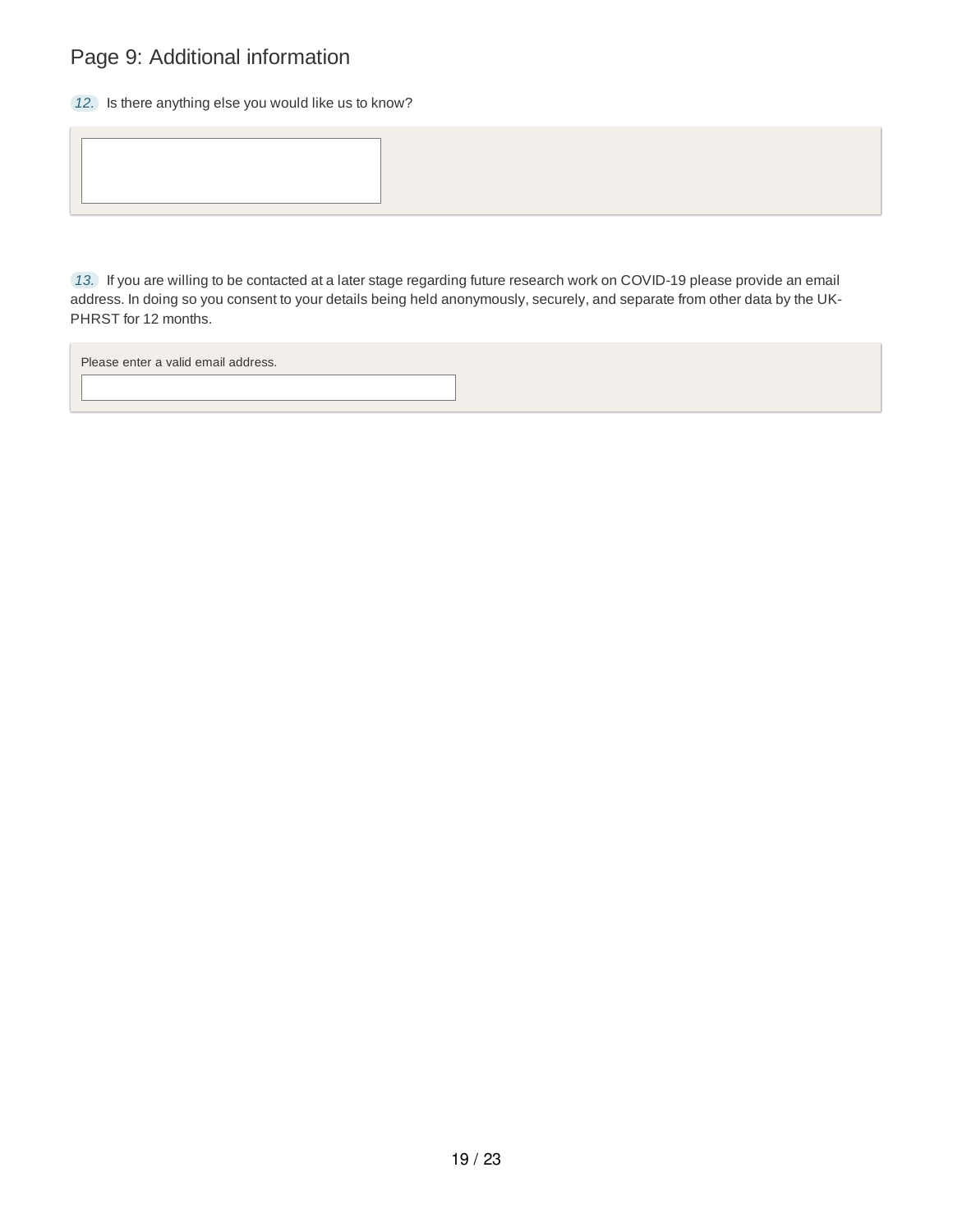#### Page 10: End of survey

We appreciate your time and help completing this survey.

We will share the findings and results to inform outbreak respose to COVID-19 and other diseases in the future through the UK-PHRST Knowledge Hub (https://uk-phrst.tghn.org/) and in publications. You are welcome to join the UKPHRST Knowledge Hub community of practice which brings together public health policymakers and researchers to support translation of data to action (https://uk-phrst.tghn.org/community/).

If you have any questions, please email uk-phrst@lshtm.ac.uk

Thank you.

#### **Key for selection options**

**9 - Please tell us which country you have answered the survey questions for:**

Afghanistan Albania Algeria Andorra Angola Antigua and Barbuda Argentina Armenia Australia Austria Azerbaijan Bahamas Bahrain Bangladesh Barbados Belarus Belgium Belize Benin Bhutan Bolivia Bosnia and Herzegovina Botswana Brazil Brunei Darussalam Bulgaria Burkina Faso Burundi Cabo Verde Cambodia Cameroon Canada Central African Republic Chad Chile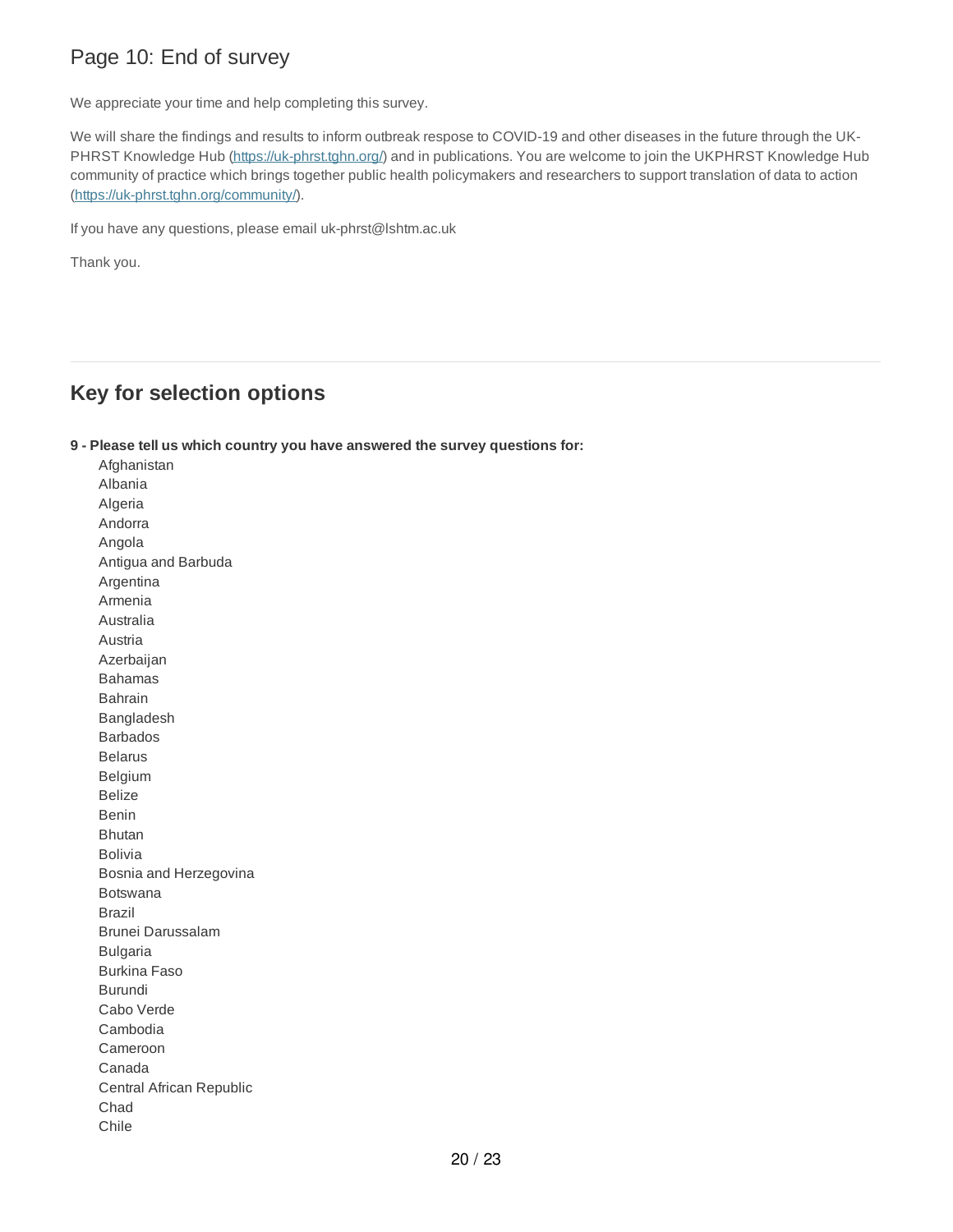China Colombia Comoros Congo Costa Rica Côte D'Ivoire Croatia Cuba Cyprus Czech Republic Democratic People's Republic of Korea Democratic Republic of the Congo Denmark Djibouti Dominica Dominican Republic Ecuador Egypt El Salvador Equatorial Guinea Eritrea Estonia Eswatini Ethiopia Fiji Finland France Gabon Gambia (Republic of The) Georgia Germany Ghana Greece Grenada Guatemala Guinea Guinea Bissau Guyana Haiti Honduras Hungary Iceland India Indonesia Iran (Islamic Republic of) Iraq Ireland Israel Italy Jamaica Japan Jordan Kazakhstan Kenya Kiribati Kuwait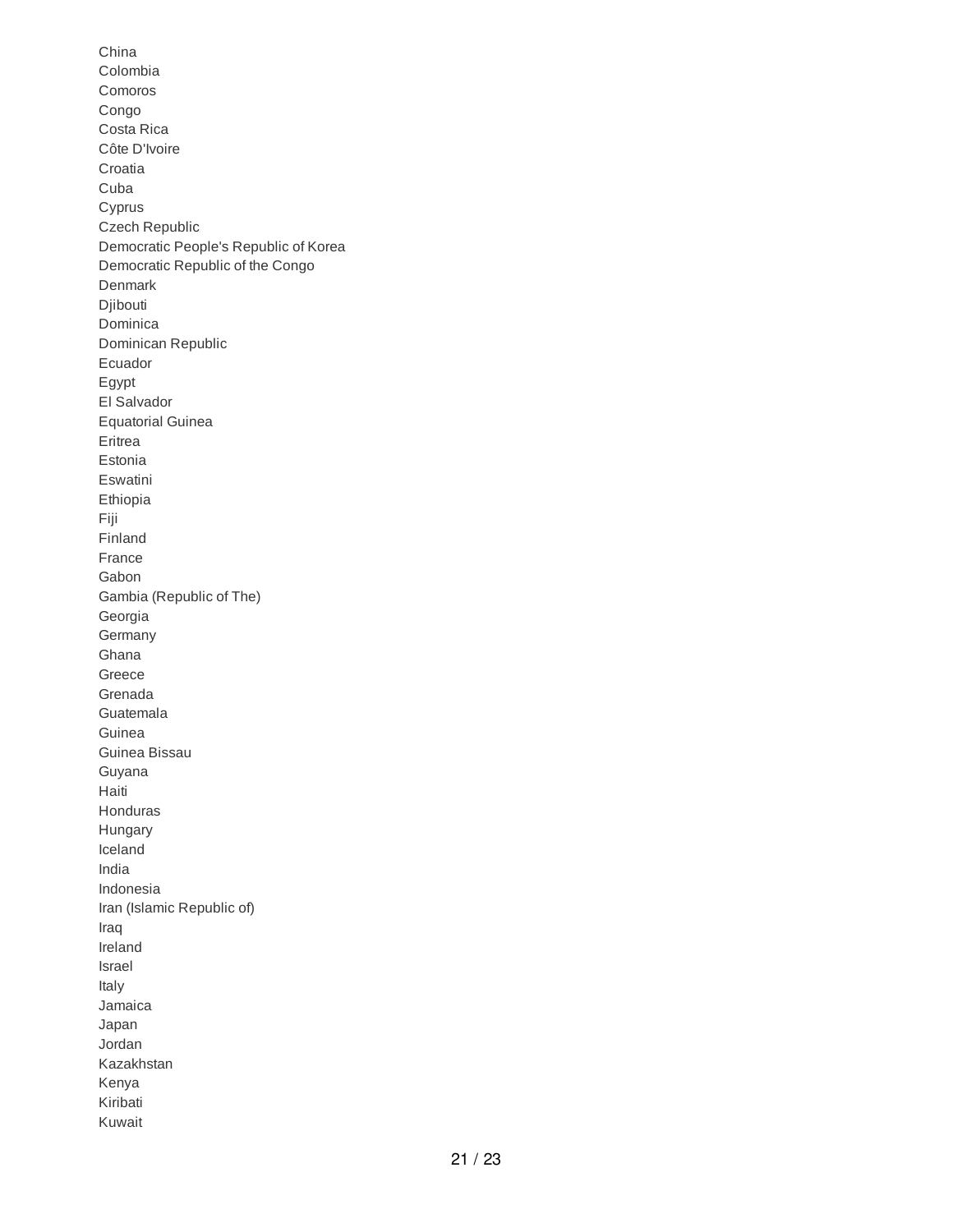Kyrgyzstan Lao People's Democratic Republic Latvia Lebanon Lesotho Liberia Libya Liechtenstein Lithuania Luxembourg Madagascar Malawi Malaysia Maldives Mali Malta Marshall Islands Mauritania Mauritius Mexico Micronesia (Federated States of) Monaco Mongolia Montenegro Morocco Mozambique Myanmar Namibia Nauru Nepal Netherlands New Zealand Nicaragua Niger Nigeria North Macedonia Norway Oman Palau Panama Papua New Guinea Paraguay Peru Philippines Poland Portugal Qatar Republic of Korea Republic of Moldova Romania Russian Federation Rwanda Saint Kitts and Nevis Saint Lucia Saint Vincent and the Grenadines Samoa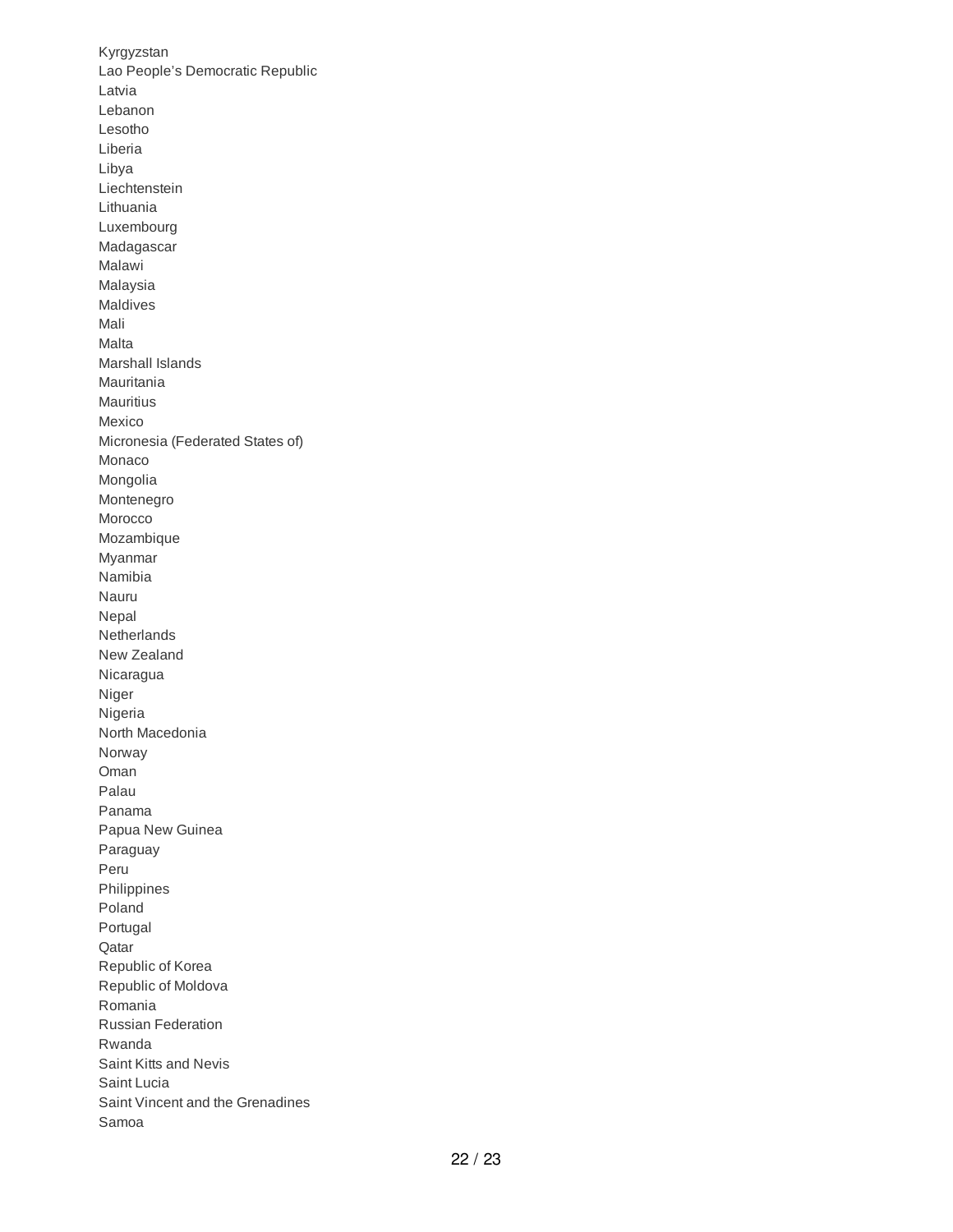San Marino Sao Tome and Principe Saudi Arabia Senegal Serbia Seychelles Sierra Leone Singapore Slovakia Slovenia Solomon Islands Somalia South Africa South Sudan Spain Sri Lanka Sudan Suriname Sweden Switzerland Syrian Arab Republic Tajikistan Thailand Timor-Leste Togo Tonga Trinidad and Tobago Tunisia **Turkey** Turkmenistan Tuvalu Uganda Ukraine United Arab Emirates United Kingdom of Great Britain and Northern Ireland United Republic of Tanzania United States of America Uruguay Uzbekistan Vanuatu Venezuela, Bolivarian Republic of Vietnam Yemen Zambia Zimbabwe Other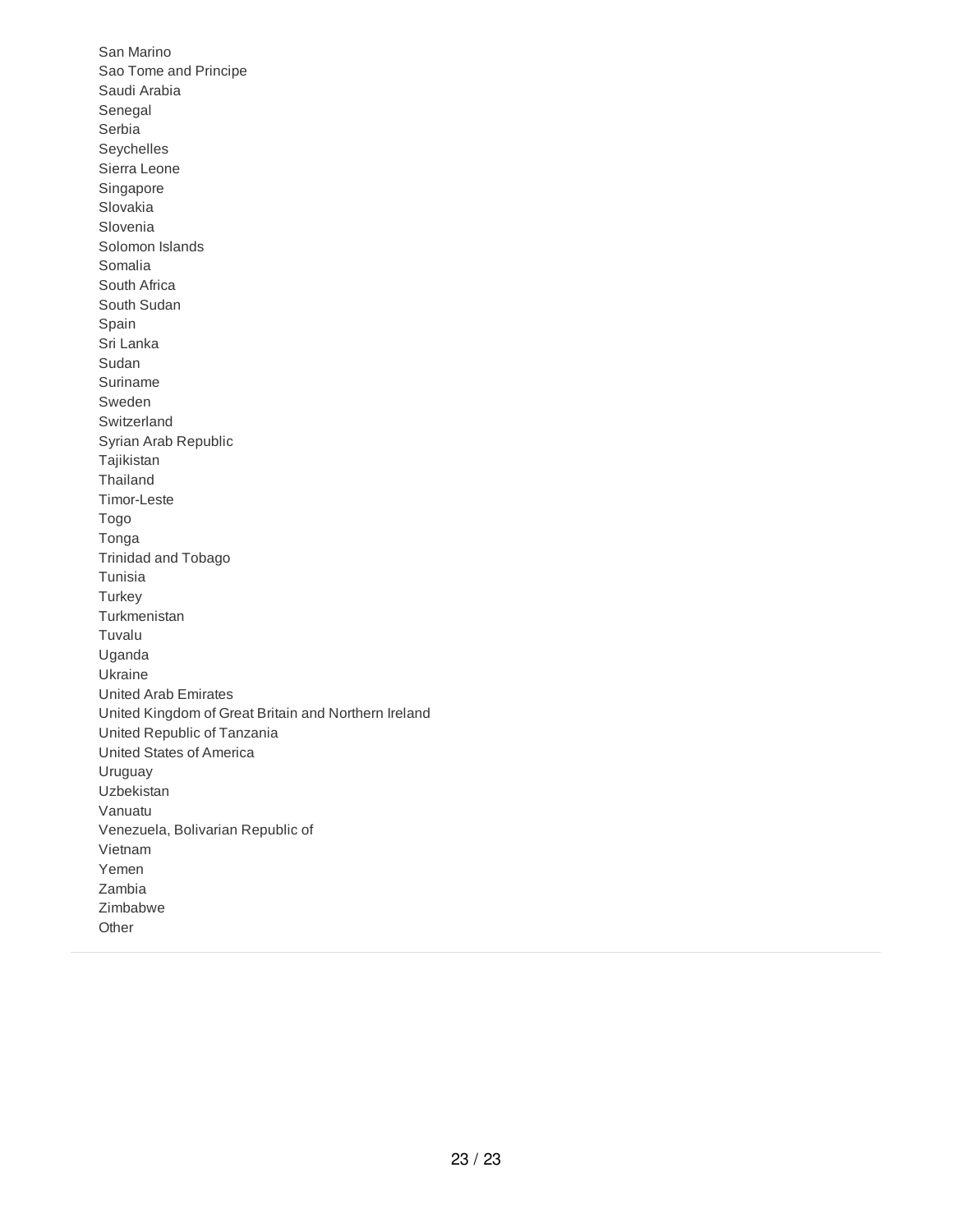# COVID-19 Interventions Survey (Public Health Professionals)

### Page 1: Introduction

This survey on public health interventions to respond to COVID-19 is being carried out by researchers from the **UK Public Health Rapid Support Team (UK-PHRST).**

COVID-19 is a challenge worldwide and changing everyone's lives. Public health interventions with restrictions on a scale not seen in modern times are in place; at the same time new methods to support containment are being developed, medications are being tested and in the longer term vaccines may prevent the disease.

This survey aims to gain understanding of public health and healthcare workers' professional assessment of current and future COVID-19 interventions, specifically the practicality of, and barriers to, implementation in their context.

Your participation is important **to share learning to inform the COVID-19 response in your country and in others**. We aim to disseminate the learning from this survey through academic and online platforms to share professional experience worldwide in response to the pandemic.

#### **About This Survey**

- This research has received approval from the London School of Hygiene and Tropical Medicine (LSHTM) Ethics Committee.
- The study is for healthcare and public health professionals worldwide.
- This study is anonymous, which means that we will not know who you are, and no information that could indentify you will be used in any report or publication.
- The survey will take around 20 minutes to complete.
- The line at the top of the screen shows your progress through the survey.
- Data will be stored securely at LSHTM's repository.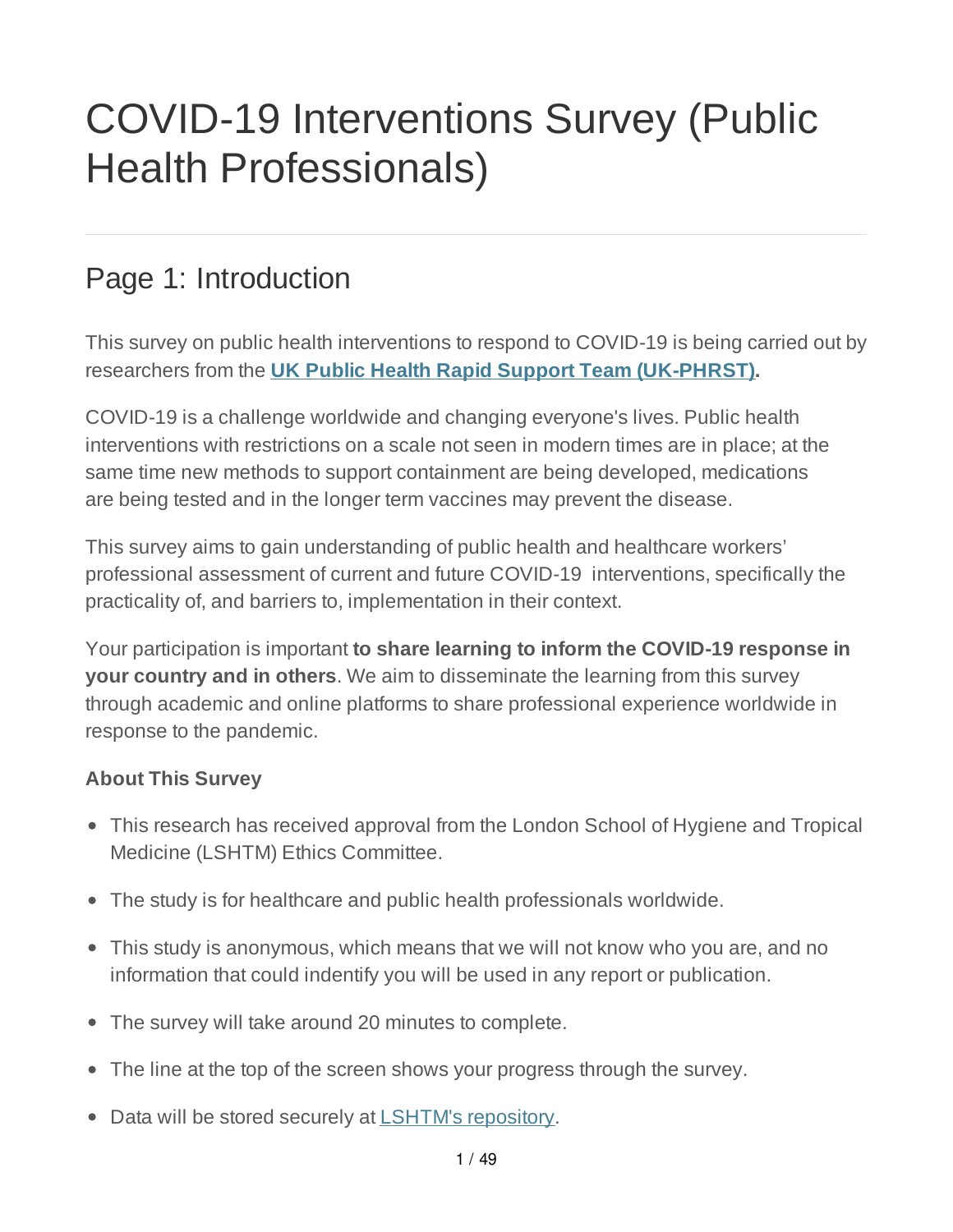- This research will comply with the EU General Data Protection Regulation (GDPR) for research data management and storage.
- Summarised results will be shared through the UK-PHRST Knowledge hub and in publications.

#### **We are hoping to get as many healthcare and public health workers worldwide to complete this survey, so please share widely.**

For more information please contact uk-phrst@lshtm.ac.uk.

Thank you for your time and help.

*1.* Are you a **public health professional** aged **over 18 years** and **do you agree** to take part in this survey?

C Yes C No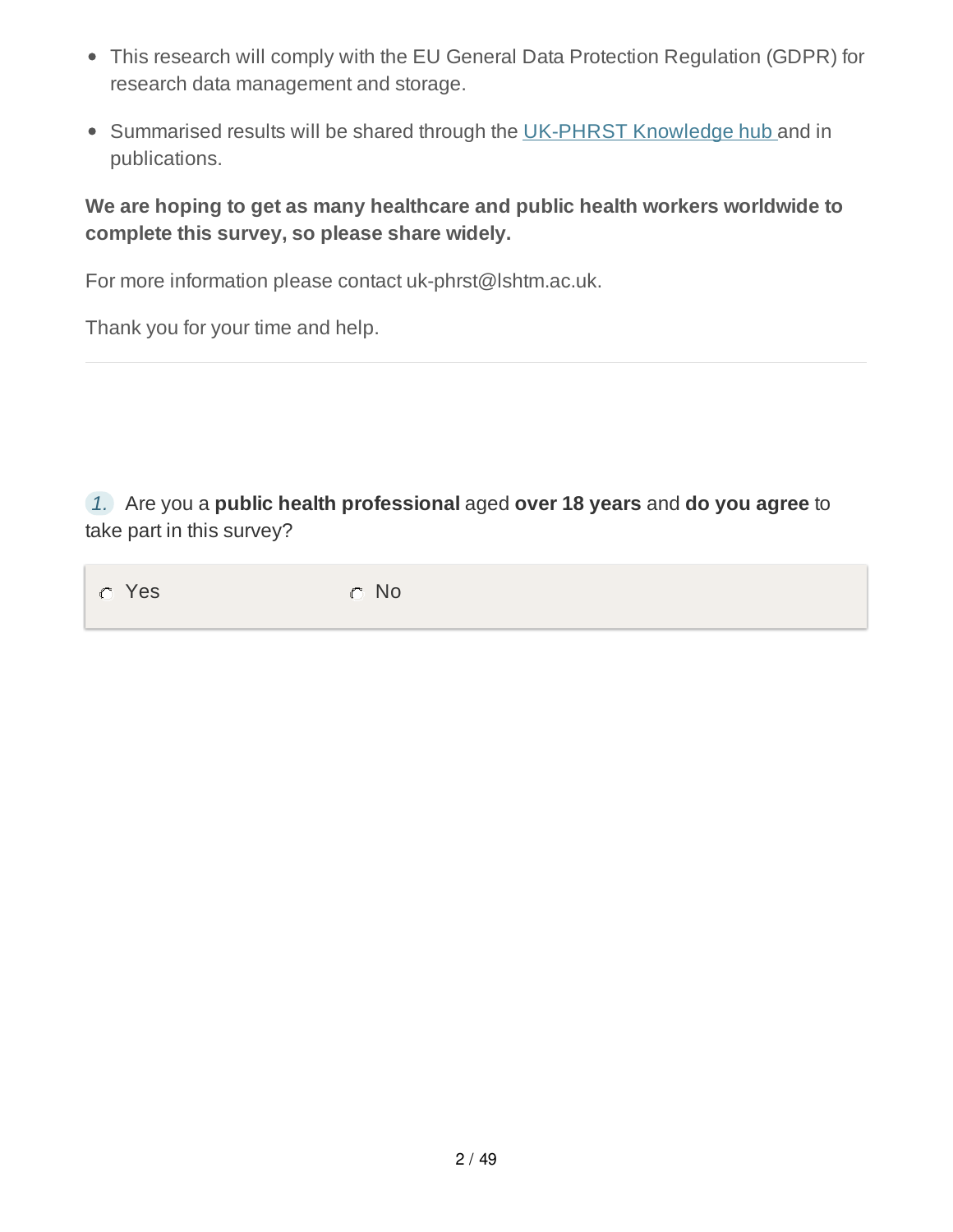# Page 2: Information about survey questions

Please answer the following questions based on your **professional** opinion with respect to the **country you are most associated with (e.g. where you work or where you live) at the time you complete the survey.**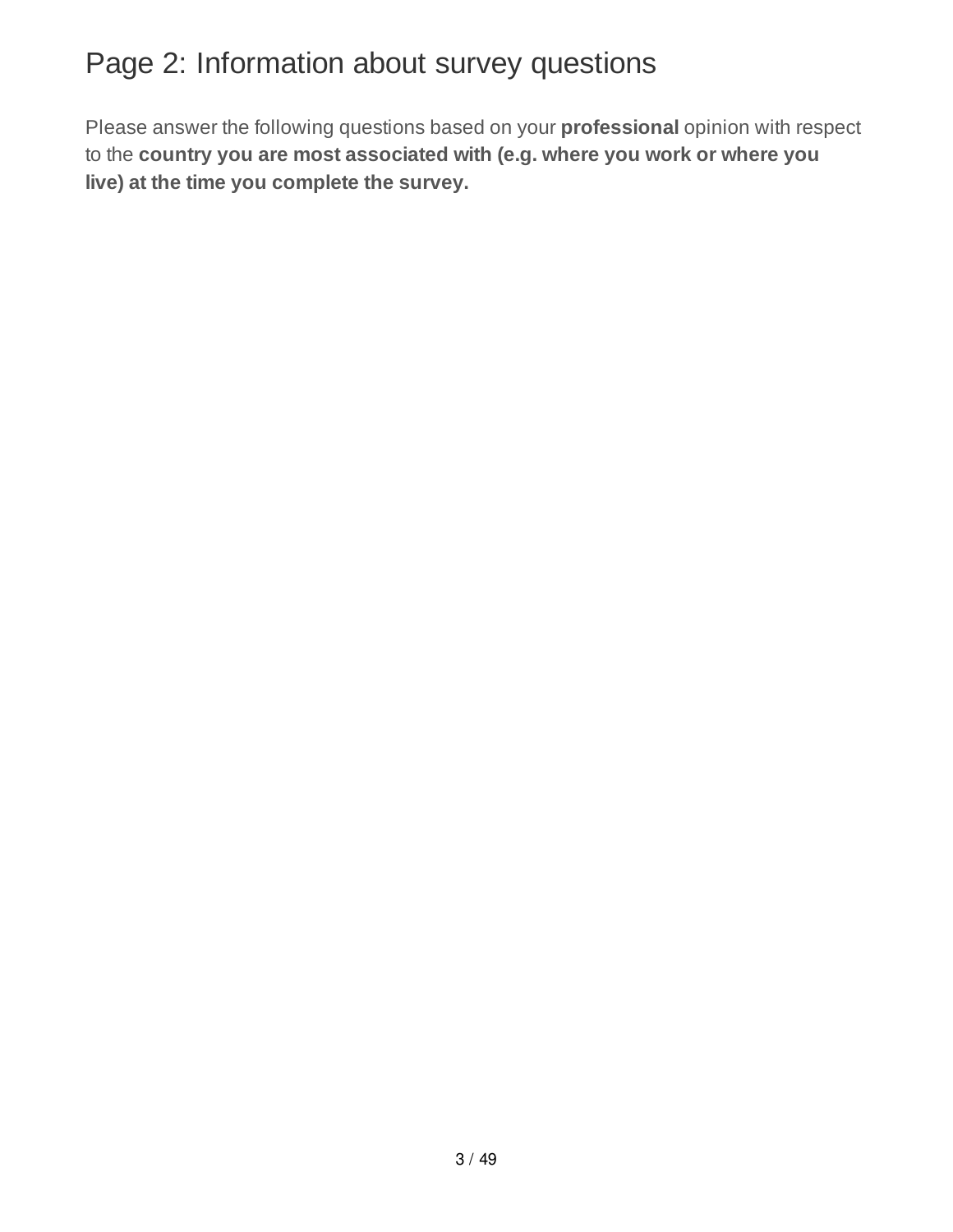### Page 3: Restrictions on travel: international

*2.* Are there any restrictions on international travel?

| <b>O</b> Yes | $\circ$ No | <b>C</b> Don't know |
|--------------|------------|---------------------|
|              |            |                     |

*2.a.* Which restrictions on international travel are in place?

- $\Box$  Entry restrictions: denial of entry from specific countries or any country
- $\Box$  Exit restrictions: denial of exit to specific countries
- $\Box$  Suspended or restricted international flights
- $\Box$  International land borders closure (partial or complete)
- $\Box$  Visa restrictions
- $\Box$  Entry screening and isolation or quarantine
- $\Box$  Exit screening and isolation or quarantine
- $\Gamma$  Suspended or restricted international ferries or ships
- $\Box$  Other

*2.a.i.* If you selected Other, please specify:

*2.b.* How easy do you think it is to implement international entry/exit restrictions in terms of practical challenges?

- Very easy
- C Easy
- Difficult
- Very difficult
- Don't know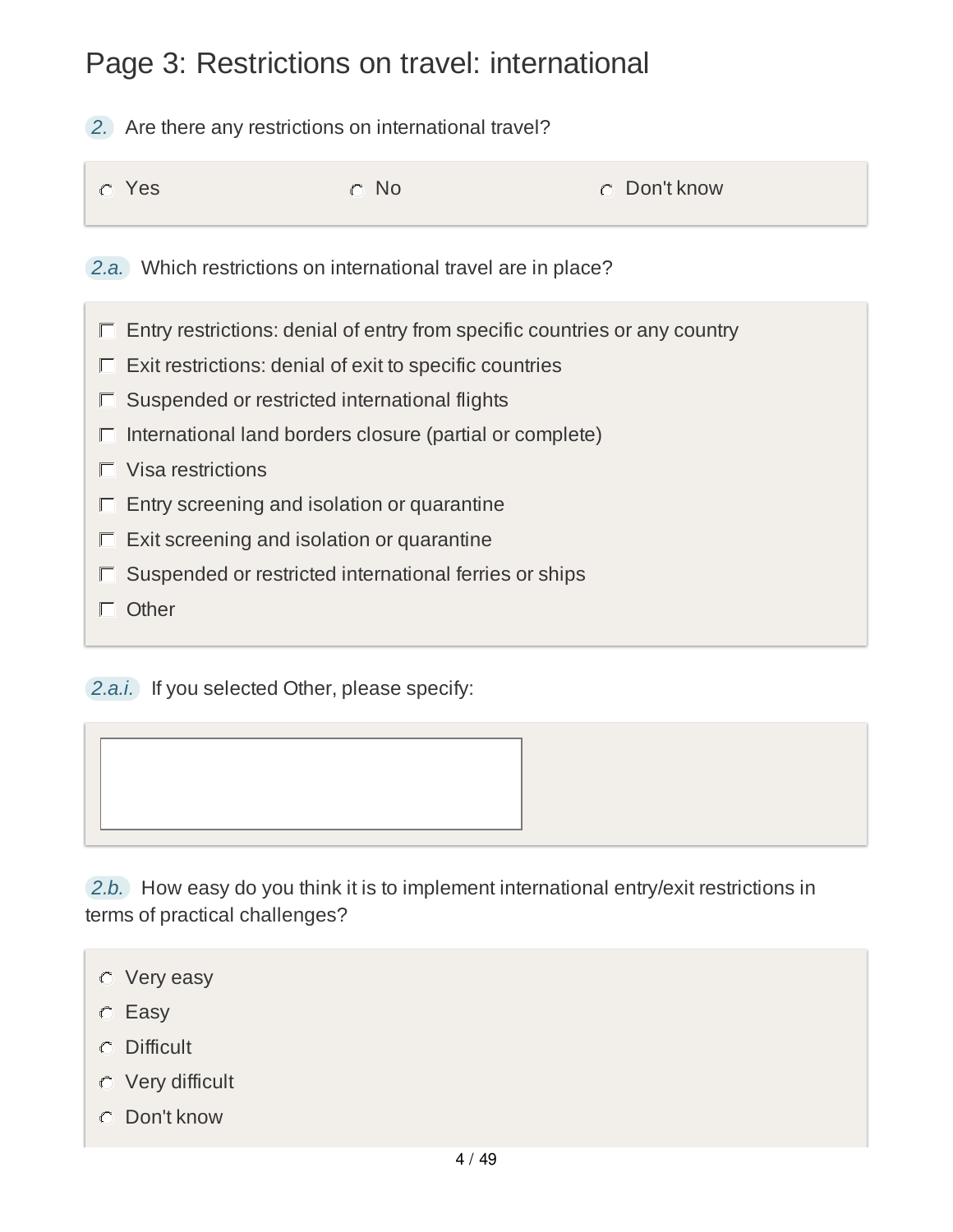*2.b.i.* Which of the following do you think are barriers to implementing international entry/exit restrictions?

- Lack of enforcement
- $\Box$  Lack of financial support
- $\Box$  Lack of trained staff
- $\Box$  Lack of equipment
- $\Box$  Lack of policies and guidelines
- $\Box$  Lack of communication between policy-makers and the public
- $\Box$  Lack of public support
- Other
- Don't know

*2.b.i.a.* If you selected Other, please specify:

*2.c.* How easy do you think it is to implement restrictions on international flights, ferries or ships in terms of practical challenges?

- Very easy
- C Easy
- Difficult
- Very difficult
- Don't know

*2.c.i.* Which of the following do you think are barriers to implementing restrictions on international flights, ferries or ships?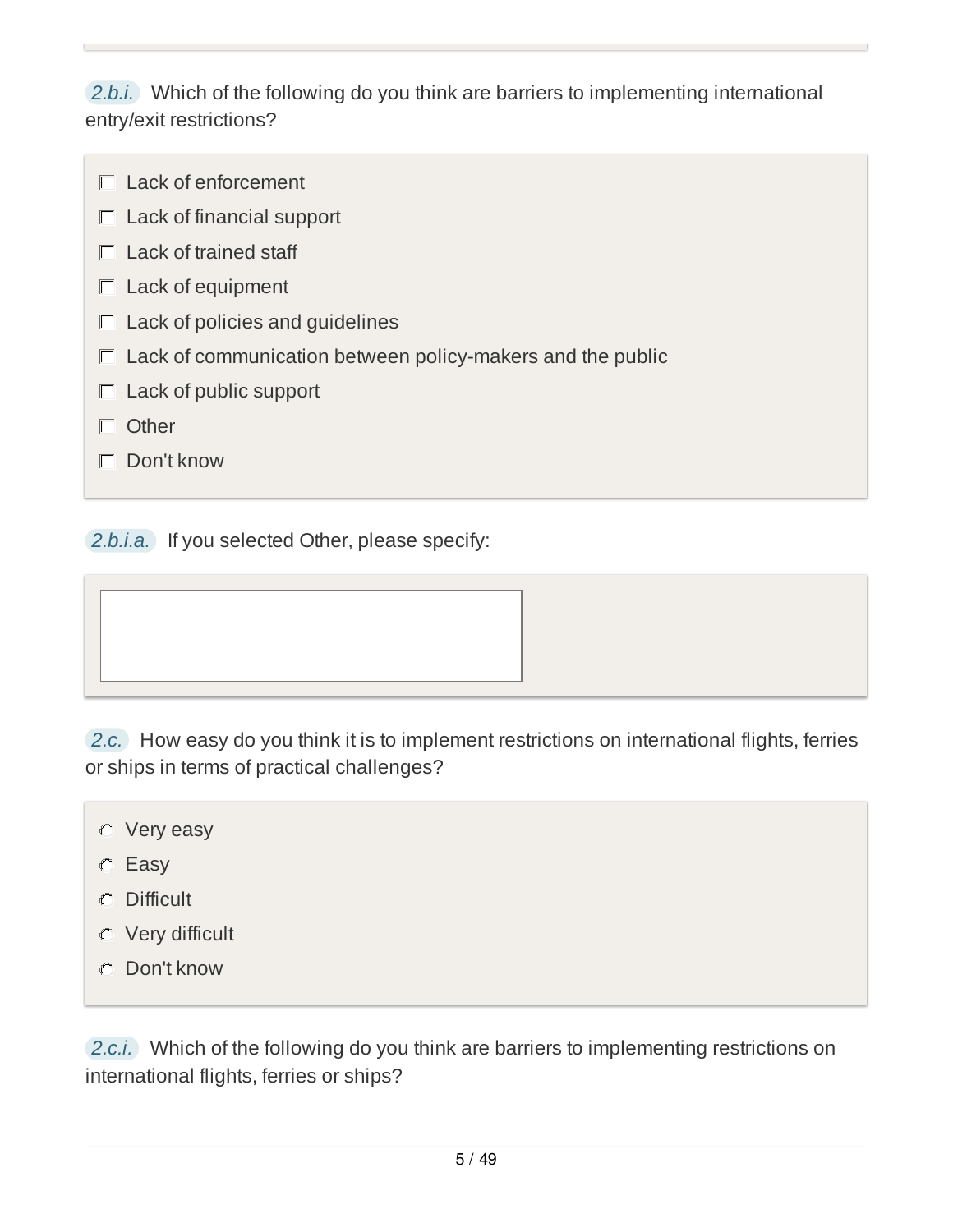- $\Box$  Lack of enforcement
- $\Box$  Lack of financial support
- $\Gamma$  Lack of trained staff
- $\Box$  Lack of policies and guidelines
- $\Gamma$  Lack of communication between policy-makers and the public
- $\Box$  Lack of public support
- Other
- $\Box$  Don't know

*2.c.i.a.* If you selected Other, please specify:

*2.d.* How easy do you think it is to implement entry/exit screening, isolation and quarantine measures in terms of practical challenges?

- Very easy
- C Easy
- Difficult
- Very difficult
- Don't know

*2.d.i.* Which of the following do you think are barriers to implementing entry/exit screening, isolation and quarantine measures?

- $\Box$  Lack of enforcement
- $\Box$  Lack of financial support
- $\Box$  Lack of trained staff
- $\Box$  Lack of equipment
- $\Box$  Lack of policies and guidelines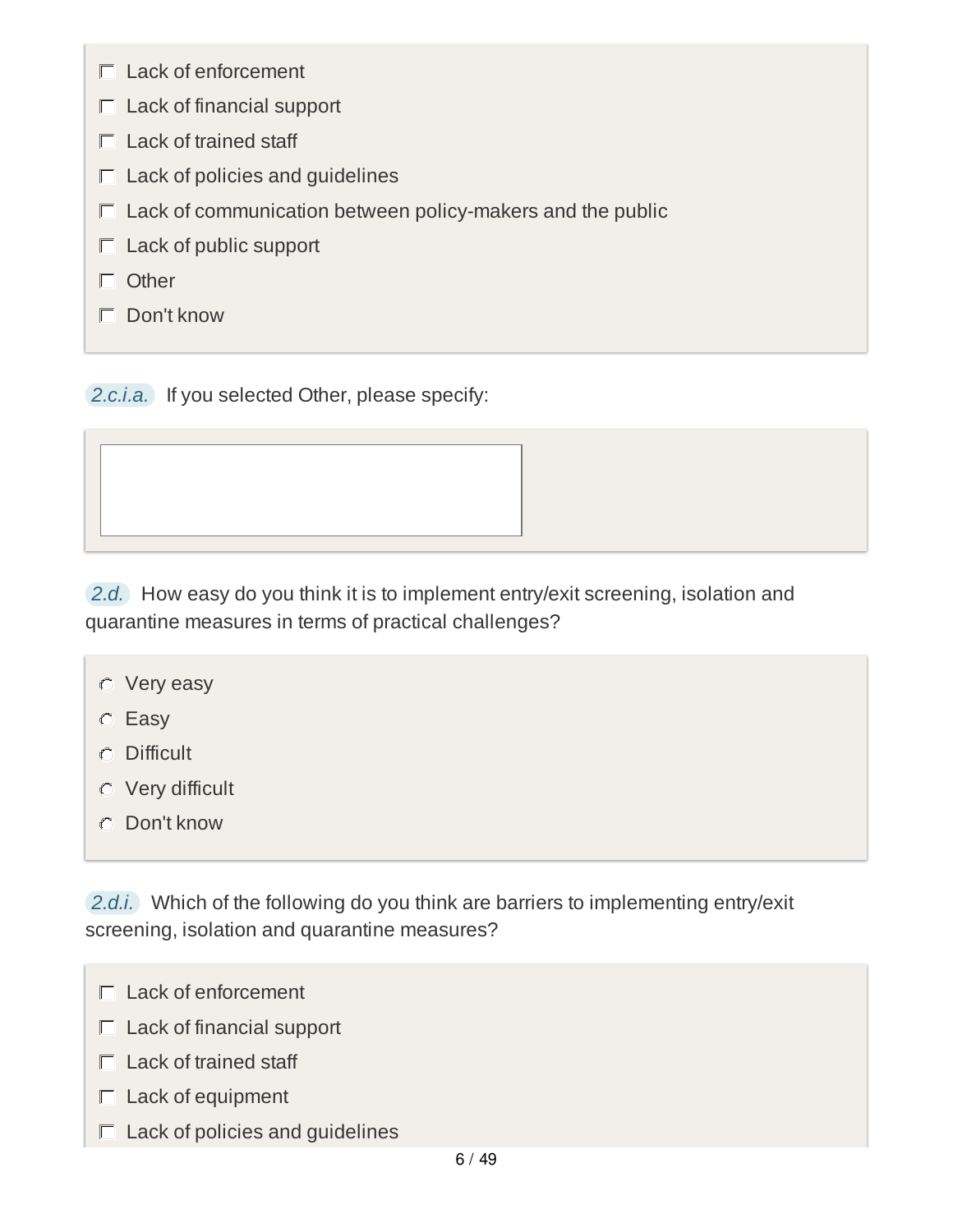$\Box$  Lack of communication between policy-makers and the public

- $\Box$  Lack of public support
- $\Box$  Other
- Don't know

*2.d.i.a.* If you selected Other, please specify:

*2.e.* How easy do you think it is to implement visa restrictions (e.g. suspension or restrictions on work or travels visas) in terms of practical challenges?

- Very easy
- C Easy
- Difficult
- Very difficult
- Don't know

*2.e.i.* Which of the following do you think are barriers to implementing visa restrictions (e.g. suspension or restrictions on work or travels visas)?

- $\Box$  Lack of enforcement
- $\Gamma$  Lack of financial support
- $\Gamma$  Lack of trained staff
- $\Box$  Lack of policies and guidelines
- $\Box$  Lack of public support
- $\Box$  Other
- $\Gamma$  Don't know

*2.e.i.a.* If you selected Other, please specify: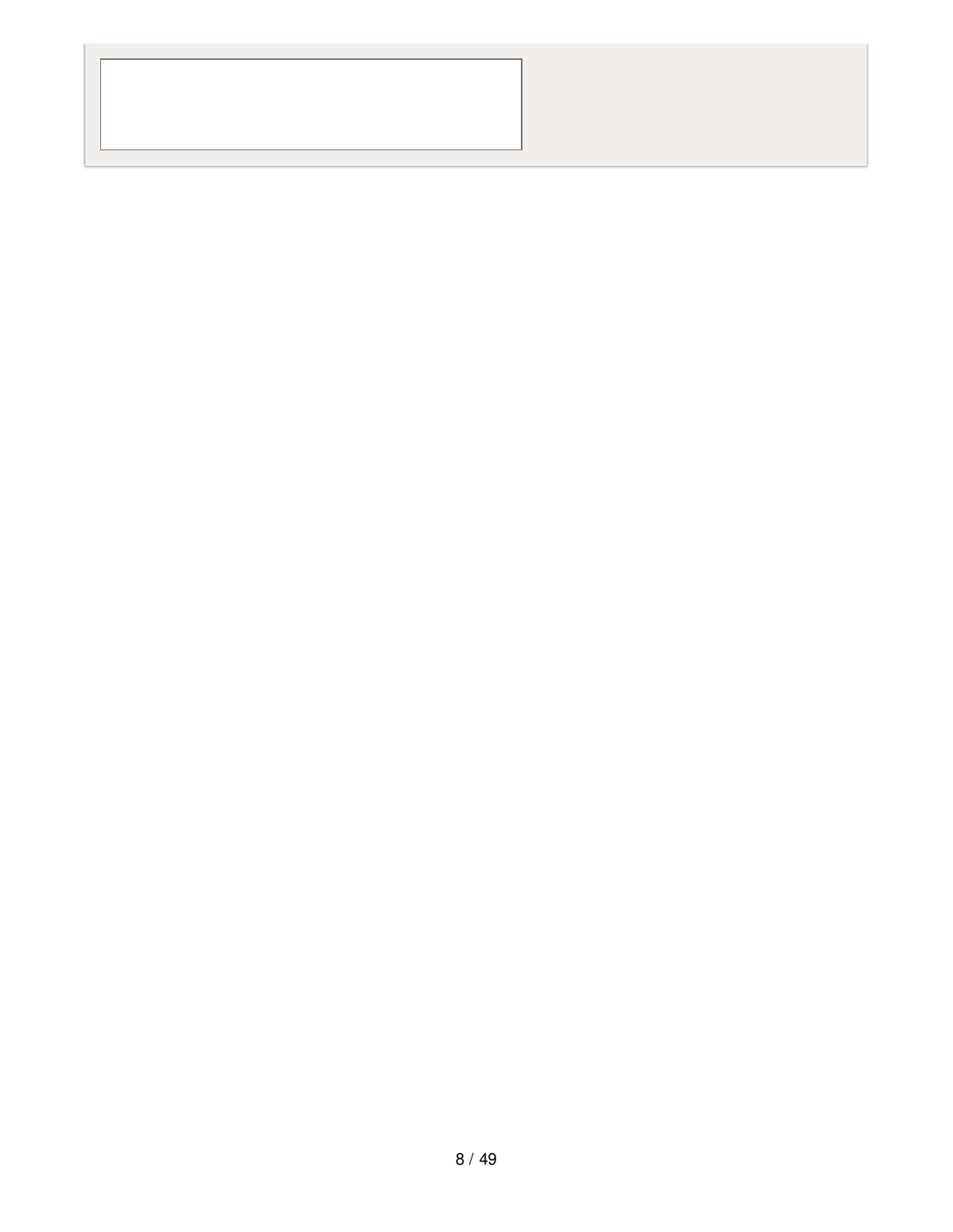# Page 4: Restrictions on travel: in-country (domestic)

*3.* Are there any restrictions on in-country (domestic) travel?

| n Yes<br>$\circ$ No | <b>C</b> Don't know |
|---------------------|---------------------|
|---------------------|---------------------|

*3.a.* Which restrictions on in-country (domestic) travel are in place?

 $\Box$  Denial or restricted entry into other sub-national areas (e.g. states or provinces)

 $\Box$  Curfew (restricted movement at a particular time)

 $\Box$  Suspended or restricted movement within the country (e.g. restricted domestic flights, public transport)

 $\Gamma$  Non-essential movement restricted (e.g. stay at home order, lockdown)

Other

*3.a.i.* If you selected Other, please specify:

*3.b.* How easy do you think it is to implement non-essential movement restrictions (e.g. stay at home order, lockdown) in terms of practical challenges?

- Very easy
- C Easy
- **C** Difficult
- Very difficult
- Don't know

*3.b.i.* Which of the following do you think are barriers to implementing non-essential movement restrictions (e.g. stay at home order, lockdown)?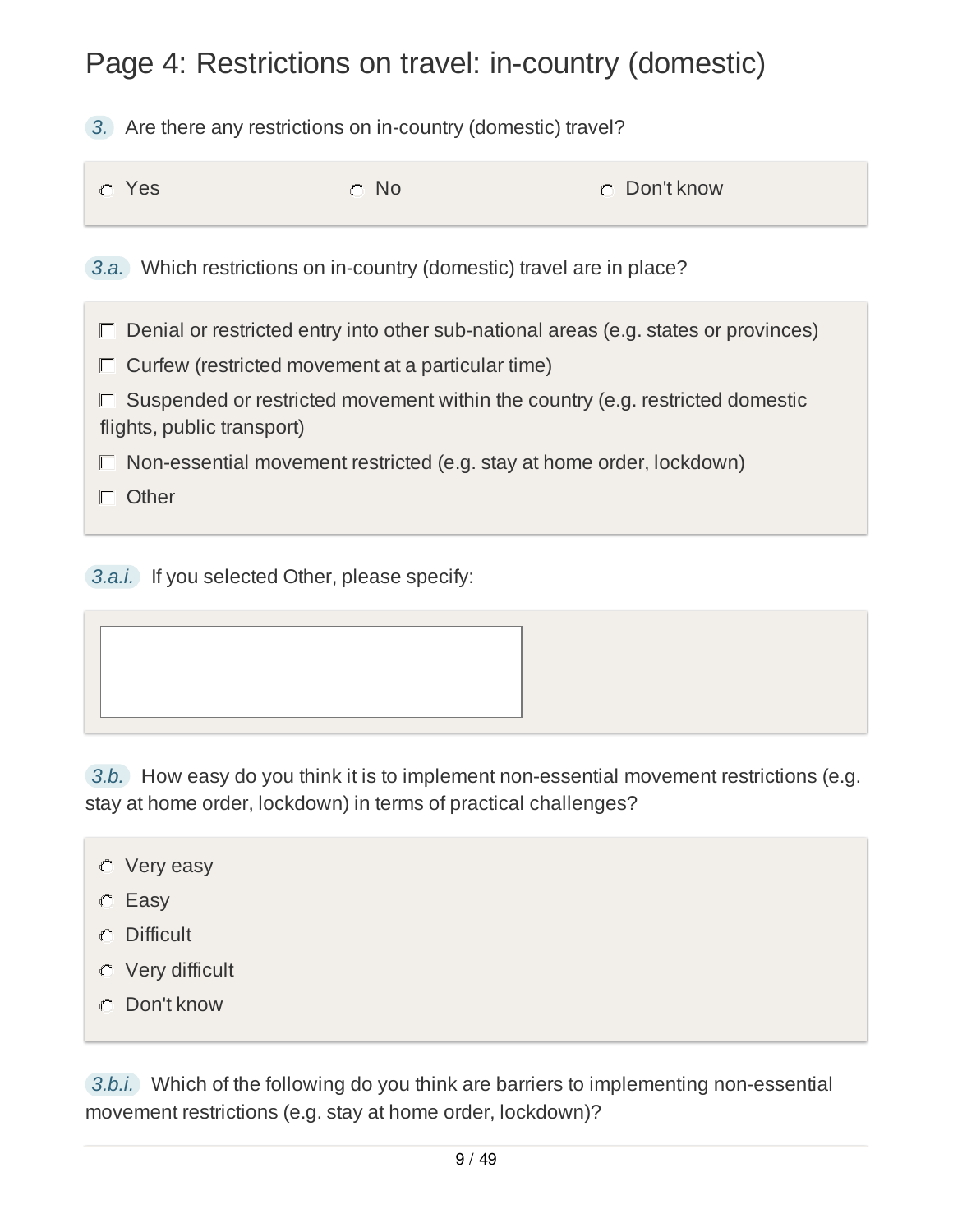- $\Box$  Lack of enforcement
- $\Box$  Lack of financial support
- $\Box$  Lack of trained staff
- $\Box$  Lack of policies and guidelines
- $\Gamma$  Lack of communication between policy-makers and the public
- $\Box$  Lack of public support
- $\Box$  Other
- Don't know

*3.b.i.a.* If you selected Other, please specify:

*3.c.* How easy do you think it is to implement denial or restricted entry into other subnational areas (e.g. states or provinces) / suspended or restricted movement within the country (e.g. restricted domestic flights, public transport) in terms of practical challenges?

- Very easy
- C Easy
- Difficult
- Very difficult
- Don't know

*3.c.i.* Which of the following do you think are barriers to implementing denial or restricted entry into other sub-national areas (e.g. states or provinces) /suspended or restricted movement within the country (e.g. restricted domestic flights, public transport)?

- Lack of enforcement
- $\Box$  Lack of trained staff
- $\Gamma$  Lack of policies and guidelines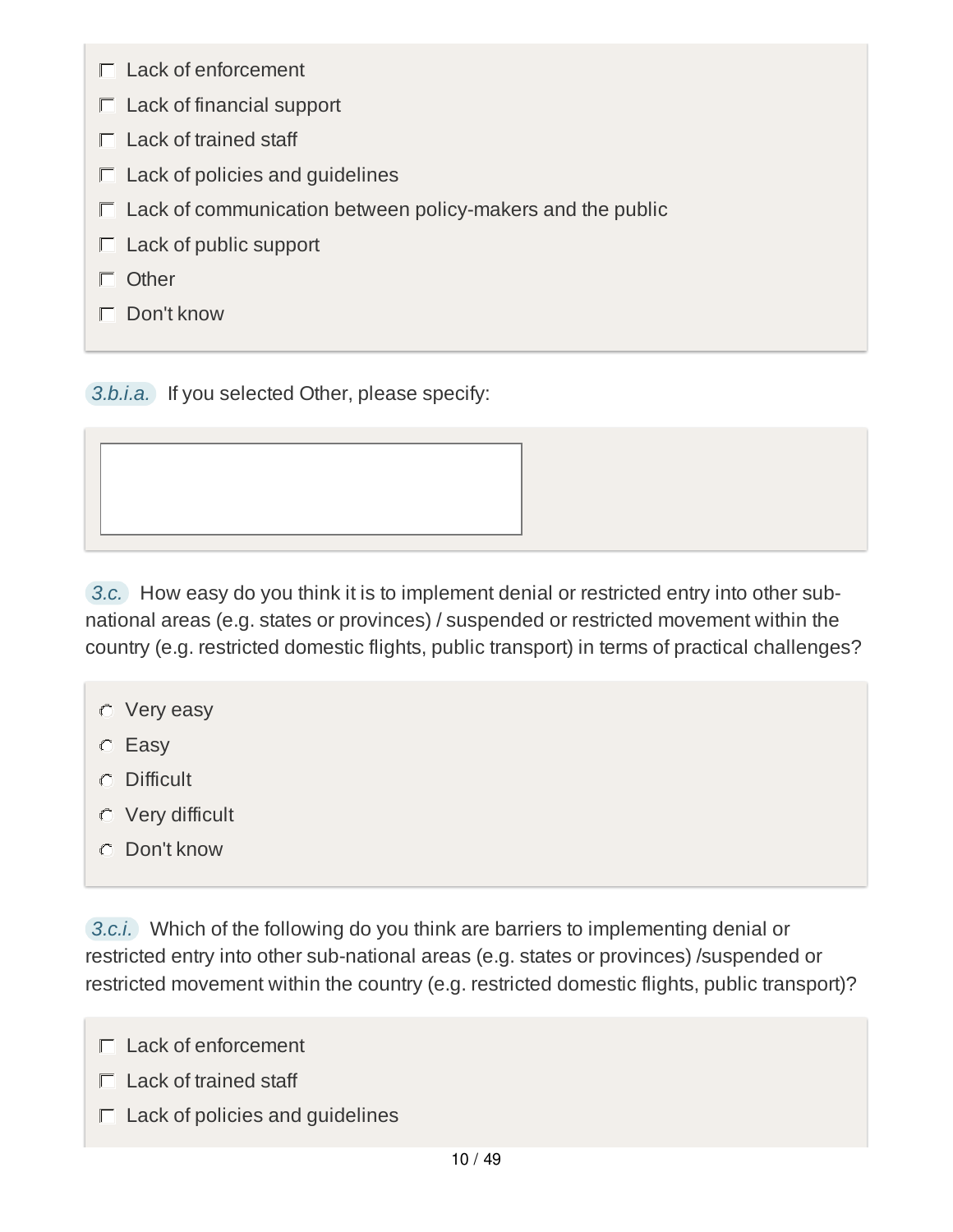$\Box$  Lack of communication between policy-makers and the public

- $\Box$  Lack of public support
- Other
- Don't know

*3.c.i.a.* If you selected Other, please specify: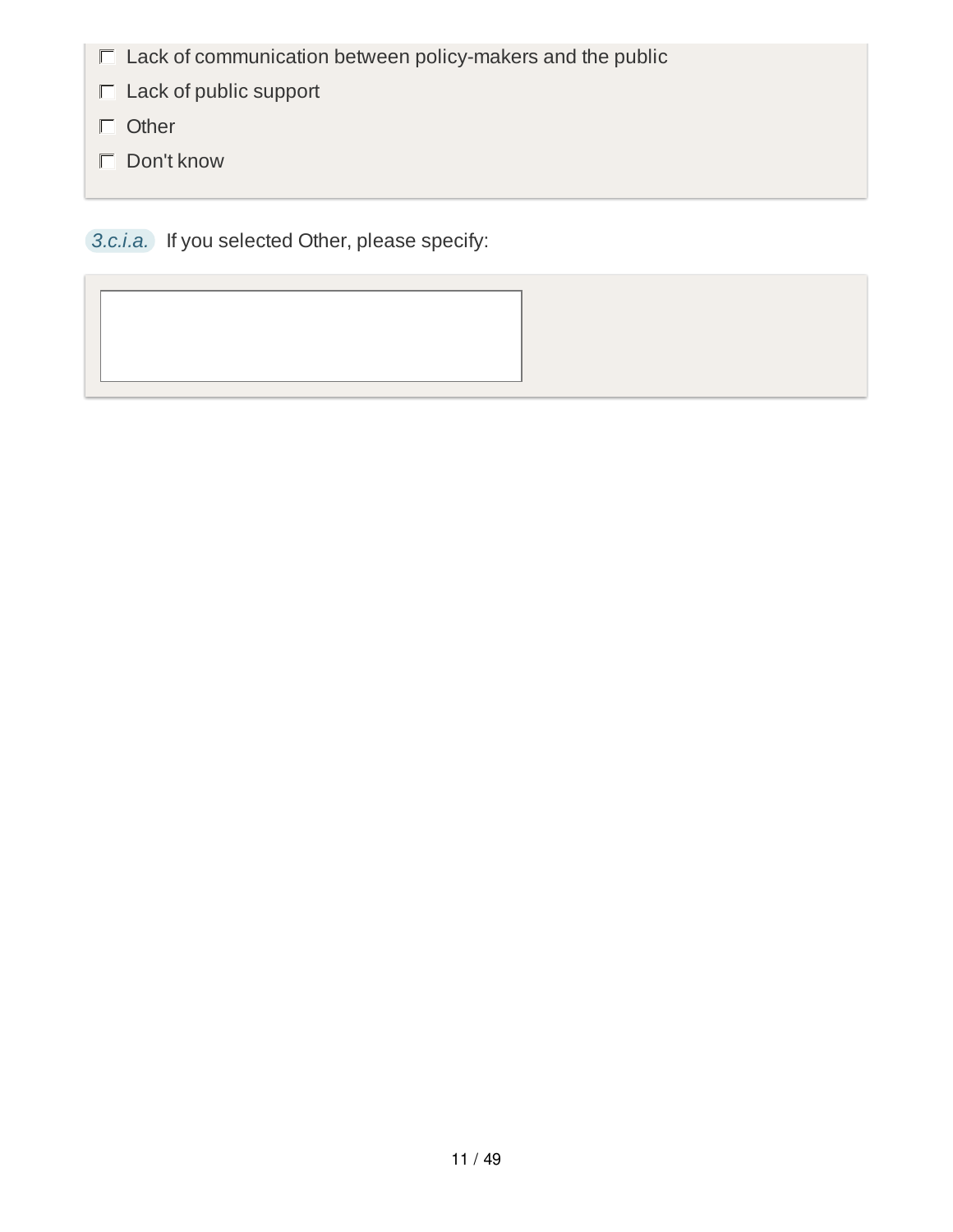### Page 5: Restrictions on offices, businesses and institutions

*4.* Are there any restrictions on offices, institutions or businesses (e.g. partly or fully closed)?

*4.a.* Which restrictions on the following offices, businesses and institutions are in place?

| <b>Offices</b>                                                       |
|----------------------------------------------------------------------|
| $\Gamma$ Restaurants                                                 |
| <b>Bars</b>                                                          |
| Sports facilities (e.g. clubs, fitness centres, gyms)                |
| <b>Hotels</b>                                                        |
| $\Box$ Places of worship                                             |
| Cultural centres (e.g. museums, libraries)                           |
| $\Gamma$ Conference centres                                          |
| Food shops/markets                                                   |
| Entertainment venues (e.g. cinemas)                                  |
| Schools (e.g. childcare centres, primary schools, secondary schools) |
| Higher Education Institutions (e.g. universities)                    |
| Other                                                                |

*4.a.i.* If you selected Other, please specify:

*4.b.* How easy do you think it is to implement restrictions on offices in terms of practical challenges?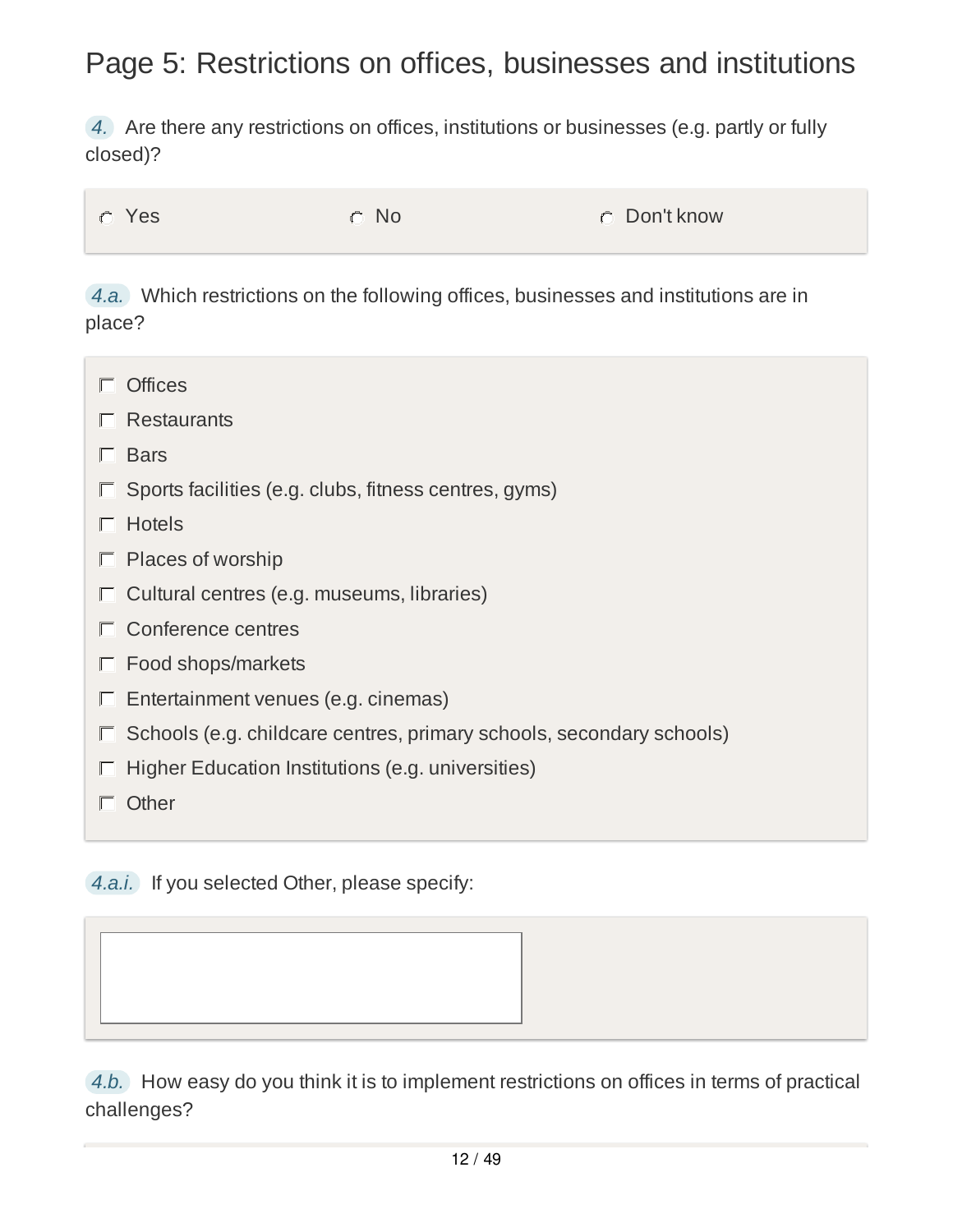- Very easy
- Easy
- Difficult
- Very difficult
- Don't know

*4.b.i.* Which of the following do you think are barriers to implementing restrictions on offices?

- $\Box$  Lack of enforcement
- $\Box$  Lack of policies and guidelines
- $\Box$  Lack of communication between policy-makers and the public
- $\Box$  Lack of public support
- $\Gamma$  Lack of support from employer to work at home
- $\Gamma$  Lack of financial support for people who have been furloughed (temporary leave)
- $\Gamma$  Other
- Don't know

#### *4.b.i.a.* If you selected Other, please specify:

*4.c.* How easy do you think it is to implement restrictions on food shops/markets in terms of practical challenges?

- Very easy
- C Easy
- Difficult
- Very difficult
- Don't know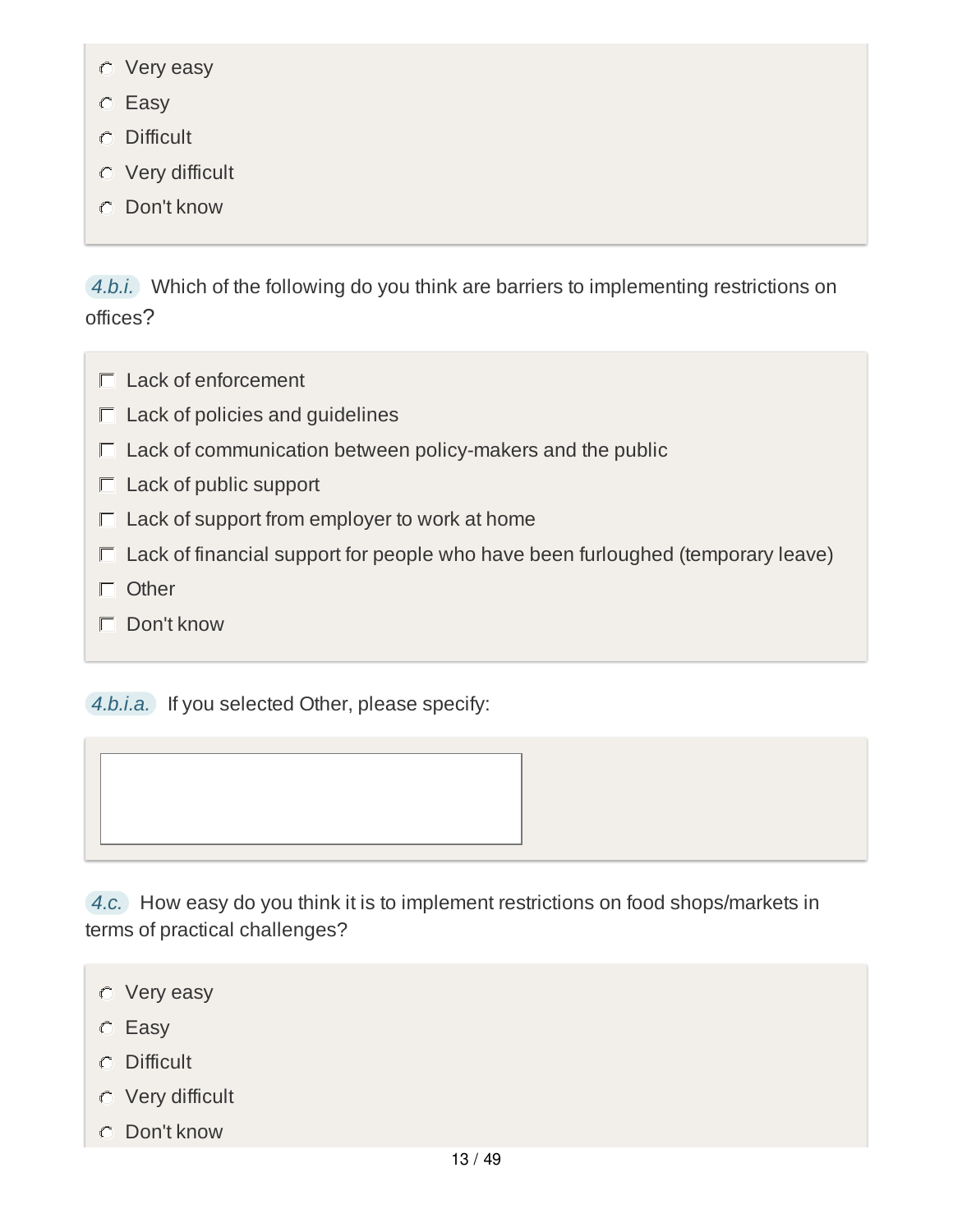*4.c.i.* Which of the following do you think are barriers to implementing restrictions on food shops/markets?

| $\Gamma$ Lack of enforcement                                                                     |
|--------------------------------------------------------------------------------------------------|
| $\Box$ Lack of policies and guidelines                                                           |
| $\Box$ Lack of communication between policy-makers and the public                                |
| $\Box$ Lack of public support                                                                    |
| $\Gamma$ Lack of financial support for food shop/market owners                                   |
| $\Box$ Lack of financial support for people who have been furloughed (put on temporary<br>leave) |
| Other                                                                                            |
| $\Gamma$ Don't know                                                                              |

*4.c.i.a.* If you selected Other, please specify:

*4.d.* How easy do you think it is to implement restrictions on places of worship in terms of practical challenges?

- Very easy
- C Easy
- Difficult
- Very difficult
- Don't know

*4.d.i.* Which of the following do you think are barriers to implementing restrictions on places of worship?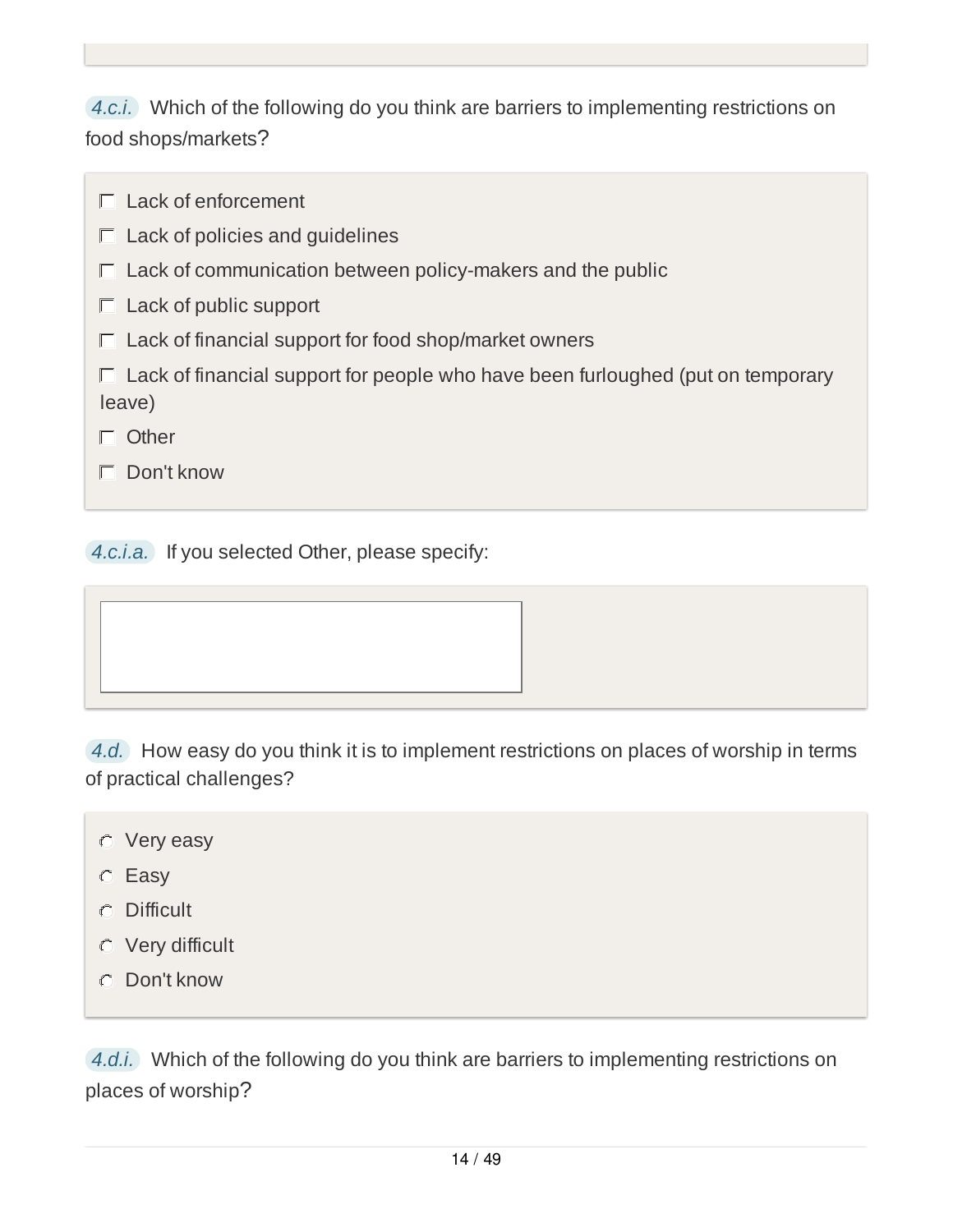- $\Box$  Lack of enforcement
- $\Gamma$  Lack of policies and guidelines
- $\Box$  Lack of communication between policy-makers and the public
- $\Box$  Lack of public support
- $\Box$  Other
- Don't know

*4.d.i.a.* If you selected Other, please specify:

*4.e.* How easy do you think it is to implement restrictions on schools or higher education instituitions in terms of practical challenges?

- Very easy
- C Easy
- Difficult
- Very difficult
- Don't know

*4.e.i.* Which of the following do you think are barriers to implementing restrictions on schools or higher eductation institutes?

- Lack of enforcement
- $\Box$  Lack of policies and guidelines
- $\Gamma$  Lack of communication between policy-makers and the public
- $\Box$  Lack of public support
- $\Box$  Lack of remote/distance learning support (e.g. limited or no access to remote education resources, laptops, internet)
- $\Gamma$  Lack of childcare support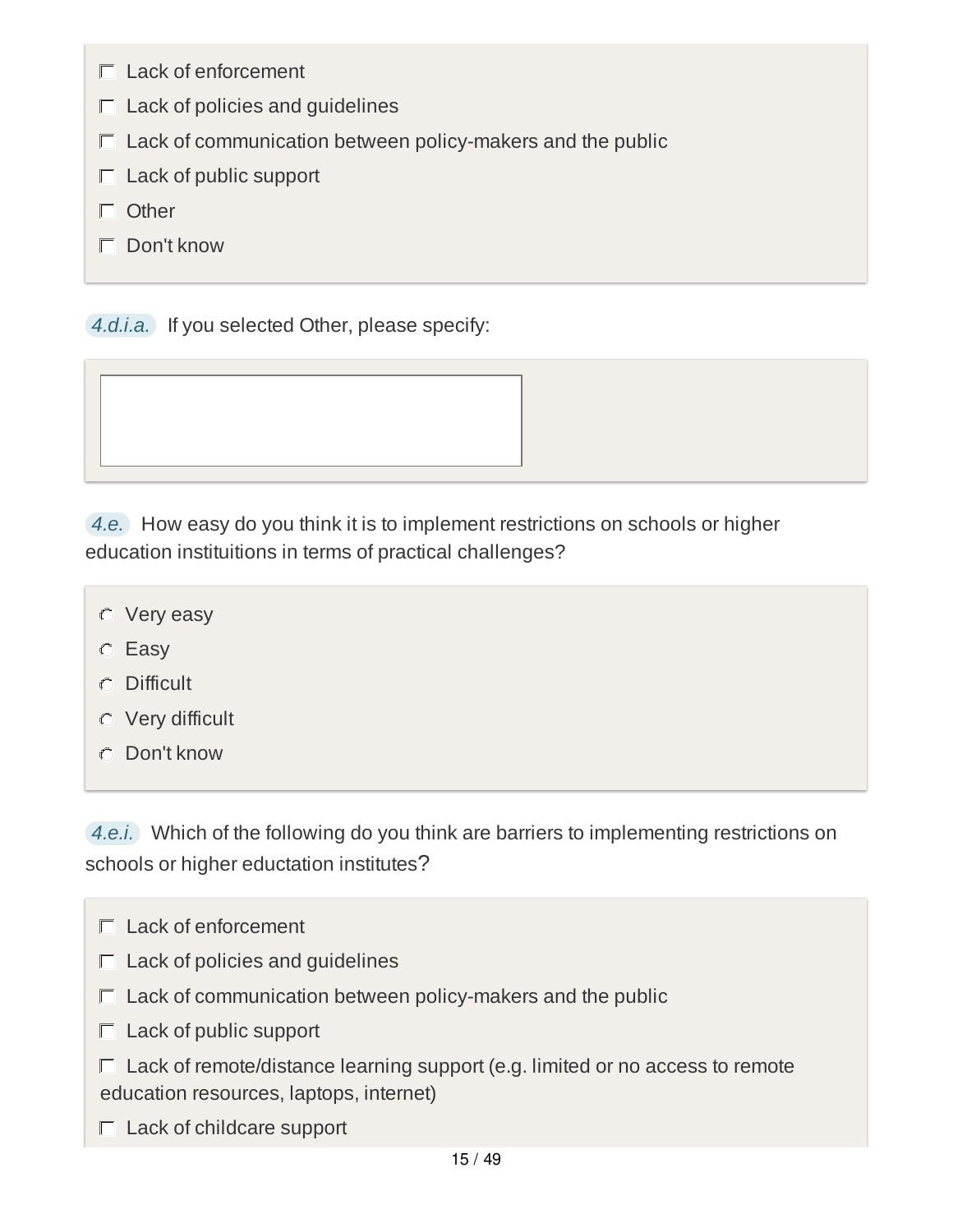Don't know

*4.e.i.a.* If you selected Other, please specify:

*4.f.* How easy do you think it is to implement restrictions on bars, hotels and restaurants in terms of practical challenges?

- Very easy
- Easy
- Difficult
- Very difficult
- Don't know

*4.f.i.* Which of the following do you think are barriers to implementing restrictions on bars, restaurants and hotels?

- $\Box$  Lack of enforcement
- $\Box$  Lack of policies and guidelines
- $\Box$  Lack of communication between policy-makers and the public
- $\Box$  Lack of public support
- $\Gamma$  Lack of financial support for owners of bars, restaurants and hotels
- $\Box$  Other
- Don't know

*4.f.i.a.* If you selected Other, please specify: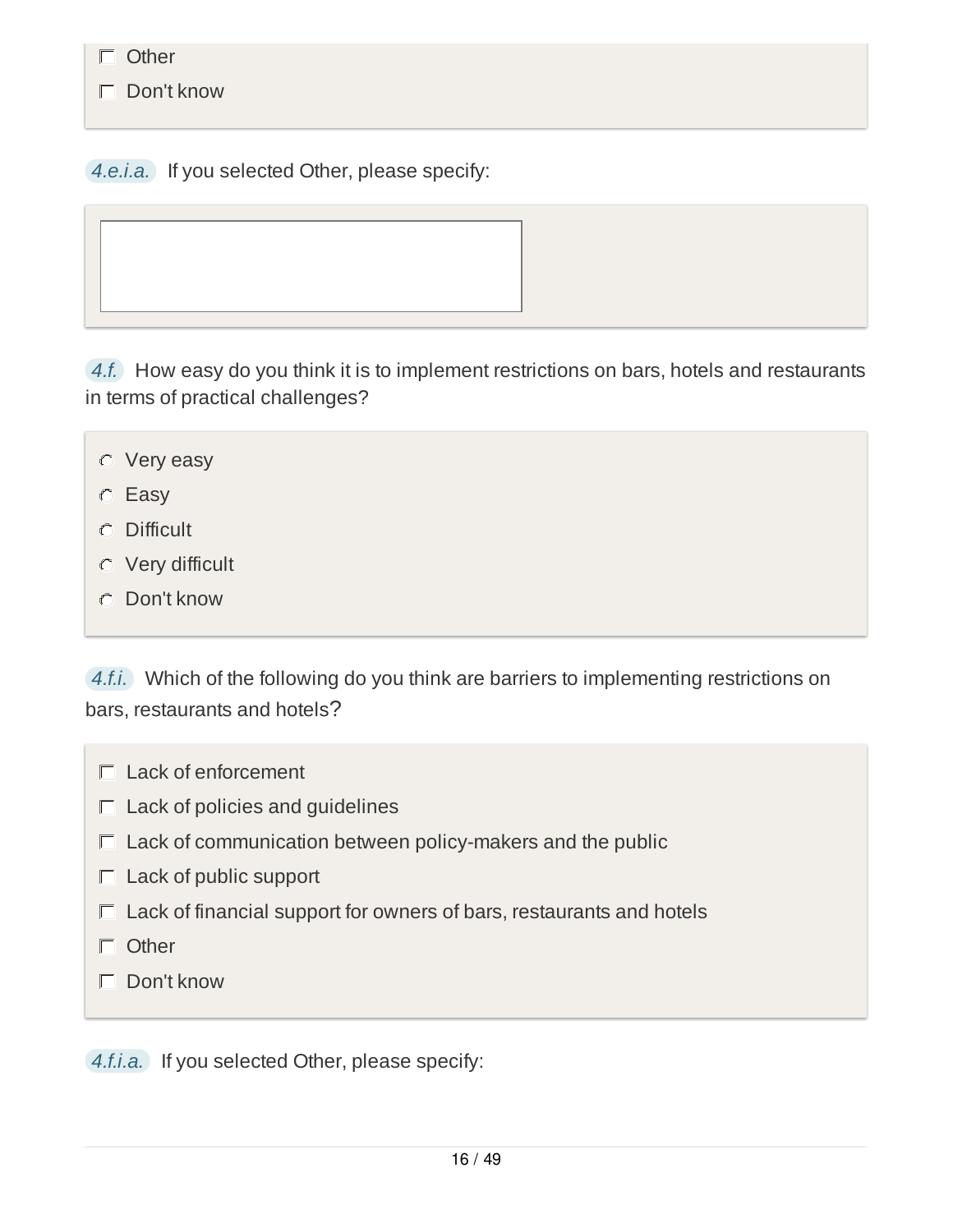

*4.g.* How easy do you think it is to implement restrictions on entertainment, conference, sport and cultural centres in terms of practical challenges?

- Very easy
- C Easy
- Difficult
- Very difficult
- Don't know

*4.g.i.* Which of the following do you think are barriers to implementing restrictions on entertainment, conference, sport and cultural centres ?

- $\Box$  Lack of enforcement
- $\Box$  Lack of policies and guidelines
- $\Box$  Lack of communication between policy-makers and the public
- $\Box$  Lack of public support
- $\Box$  Lack of financial support for owners of restrictions on entertainment, conference, sport and cultural centres
- Other
- $\Gamma$  Don't know

*4.g.i.a.* If you selected Other, please specify: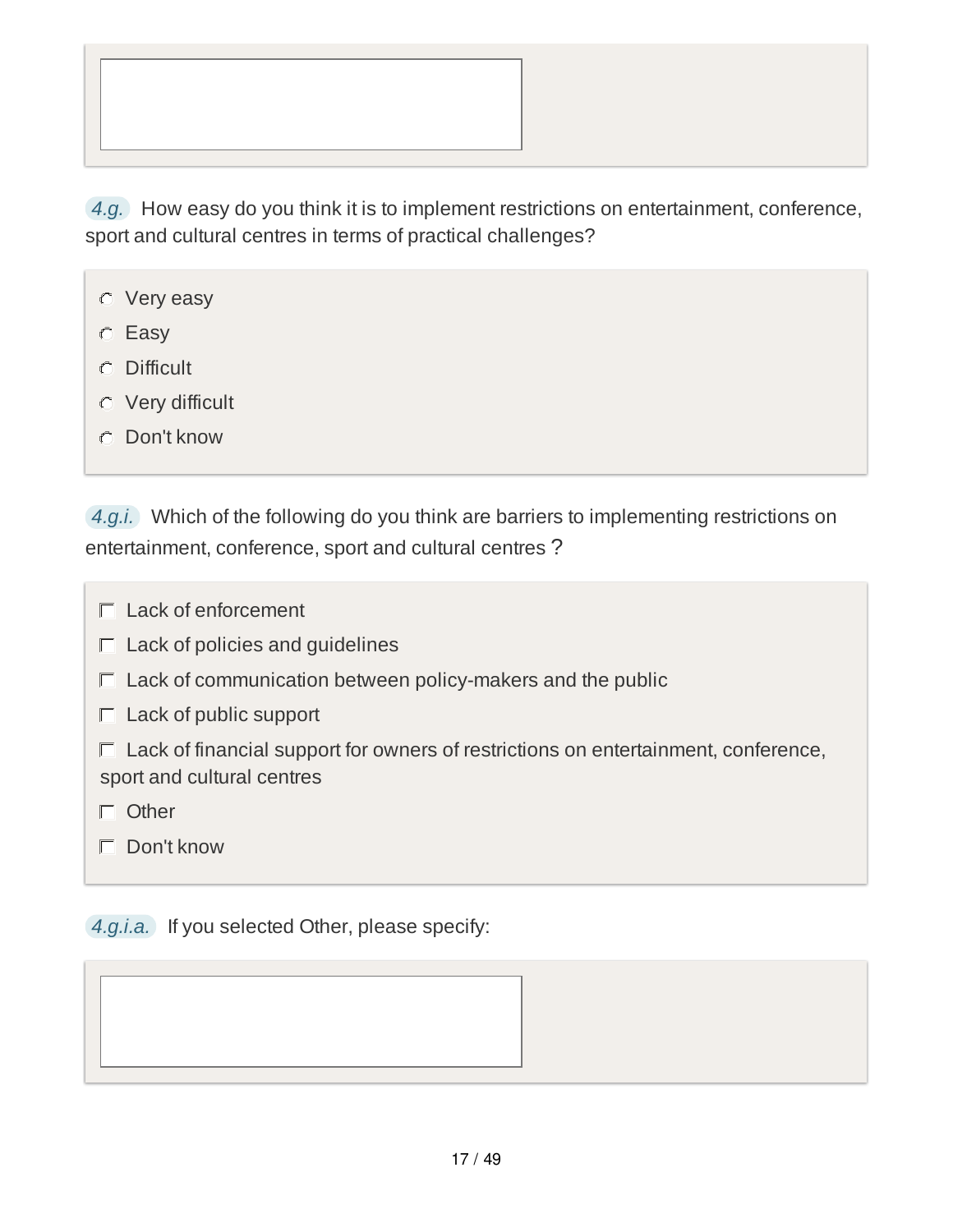# Page 6: Restrictions on gatherings of people

*5.* Are there any restrictions on gatherings of people?

| n Yes | $\circ$ No | <b>C</b> Don't know |
|-------|------------|---------------------|
|       |            |                     |

*5.a.* Which restrictions on gatherings of people are in place?

- $\Box$  Private gatherings at home
- $\Box$  Private gatherings outside the home (e.g. funerals)
- $\Box$  Public gatherings outside the home
- $\Box$  Mass gatherings (e.g. conferences)
- Other

*5.a.i.* If you selected Other, please specify:

*5.b.* How easy do you think it is to implement restrictions on private gatherings at home in terms of practical challenges?

- Very easy
- C Easy
- Difficult
- Very difficult
- Don't know

*5.b.i.* Which of the following do you think are barriers to implementing restrictions on private gatherings at home?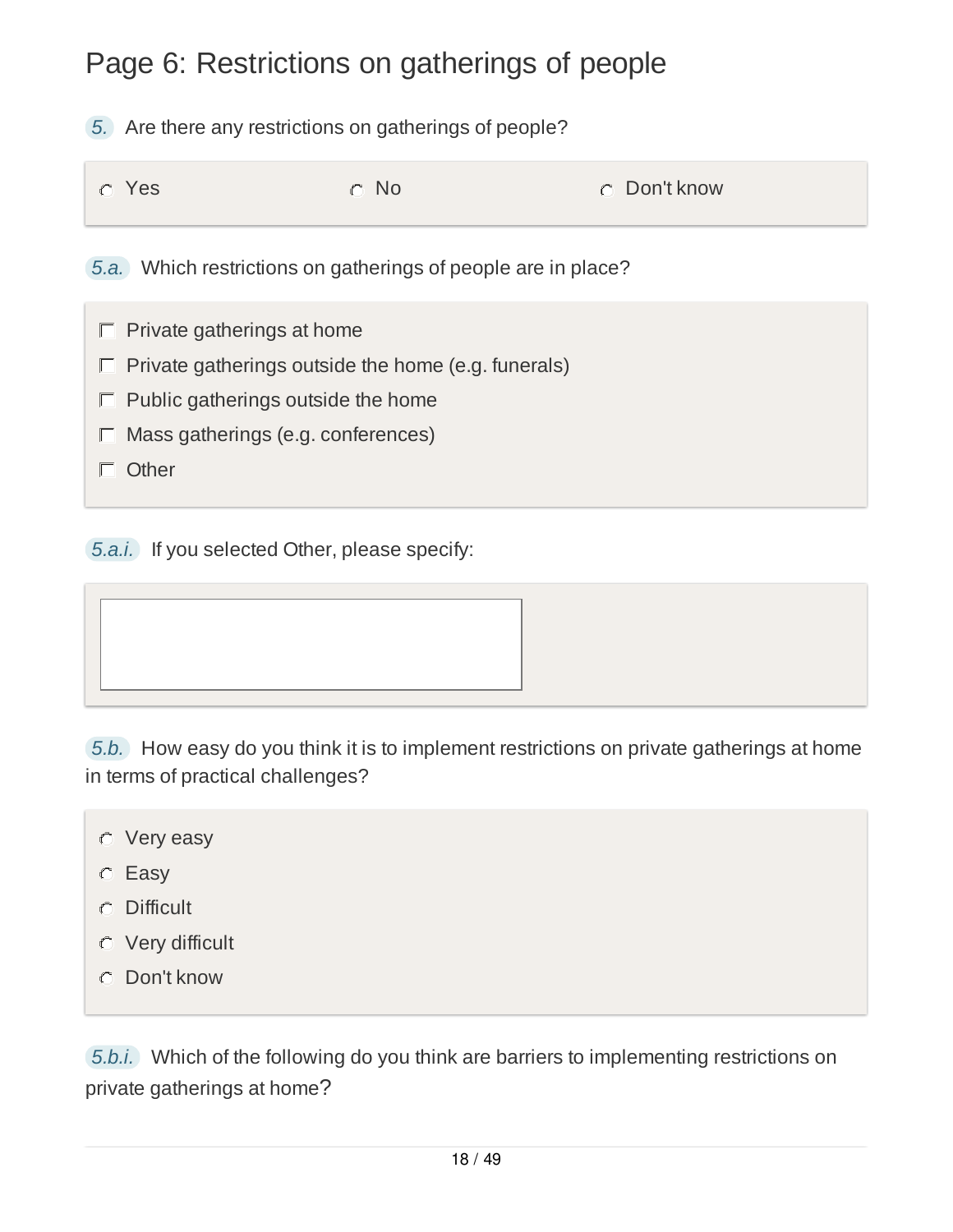- $\Box$  Lack of enforcement
- $\Gamma$  Lack of policies and guidelines
- $\Box$  Lack of communication between policy-makers and the public
- $\Box$  Lack of public support
- $\Box$  Other
- Don't know

*5.b.i.a.* If you selected Other, please specify:

*5.c.* How easy do you think it is to implement restrictions on private gatherings outside the home (e.g. funerals) in terms of practical challenges?

- Very easy
- C Easy
- Difficult
- Very difficult
- Don't know

*5.c.i.* Which of the following do you think are barriers to implementing restrictions on private gatherings outisde the home (e.g. funerals)?

- Lack of enforcement
- $\Box$  Lack of policies and guidelines
- $\Gamma$  Lack of communication between policy-makers and the public
- $\Box$  Lack of public support
- Other
- $\Box$  Don't know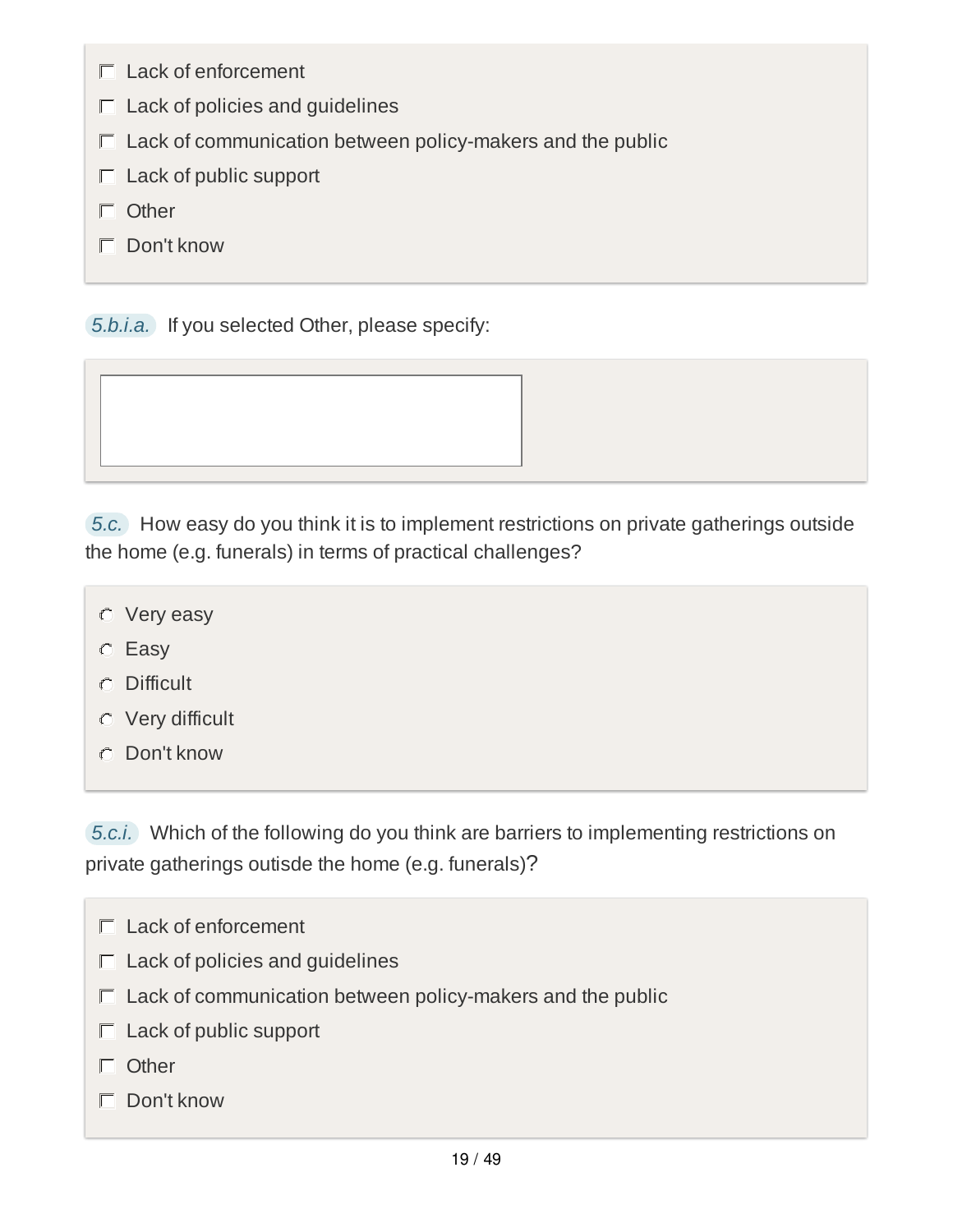*5.c.i.a.* If you selected Other, please specify:

*5.d.* How easy do you think it is to implement restrictions on public gatherings outside the home in terms of practical challenges?

- Very easy
- **C** Easy
- Difficult
- Very difficult
- Don't know

*5.d.i.* Which of the following do you think are barriers to implementing restrictions on public gatherings outisde the home?

- $\Box$  Lack of enforcement
- $\Box$  Lack of policies and guidelines
- $\Gamma$  Lack of communication between policy-makers and the public
- $\Box$  Lack of public support
- $\Box$  Socio-cultural practices and beliefs
- $\Box$  Other
- Don't know

*5.d.i.a.* If you selected Other, please specify: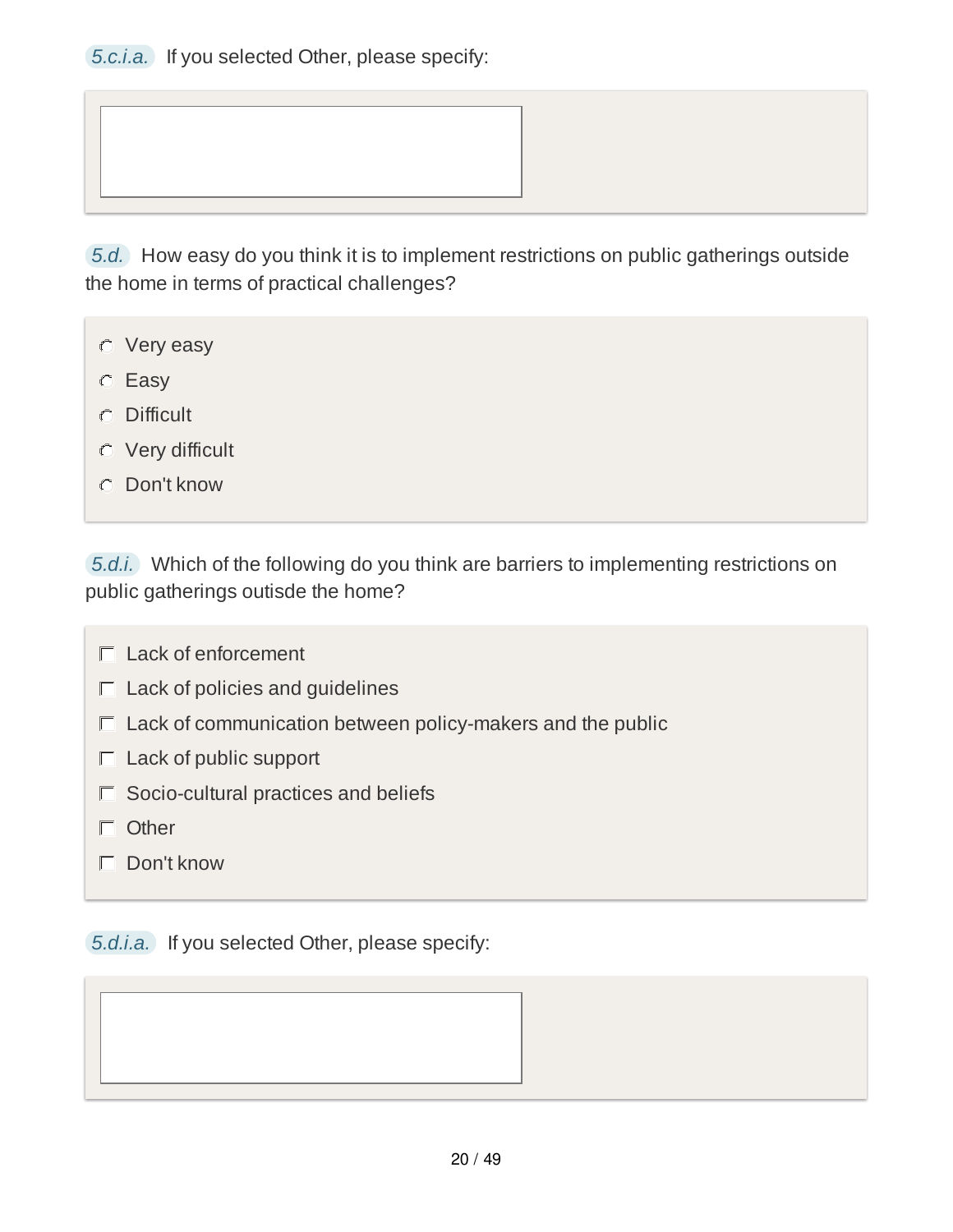*5.e.* How easy do you think it is to implement restrictions on mass gatherings (e.g. conferences) in terms of practical challenges?

- Very easy
- C Easy
- **C** Difficult
- Very difficult
- Don't know

*5.e.i.* Which of the following do you think are barriers to implementing restrictions on mass gatherings (e.g. conferences)?

- $\Gamma$  Lack of enforcement  $\Box$  Lack of policies and guidelines  $\Box$  Lack of communication between policy-makers and the public  $\Box$  Lack of public support  $\Box$  Socio-cultural practices and beliefs  $\Gamma$  Lack of resources to support mass gathering remotely (e.g. technology infrastructure) Other
- Don't know

*5.e.i.a.* If you selected Other, please specify: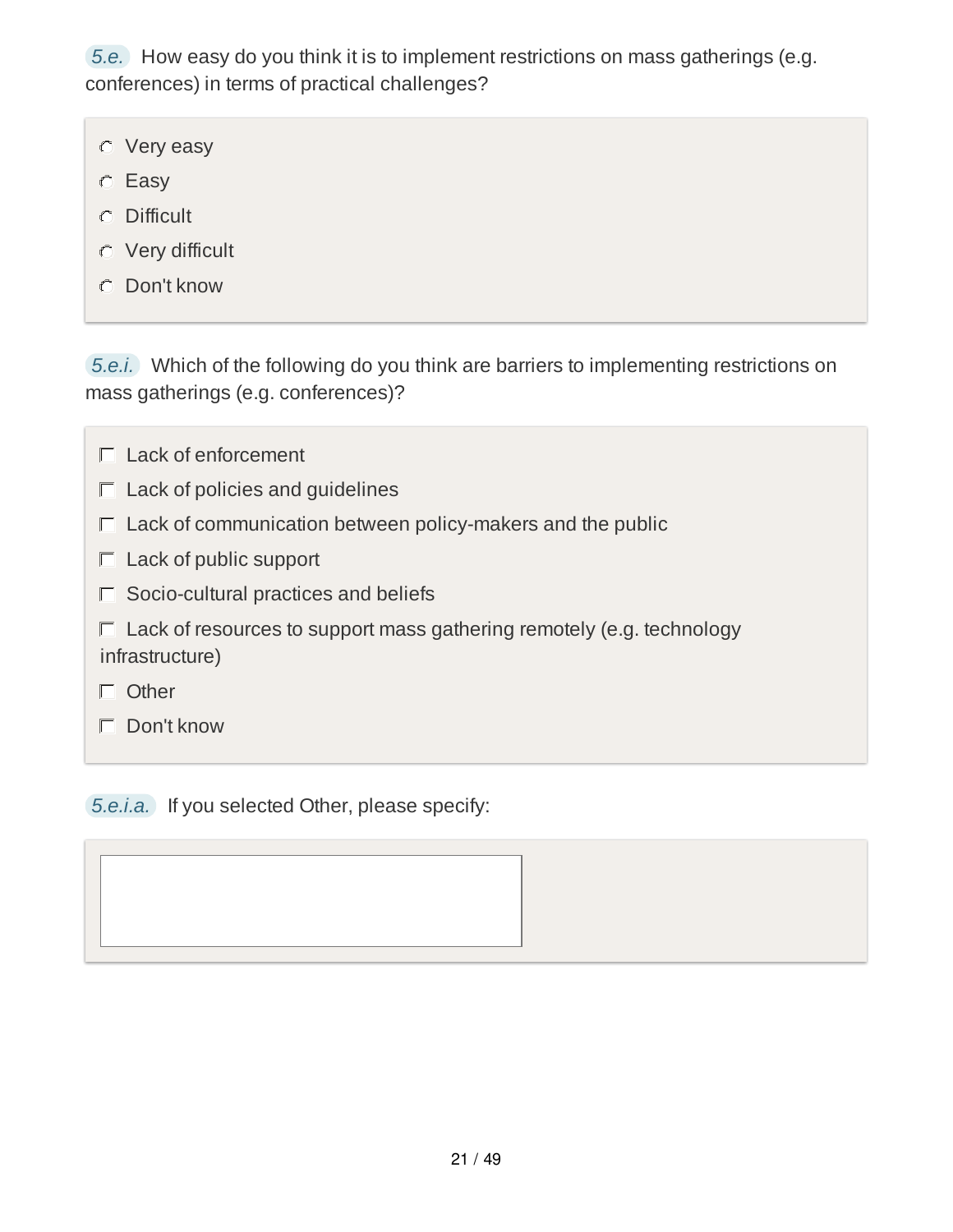## Page 7: Individual measures

*6.* Are there any individual measures in place (e.g. handwashing, facemasks)?

| l o Yes | $\circ$ No                                   | © Don't know |
|---------|----------------------------------------------|--------------|
|         | 6.a. Which individual measures are in place? |              |

 $\Box$  Handwashing

 $\Box$  Respiratory etiquette (e.g. covering mouth and nose with a tissue when coughing or sneezing)

- $\Gamma$  Face masks
- $\Box$  Face coverings
- $\Box$  Physical distancing
- $\Box$  Temperature monitoring
- $\Box$  Other

### *6.a.i.* If you selected Other, please specify:

*6.b.* How easy do you think it is to implement handwashing in terms of practical challenges?

- Very easy
- **C** Easy
- Difficult
- Very difficult
- Don't know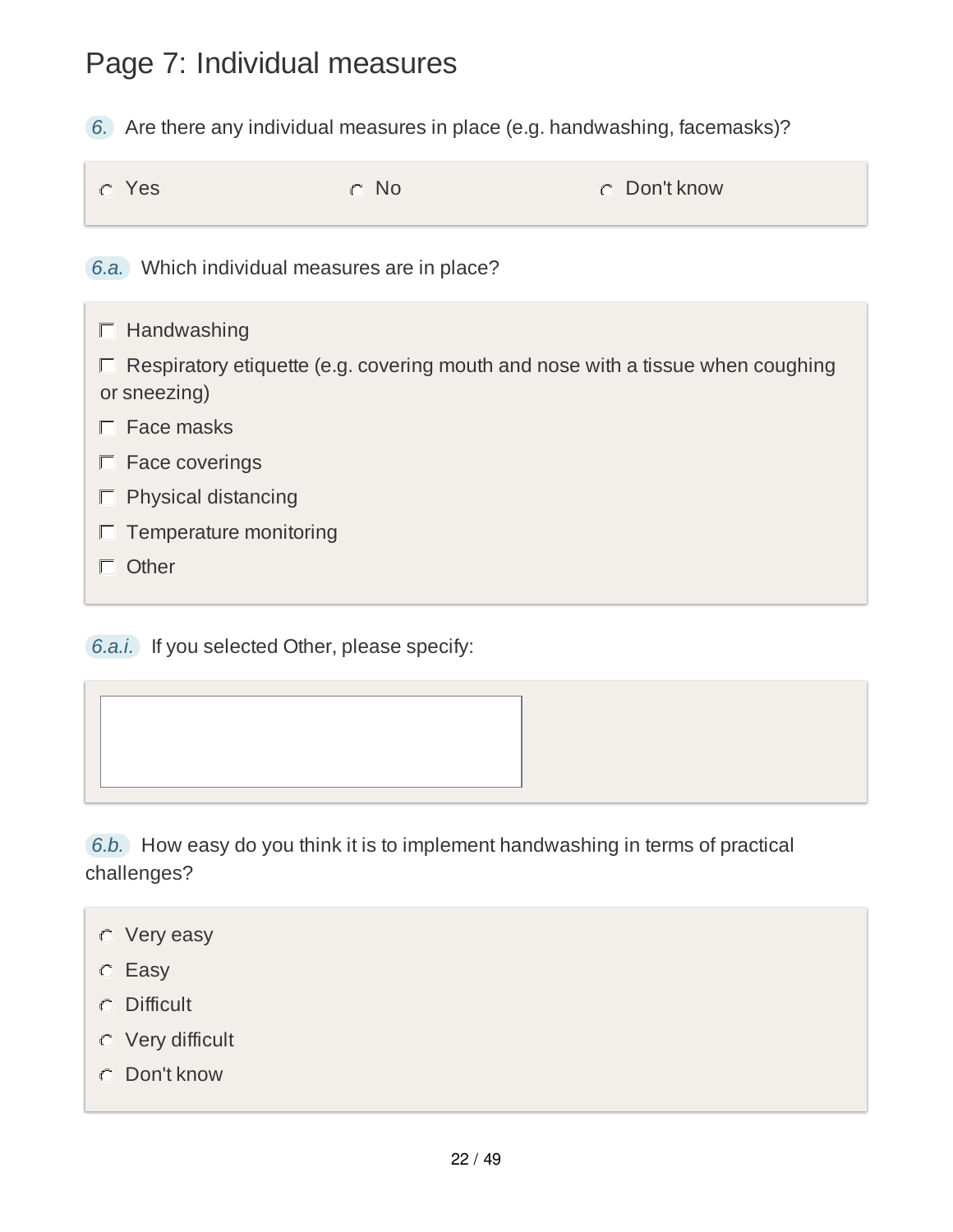*6.b.i.* Which of the following do you think are barriers to implementing handwashing?

- Lack of enforcement
- $\Gamma$  Lack of policies and guidelines
- $\Box$  Lack of communication between policy-makers and the public
- $\Box$  Lack of communication between healthcare providers and the public
- $\Box$  Lack of public support
- $\Gamma$  Lack of resources (e.g. handwashing areas, water, soap, alcohol rub)
- $\Box$  Social stigma
- $\Box$  Misinformation (e.g. rumours or myths)
- $\Box$  Socio-cultural beliefs and practices
- Other
- Don't know

*6.b.i.a.* If you selected Other, please specify:

*6.c.* How easy do you think it is to implement respiratory etiquette (e.g. covering mouth and nose with a bent elbow or tissue when coughing or sneezing) in terms of practical challenges?

- Very easy
- C Easy
- Difficult
- Very difficult
- Don't know

*6.c.i.* Which of the following do you think are barriers to implementing respiratory etiquette (e.g. covering mouth and nose with a bent elbow or tissue when coughing or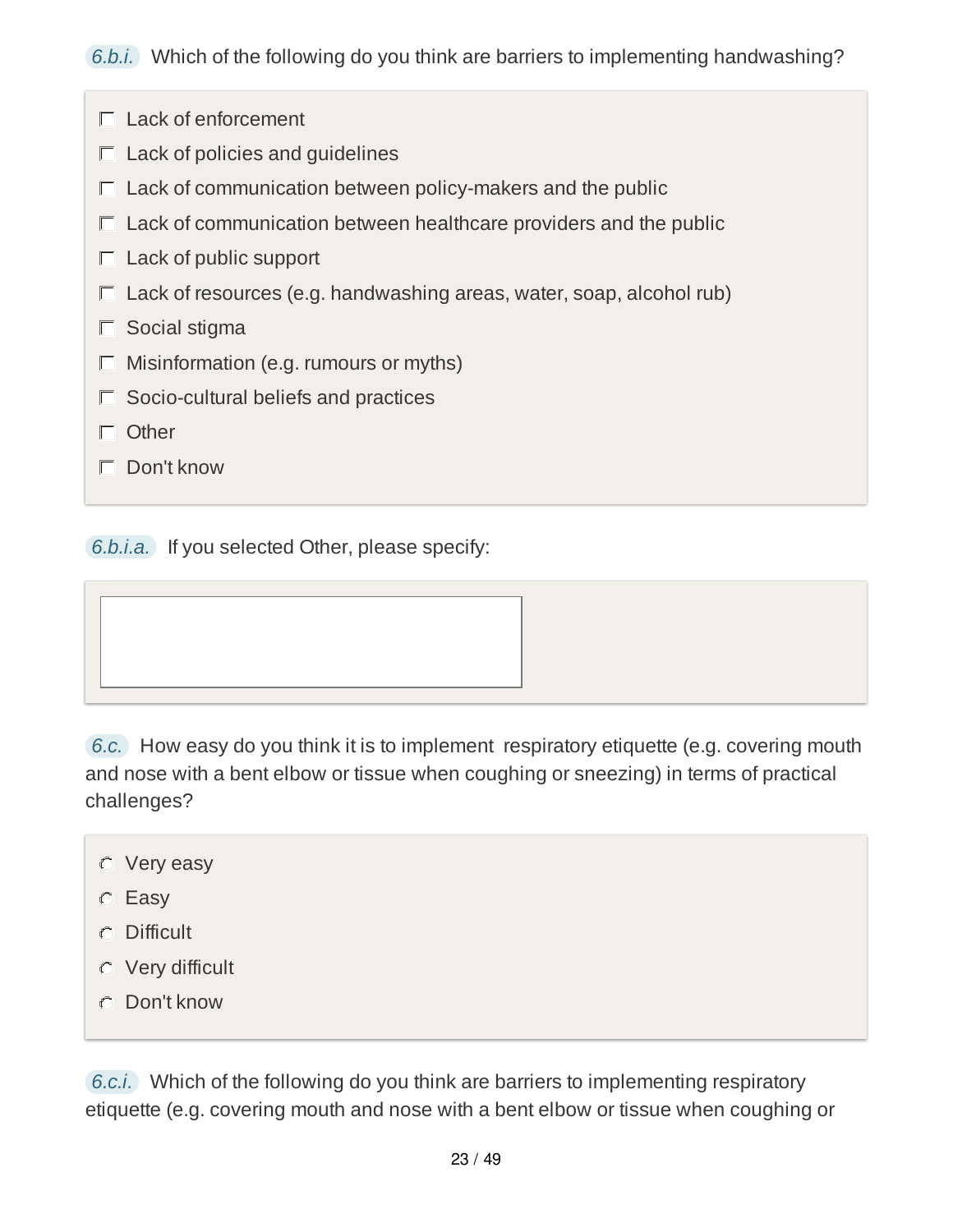sneezing)?

- Lack of enforcement
- $\Box$  Lack of policies and guidelines
- $\Box$  Lack of communication between policy-makers and the public
- $\Box$  Lack of communication between healthcare providers and the public
- $\Box$  Lack of public support
- $\Box$  Social stigma
- $\Box$  Misinformation (e.g. rumours or myths)
- $\Box$  Socio-cultural beliefs and practices
- $\Box$  Other
- $\Gamma$  Don't know

*6.c.i.a.* If you selected Other, please specify:

*6.d.* How easy do you think it is to implement face masks/ face coverings in terms of practical challenges?

- Very easy
- Easy
- Difficult
- Very difficult
- Don't know

*6.d.i.* Which of the following do you think are barriers to implementing face masks/ face coverings?

 $\Box$  Lack of enforcement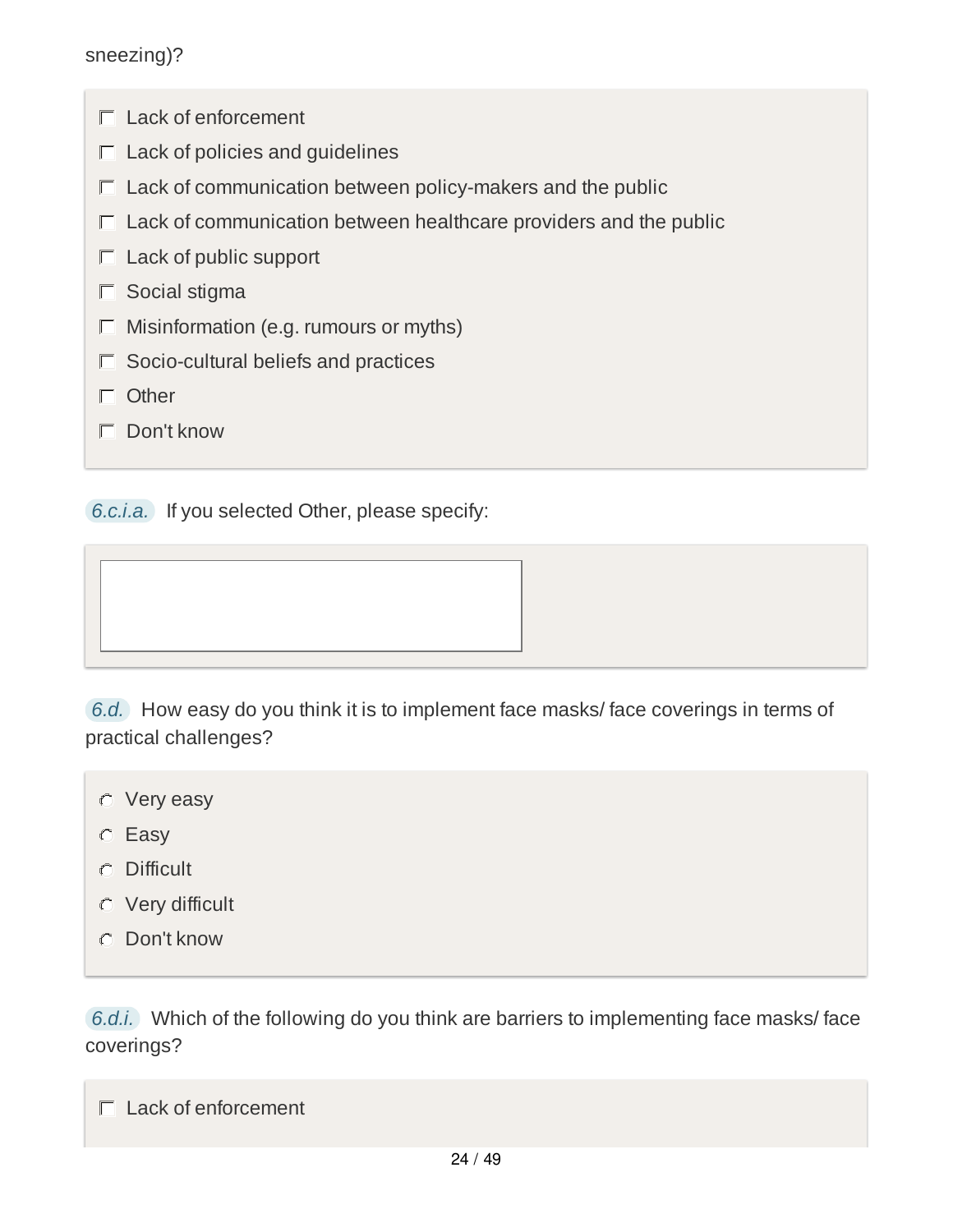- $\Box$  Lack of policies and guidelines
- $\Box$  Lack of communication between policy-makers and the public
- $\Gamma$  Lack of communication between healthcare providers and the public
- $\Box$  Lack of public support
- $\Box$  Lack of resources (e.g. face masks/ face coverings)
- $\Box$  Social stigma
- $\Box$  Misinformation (e.g. rumours or myths)
- $\Box$  Socio-cultural beliefs and practices
- $\Box$  Other
- Don't know

*6.d.i.a.* If you selected Other, please specify:

*6.e.* How easy do you think it is to implement physical distancing in terms of practical challenges?

- Very easy
- C Easy
- Difficult
- Very difficult
- Don't know

*6.e.i.* Which of the following do you think are barriers to implementing physical distancing?

- $\Box$  Lack of enforcement
- $\Box$  Lack of policies and guidelines
- $\Gamma$  Lack of communication between policy-makers and the public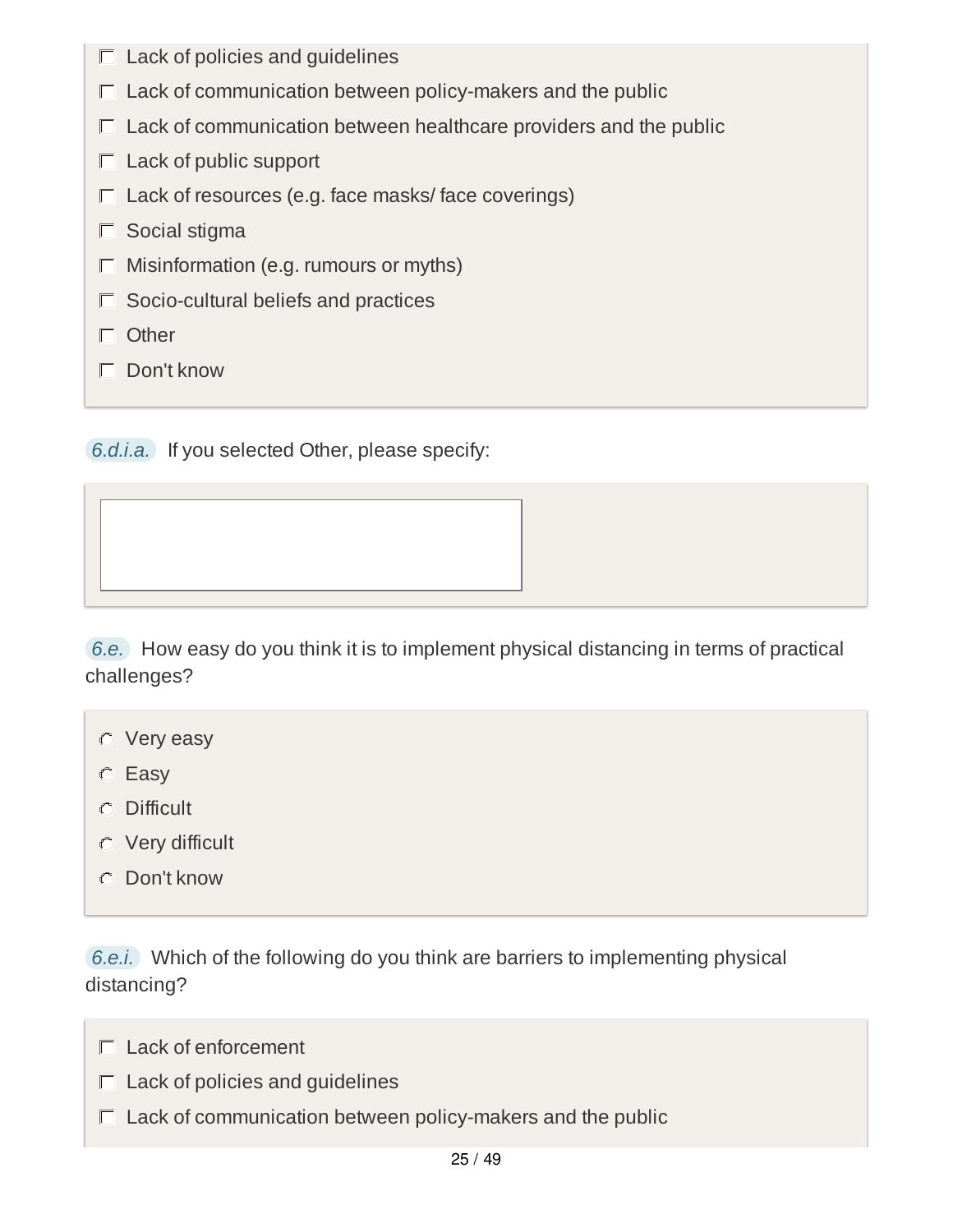- $\Box$  Lack of communication between healthcare providers and the public
- $\Box$  Lack of public support
- $\Gamma$  Social stigma
- $\Box$  Misinformation (e.g. rumours or myths)
- $\Box$  Socio-cultural beliefs and practices

 $\Box$  Not possible to maintain physical distance at workplace due to the nature of the work

- Other
- Don't know

*6.e.i.a.* If you selected Other, please specify:

*6.f.* How easy do you think it is to implement temperature monitoring in terms of practical challenges?

- Very easy
- C Easy
- Difficult
- Very difficult
- Don't know

*6.f.i.* Which of the following do you think are barriers to implementing temperature monitoring?

- $\Box$  Lack of enforcement
- $\Gamma$  Lack of policies and guidelines
- $\Box$  Lack of communication between policy-makers and the public
- $\Box$  Lack of communication between healthcare providers and the public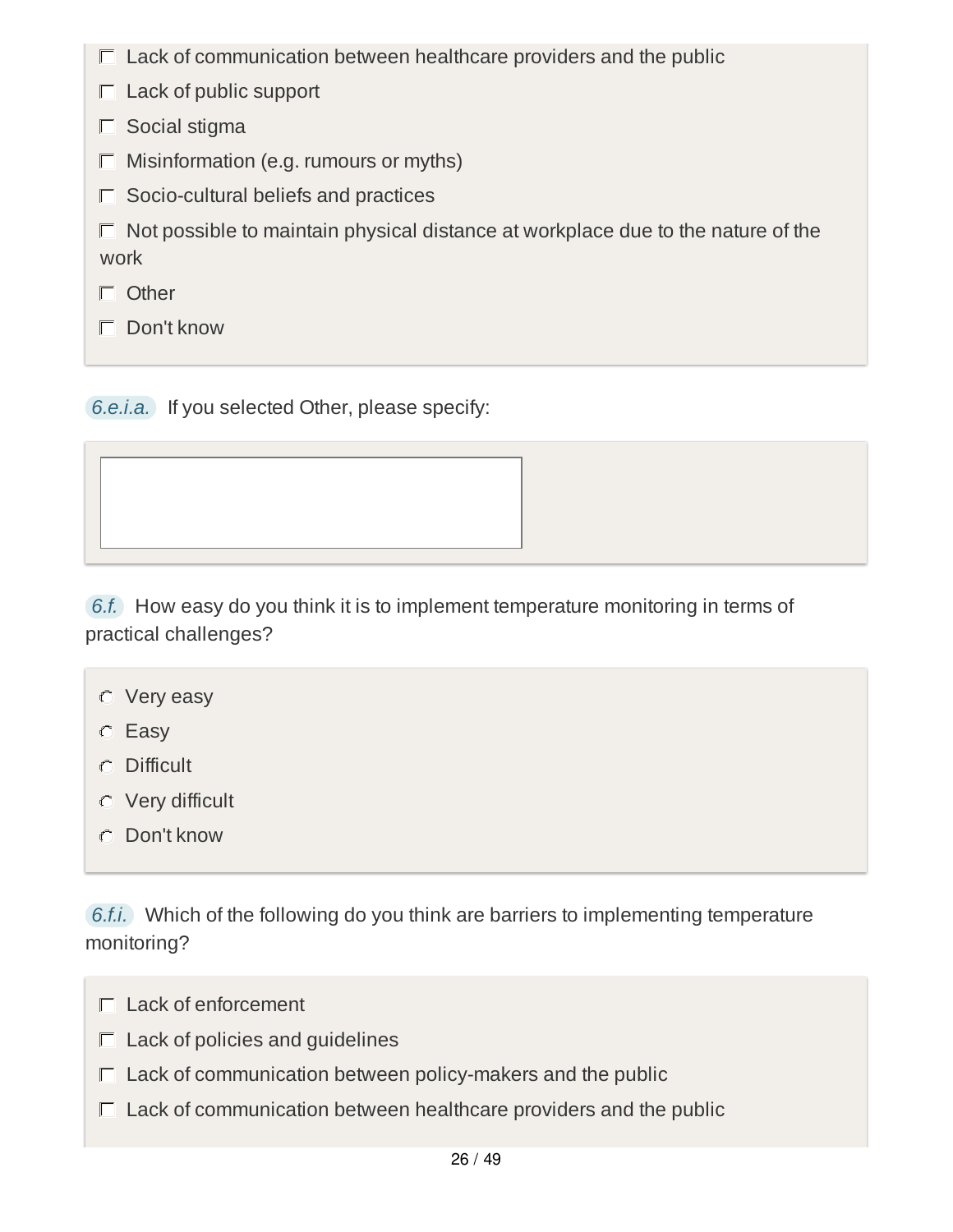- $\Box$  Lack of public support
- $\Box$  Lack of equipment
- $\Box$  Social stigma
- $\Box$  Misinformation (e.g. rumours or myths)
- $\Box$  Socio-cultural beliefs and practices
- Other
- Don't know

*6.f.i.a.* If you selected Other, please specify: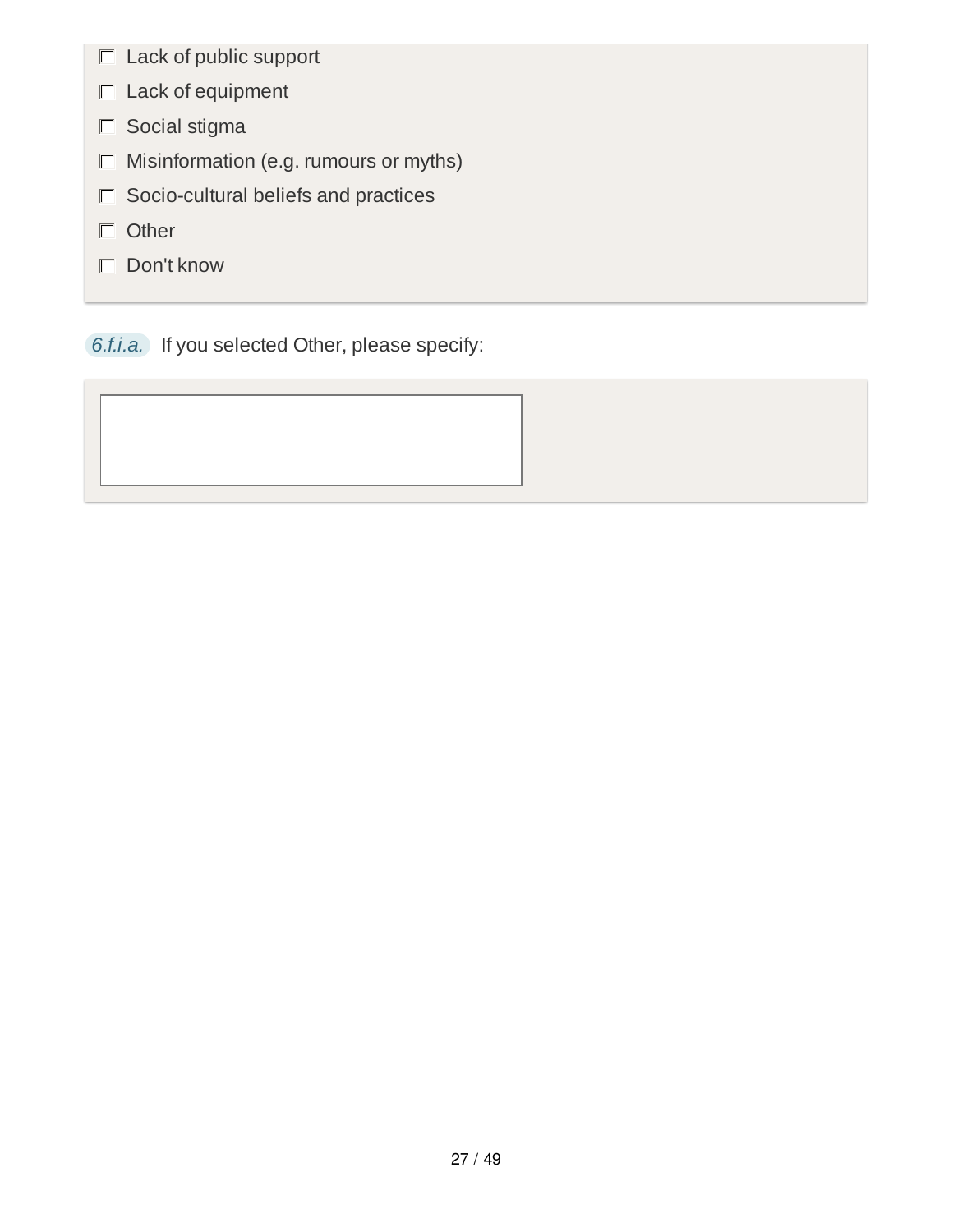## Page 8: Contact tracing

*7.* Is contact tracing being conducted?

| n Yes | $\circ$ No | <b>C</b> Don't know |
|-------|------------|---------------------|
|       |            |                     |

*7.a.* Which contact tracing methods are being used?

 $\Box$  Physical contact tracing (e.g. conducted by people)

| $\Box$ Mobile phone applications (apps) (e.g. Mobile phone global positioning system |  |
|--------------------------------------------------------------------------------------|--|
| (GPS)                                                                                |  |

- $\Box$  Closed-circuit television (CCTV)
- $\Box$  Electronic tags
- $\Box$  Bank card transactions
- $\Box$  Other
- Don't know

*7.a.i.* If you selected Other, please specify:

*7.b.* How easy do you think it is to implement physical contact tracing methods (e.g. inperson visits, by phone) in terms of practical challenges?

- Very easy
- C Easy
- Difficult
- Very difficult
- Don't know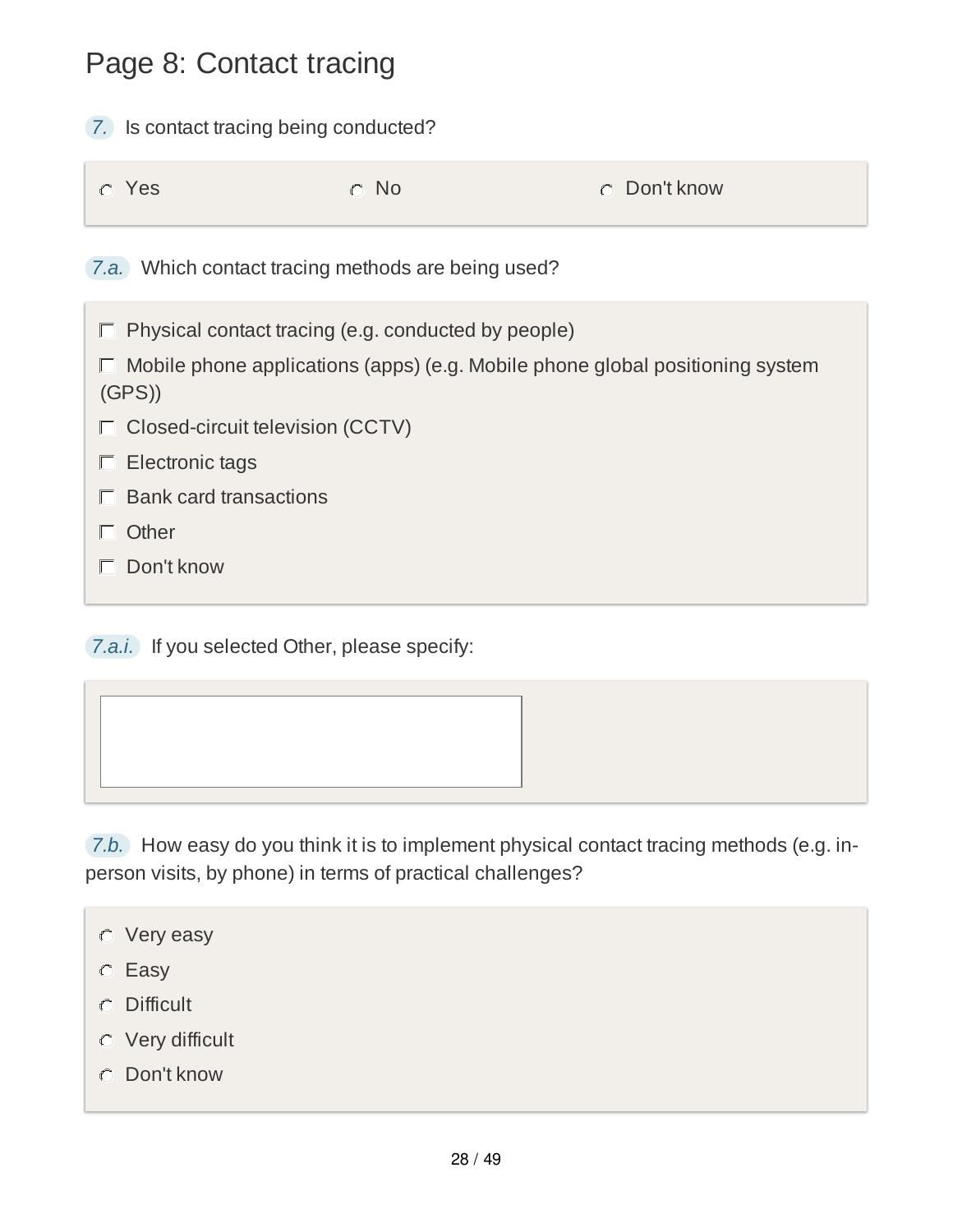*7.b.i.* Which of the following do you think are barriers to implementing physical contact tracing methods (e.g. in-person visits, by phone)?

- $\Gamma$  Lack of enforcement
- $\Gamma$  Lack of policies and guidelines
- $\Box$  Lack of communication between policy-makers and the public
- $\Box$  Lack of communication between healthcare providers and the public
- $\Box$  Lack of public support
- $\Box$  Lack of trained staff
- $\Box$  Lack of technology infrastructure
- $\Box$  Privacy laws
- $\Gamma$  Social stigma
- $\Box$  Misinformation (e.g. rumours or myths)
- $\Box$  Socio-cultural beliefs and practices
- $\Gamma$  Other
- Don't know

*7.b.i.a.* If you selected Other, please specify:

*7.c.* How easy do you think it is to implement mobile phone contact tracing apps / GPSbased tracing in terms of practical challenges?

- Very easy
- C Easy
- Difficult
- Very difficult
- Don't know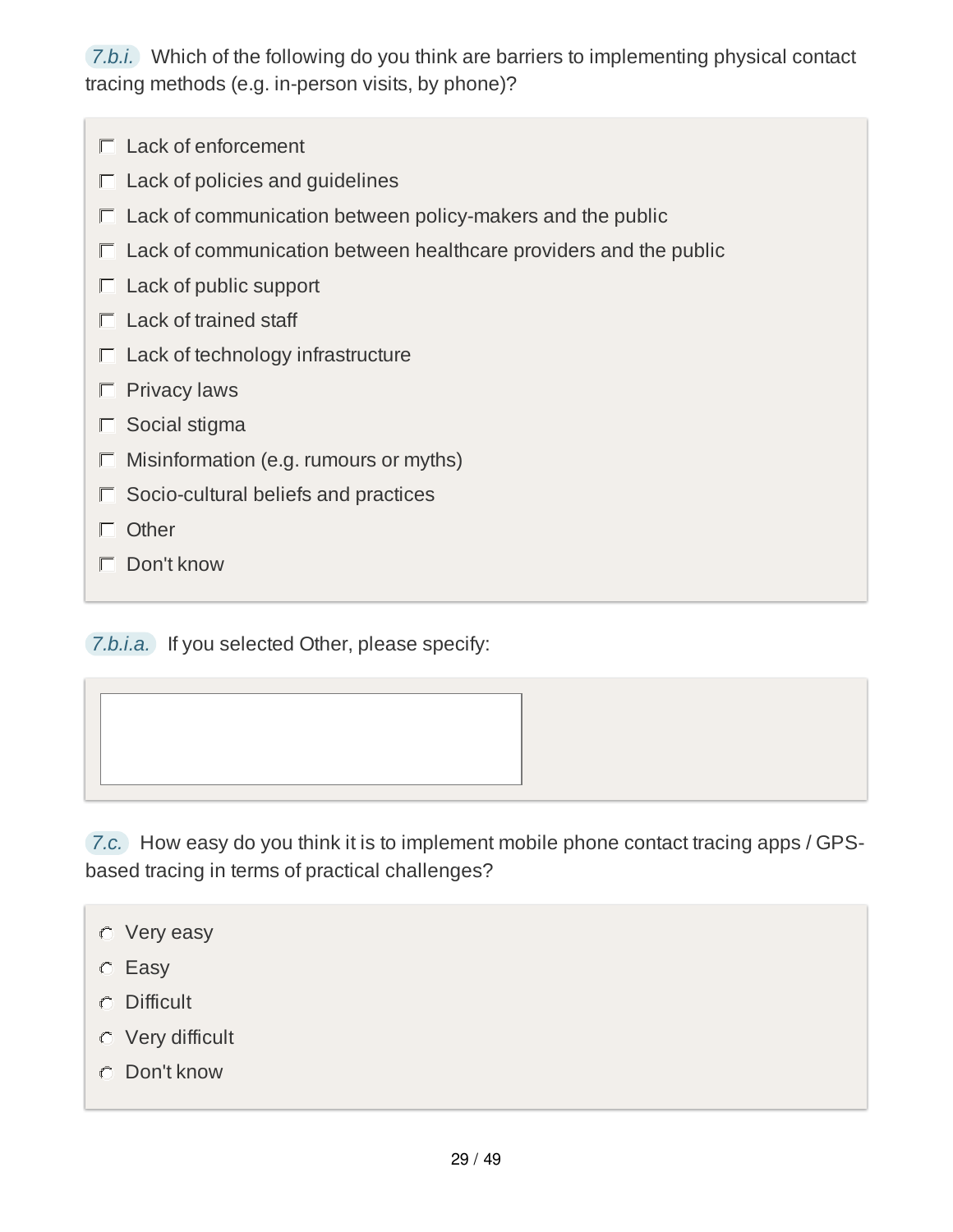*7.c.i.* Which of the following do you think are barriers to implementing mobile phone contact tracing apps / GPS-based tracing?

- $\Gamma$  Lack of enforcement
- $\Gamma$  Lack of policies and guidelines
- $\Box$  Lack of communication between policy-makers and the public
- $\Box$  Lack of communication between healthcare providers and the public
- $\Box$  Lack of public support
- $\Box$  Lack of trained staff
- $\Box$  Lack of technology infrastructure
- $\Gamma$  Privacy laws
- $\Gamma$  Social stigma
- $\Box$  Misinformation (e.g. rumours or myths)
- $\Box$  Socio-cultural beliefs and practices
- $\Gamma$  Other
- Don't know

*7.c.i.a.* If you selected Other, please specify:

*7.d.* How easy do you think it is to implement closed-circuit television (CCTV)/ electronic tags as contact tracing methods in terms of practical challenges?

- Very easy
- C Easy
- Difficult
- Very difficult
- Don't know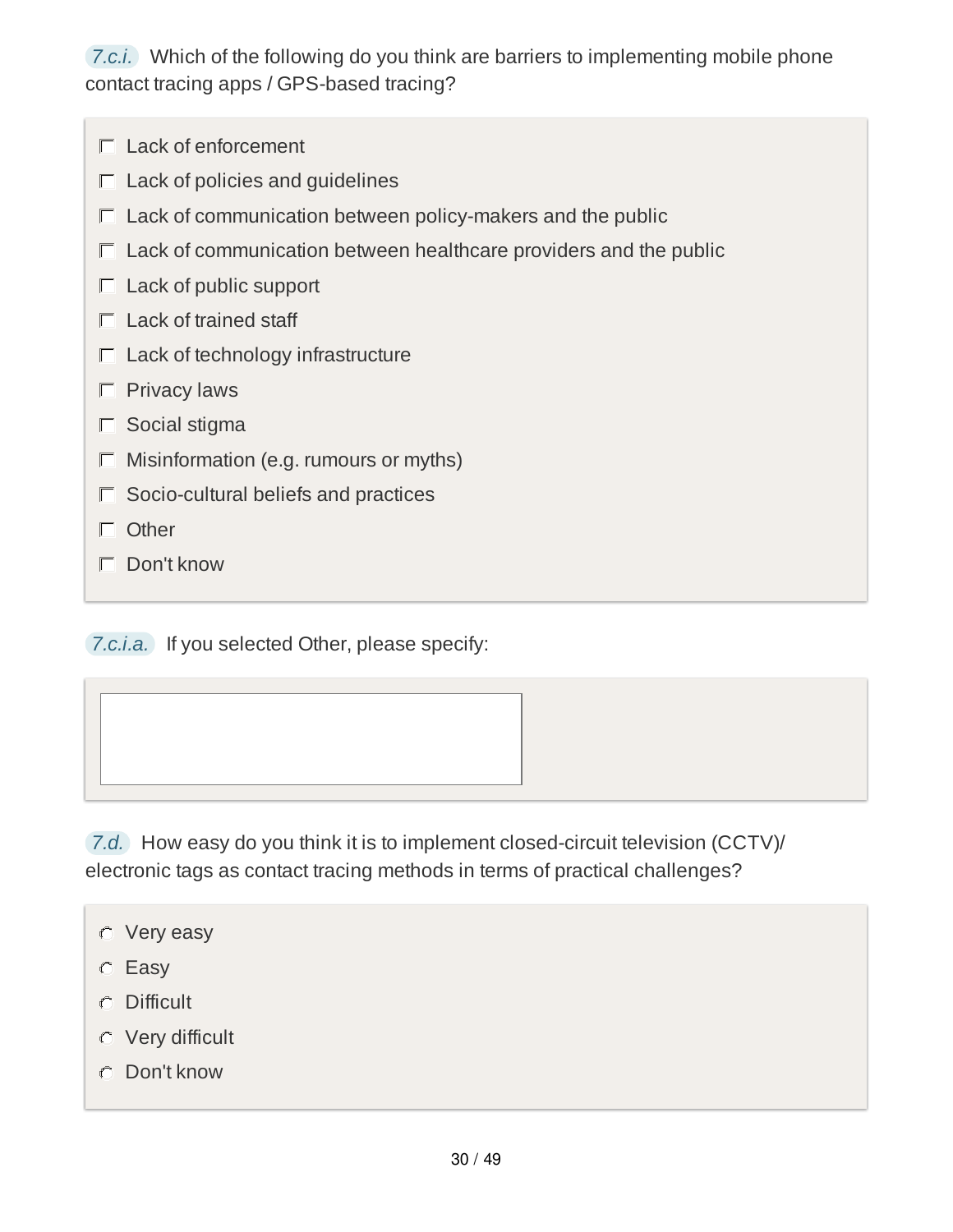*7.d.i.* Which of the following do you think are barriers to implemening closed-circuit television (CCTV)/ electronic tags as contact tracing methods?

- $\Gamma$  Lack of enforcement
- $\Gamma$  Lack of policies and guidelines
- $\Box$  Lack of communication between policy-makers and the public
- $\Box$  Lack of communication between healthcare providers and the public
- $\Box$  Lack of public support
- $\Box$  Lack of trained staff
- $\Box$  Lack of technology infrastructure
- $\Gamma$  Privacy laws
- $\Gamma$  Social stigma
- $\Box$  Misinformation (e.g. rumours or myths)
- $\Box$  Socio-cultural beliefs and practices
- $\Gamma$  Other
- Don't know

*7.d.i.a.* If you selected Other, please specify:

*7.e.* How easy do you think it is to implement contact tracing methods using peoples' bank card transactions in terms of practical challenges?

- Very easy
- C Easy
- Difficult
- Very difficult
- Don't know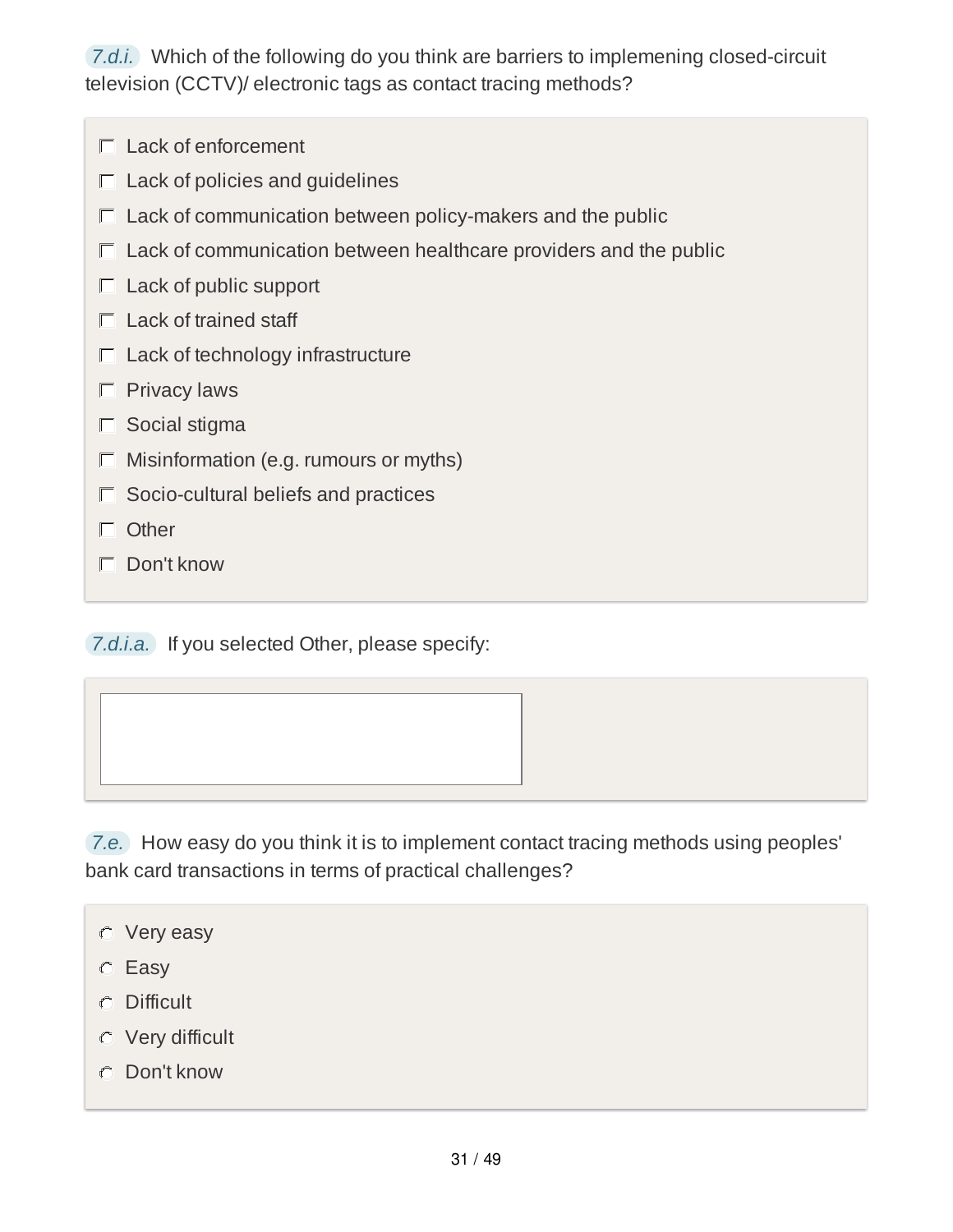*7.e.i.* Which of the following do you think are barriers to implemening contact tracing methods using peoples' bank card transactions?

- $\Gamma$  Lack of enforcement
- $\Gamma$  Lack of policies and guidelines
- $\Box$  Lack of communication between policy-makers and the public
- $\Box$  Lack of communication between healthcare providers and the public
- $\Box$  Lack of public support
- $\Box$  Lack of trained staff
- $\Box$  Lack of technology infrastructure
- $\Box$  Privacy laws
- $\Box$  Social stigma
- $\Box$  Misinformation (e.g. rumours or myths)
- $\Box$  Socio-cultural beliefs and practices
- Other
- Don't know

*7.e.i.a.* If you selected Other, please specify: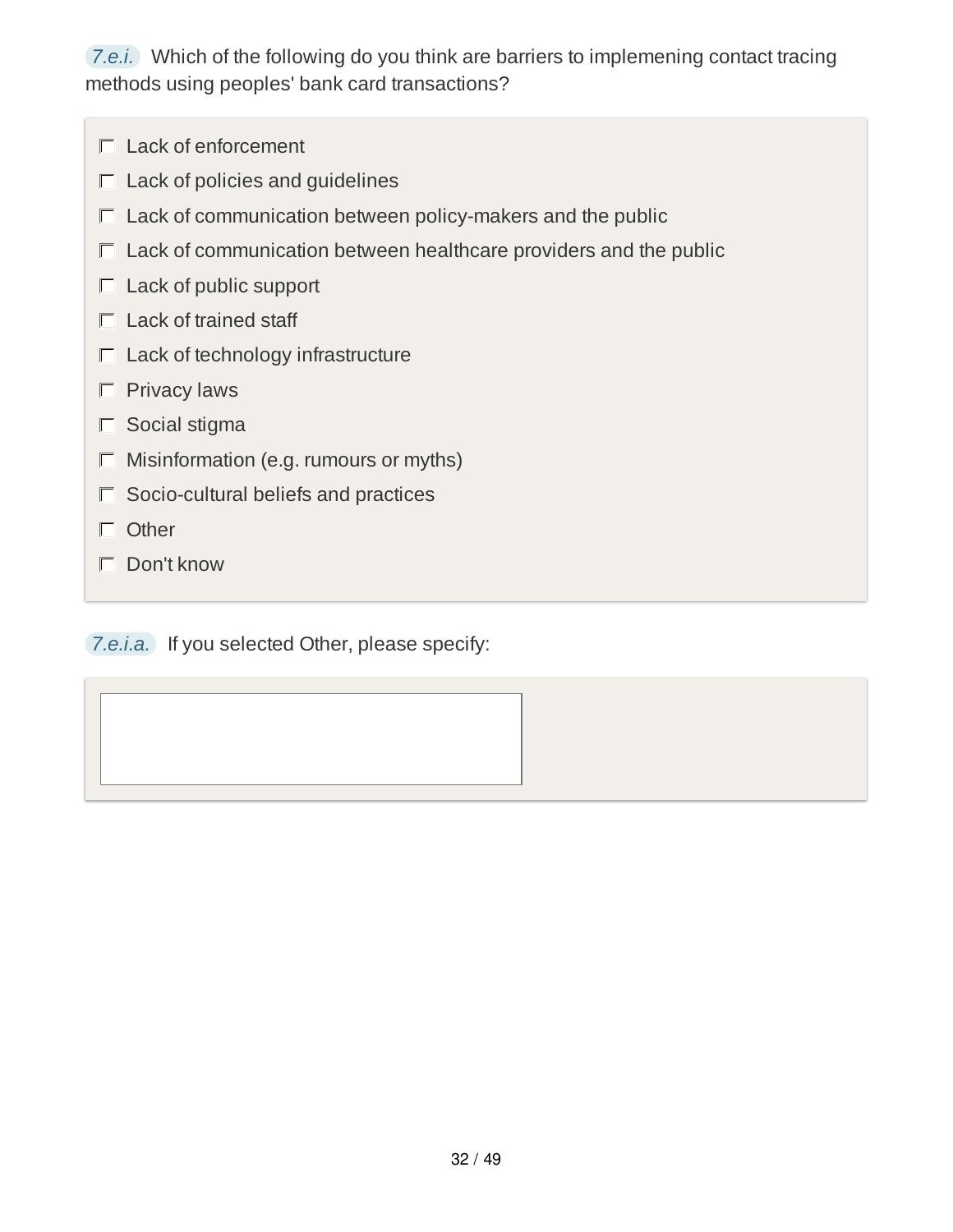## Page 9: Shielding

**Shielding** is a measure to protect vulnerable people from coming into contact with COVID-19, by restricting interactions between them and others.

#### *8.* Are any population groups being shielded?

| <b>C</b> Don't know<br>o Yes<br>$\circ$ No |  |  |  |
|--------------------------------------------|--|--|--|
|--------------------------------------------|--|--|--|

*8.a.* Which population groups are being shielded?

| Pregnant women                                                                                     |
|----------------------------------------------------------------------------------------------------|
| Older people                                                                                       |
| People who have long-term health conditions (e.g. HIV, diabetes, heart disease)                    |
| People who have weakened immune systems (e.g. tuberculosis (TB), cancer or<br>transplant patients) |
| Other                                                                                              |
| Don't know                                                                                         |
|                                                                                                    |

*8.a.i.* If you selected Other, please specify:



*8.b.* How easy do you think it is to implement shielding measures for pregnant women in terms of practical challenges?

- Very easy
- **C** Easy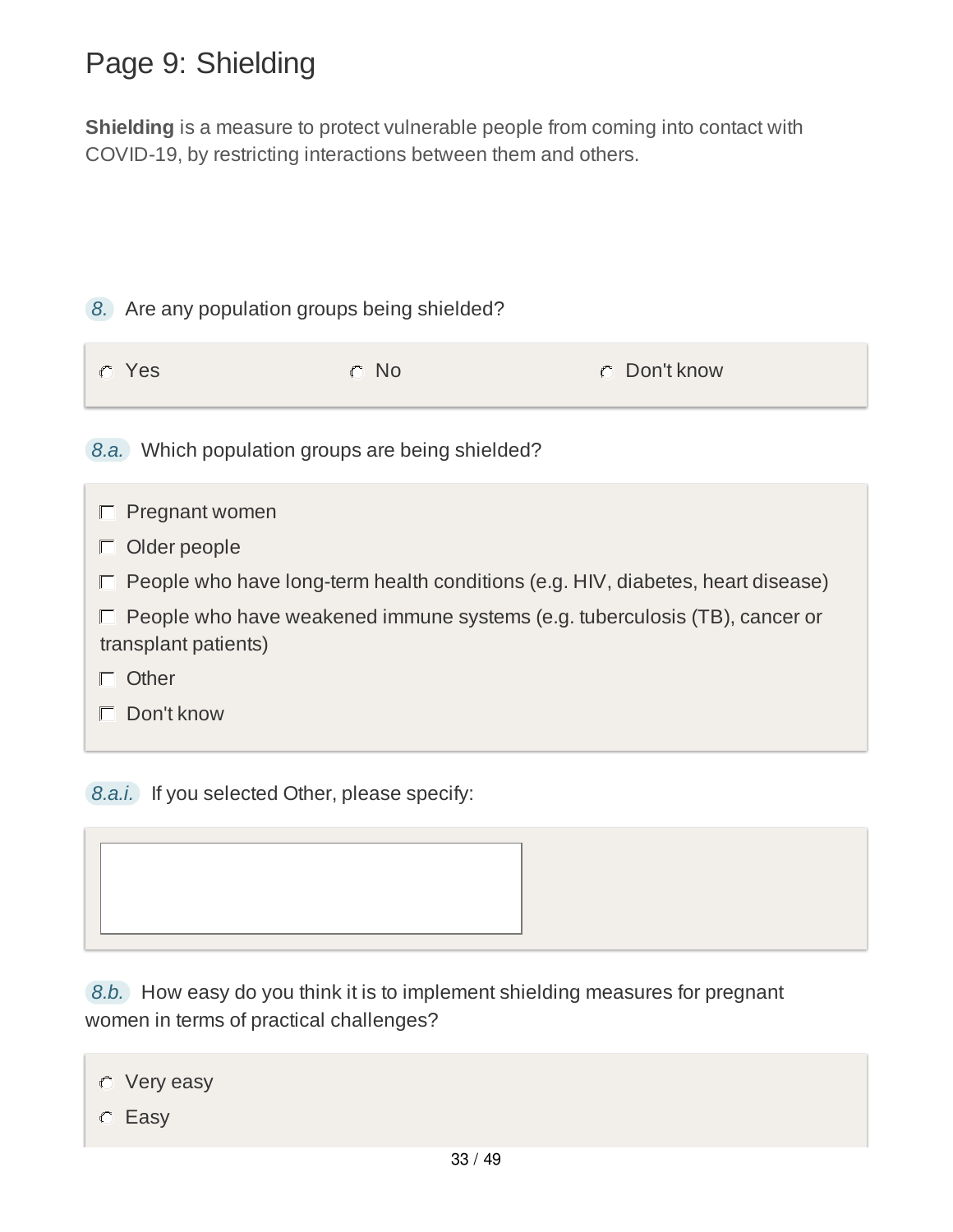- Difficult
- Very difficult
- Don't know

*8.b.i.* Which of the following do you think are barriers to implementing shielding measures for pregnant women?

| $^-$ Lack of enforcement                                                                          |
|---------------------------------------------------------------------------------------------------|
| Lack of policies and guidelines                                                                   |
| $\Gamma$ Lack of communication between policy-makers and the public                               |
| $\Gamma$ Lack of communication between healthcare providers and the public                        |
| $\Box$ Lack of public support                                                                     |
| $\Box$ Lack of home support for pregnant women (e.g. medical care, supply of<br>food/medications) |
| $\Box$ Lack of financial support for pregnant women                                               |
| Social stigma                                                                                     |
| Misinformation (e.g. rumours or myths)                                                            |
| Socio-cultural beliefs and practices                                                              |
| Other                                                                                             |
| Don't know                                                                                        |

*8.b.i.a.* If you selected Other, please specify:

*8.c.* How easy do you think it is to implement shielding measures for older people in terms of practical challenges?

Very easy

Easy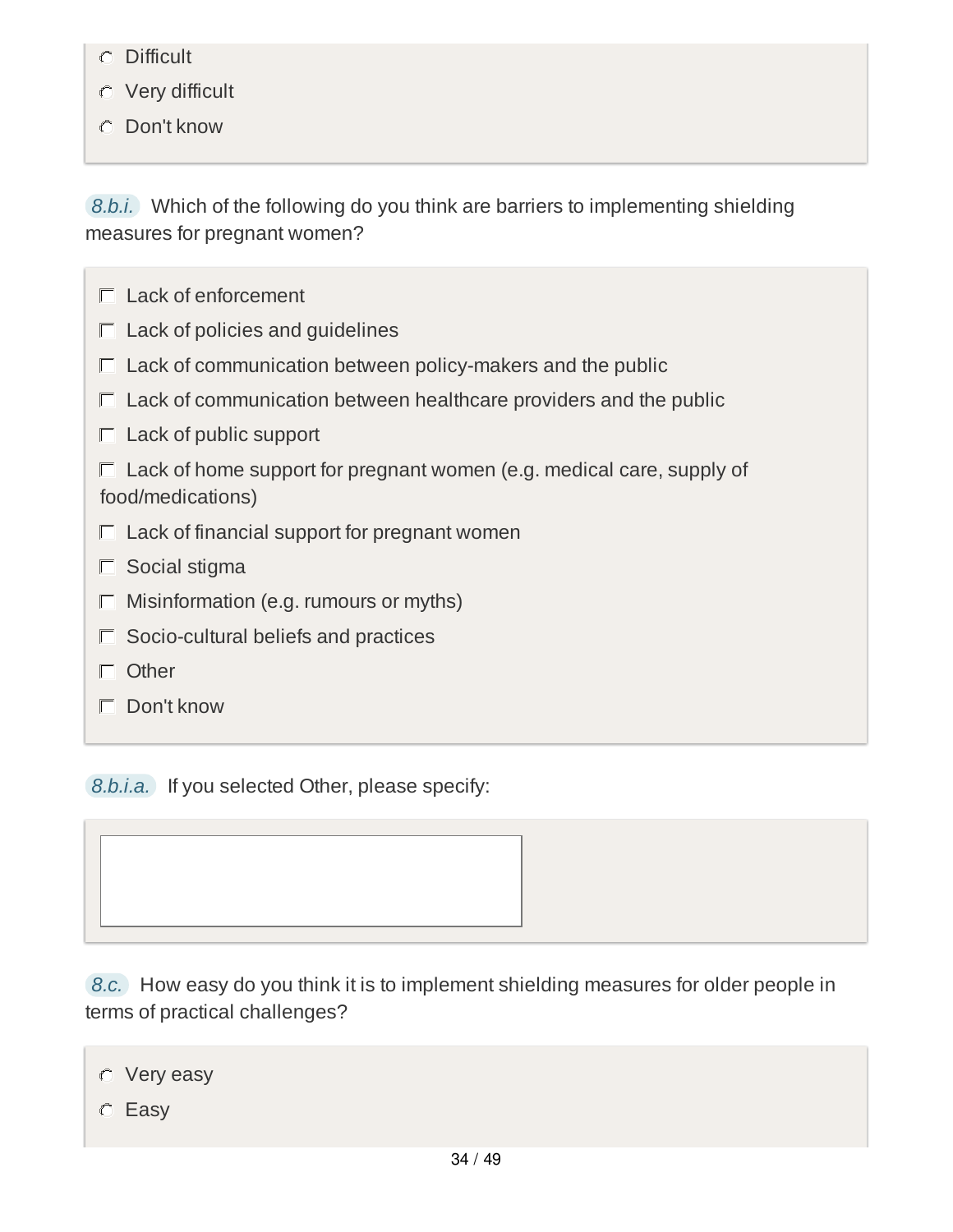- Difficult
- Very difficult
- Don't know

*8.c.i.* Which of the following do you think are barriers to implementing shielding measures for older people?

| Lack of enforcement                                                                                      |
|----------------------------------------------------------------------------------------------------------|
| Lack of policies and guidelines                                                                          |
| Lack of communication between policy-makers and the public                                               |
| Lack of communication between healthcare providers and the public                                        |
| Lack of public support                                                                                   |
| Lack of home support for older people (e.g. medical care, supply of<br>$\mathbf{L}$<br>food/medications) |
| Social stigma                                                                                            |
| Misinformation (e.g. rumours or myths)                                                                   |
| Socio-cultural beliefs and practices                                                                     |
| Other                                                                                                    |
| Don't know                                                                                               |

*8.c.i.a.* If you selected Other, please specify:



*8.d.* How easy do you think it is to implement shielding measures for people with longterm conditions or those with weakened immune systems in terms of practical challenges?



Easy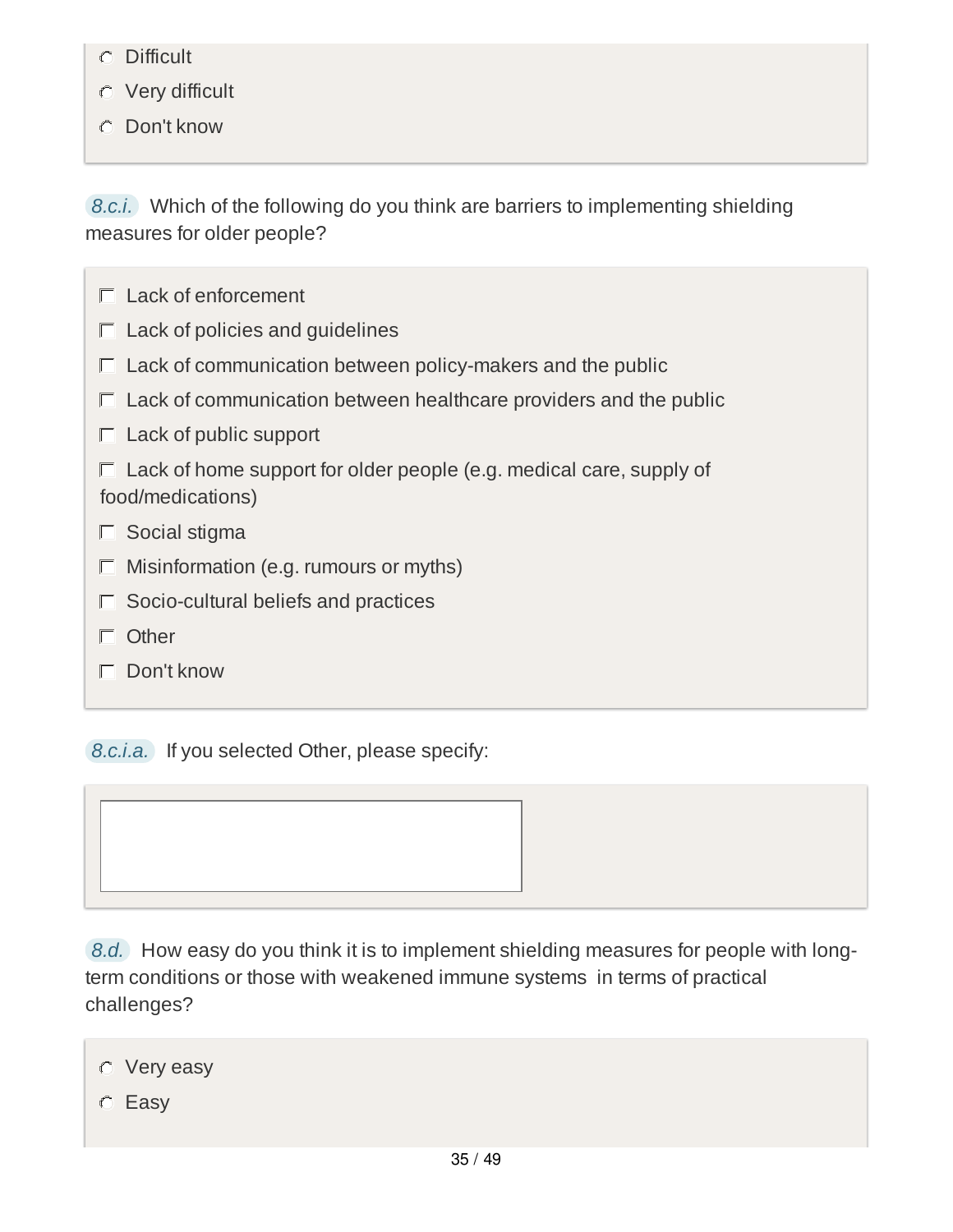- **C** Difficult
- Very difficult
- Don't know

*8.d.i.* Which of the following do you think are barriers to implementing shielding measures for people with long-term conditions or those with weakened immune systems?

- $\Gamma$  Lack of enforcement
- $\Box$  Lack of policies and guidelines
- $\Box$  Lack of communication between policy-makers and the public
- $\Box$  Lack of communication between policy-makers and healthcare providers
- $\Gamma$  Lack of communication between healthcare providers and the public
- $\Box$  Lack of public support
- $\Box$  Lack of home support for people with long-term conditions or those with weakened immune systems (e.g. medical care, supply of food/medications)
- $\Gamma$  Social stigma
- $\Box$  Misinformation (e.g. rumours or myths)
- $\Box$  Socio-cultural beliefs and practices
- Other
- Don't know

*8.d.i.a.* If you selected Other, please specify: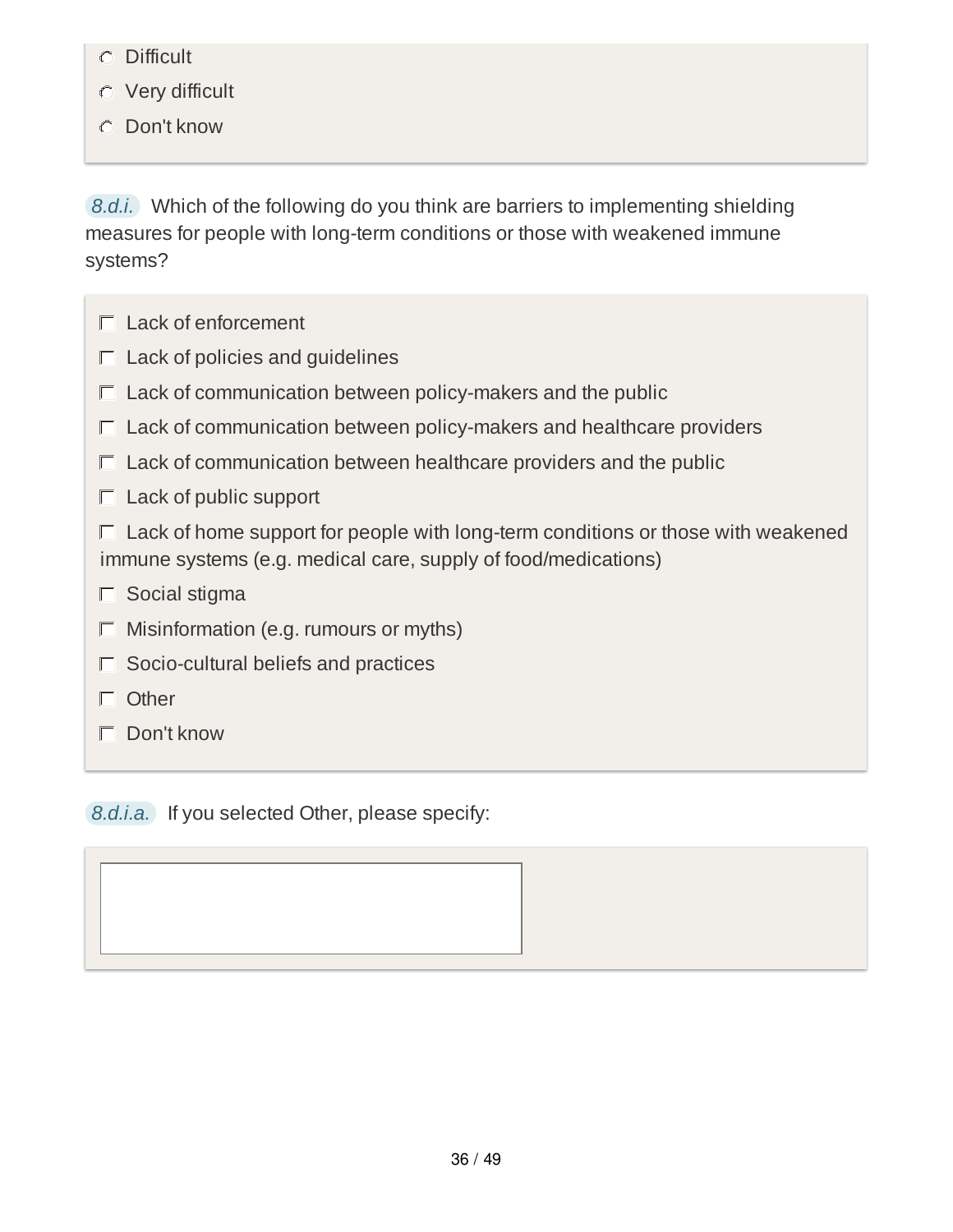### Page 10: Vaccines

The following questions refer to **vaccine use**, assuming a safe and effective vaccine for COVID-19 can be developed.

*9.* Do you think a vaccine, if developed, should be introduced to prevent COVID-19?

| n Yes | $\circ$ No | <b>C</b> Don't know |
|-------|------------|---------------------|
|       |            |                     |

*9.a.* Do you think a vaccine should be prioritised for certain popualtion groups (e.g. pregnant women, healthcare workers, older people)?

- Yes
- $\circ$  No everyone should be vaccinated
- Don't know

*9.a.i.* Which of the following population groups do you think a vaccine should be prioritised for? (please select up to 3 groups)

- $\Gamma$  Infants
- $\Box$  School age children
- $\Box$  Pregnant women
- $\Box$  People who are working
- $\Box$  People who are carers for dependents
- $\Box$  Older people
- $\Box$  People who have long-term health conditions (e.g. diabetes, heart disease)
- $\Box$  People who have weakened immune systems (e.g. cancer or transplant patients)
- $\Box$  People who are in closed settings (e.g. prisons, long-term care facilities)
- $\Box$  People who are displaced (e.g. living in refugee camps)
- $\Gamma$  Healthcare/ Social care/ Emergency professionals
- $\Box$  Homeless people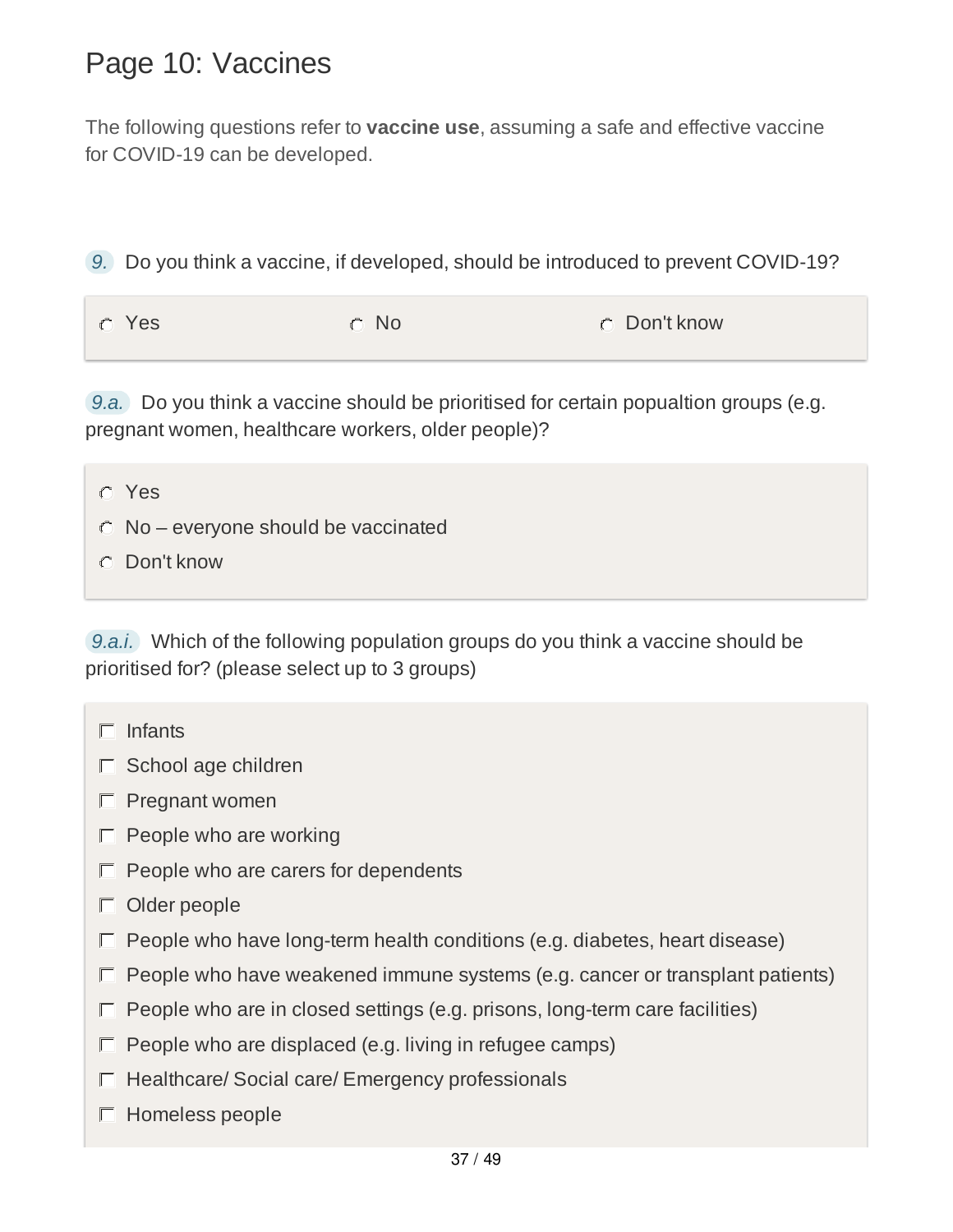#### Don't know

 $\Box$  Other

*9.a.i.a.* If you selected Other, please specify:

*9.b.* How easy do you think it is to provide a COVID-19 vaccine to these population groups in terms of practical challenges?

|                                                                                                | Very<br>easy      | Easy   | <b>Difficult</b> | Very<br>difficult   | Don't<br>know | <b>Not</b><br>applicable<br>(NA) |
|------------------------------------------------------------------------------------------------|-------------------|--------|------------------|---------------------|---------------|----------------------------------|
| <b>Infants</b>                                                                                 | $\Box$            | $\Box$ | $\Box$           | $\Box$              |               |                                  |
| School age<br>children                                                                         |                   | $\Box$ |                  |                     |               | $\Box$                           |
| Pregnant<br>women                                                                              | $\Box$            | $\Box$ | $\Box$           | $\overline{\Gamma}$ |               | $\overline{\Box}$                |
| People who are<br>working                                                                      | $\Gamma$          | $\Box$ | $\Box$           | $\sqrt{2}$          |               | $\Box$                           |
| People who are<br>carers for<br>dependents                                                     |                   | $\Box$ | $\Box$           |                     |               |                                  |
| Older people                                                                                   | $\Box$            | $\Box$ | $\Box$           | $\Box$              |               | $\Box$                           |
| People who<br>have long-term<br>health<br>conditions (e.g.<br>HIV, diabetes,<br>heart disease) | $\overline{\Box}$ | $\Box$ | $\Box$           |                     |               | $\Box$                           |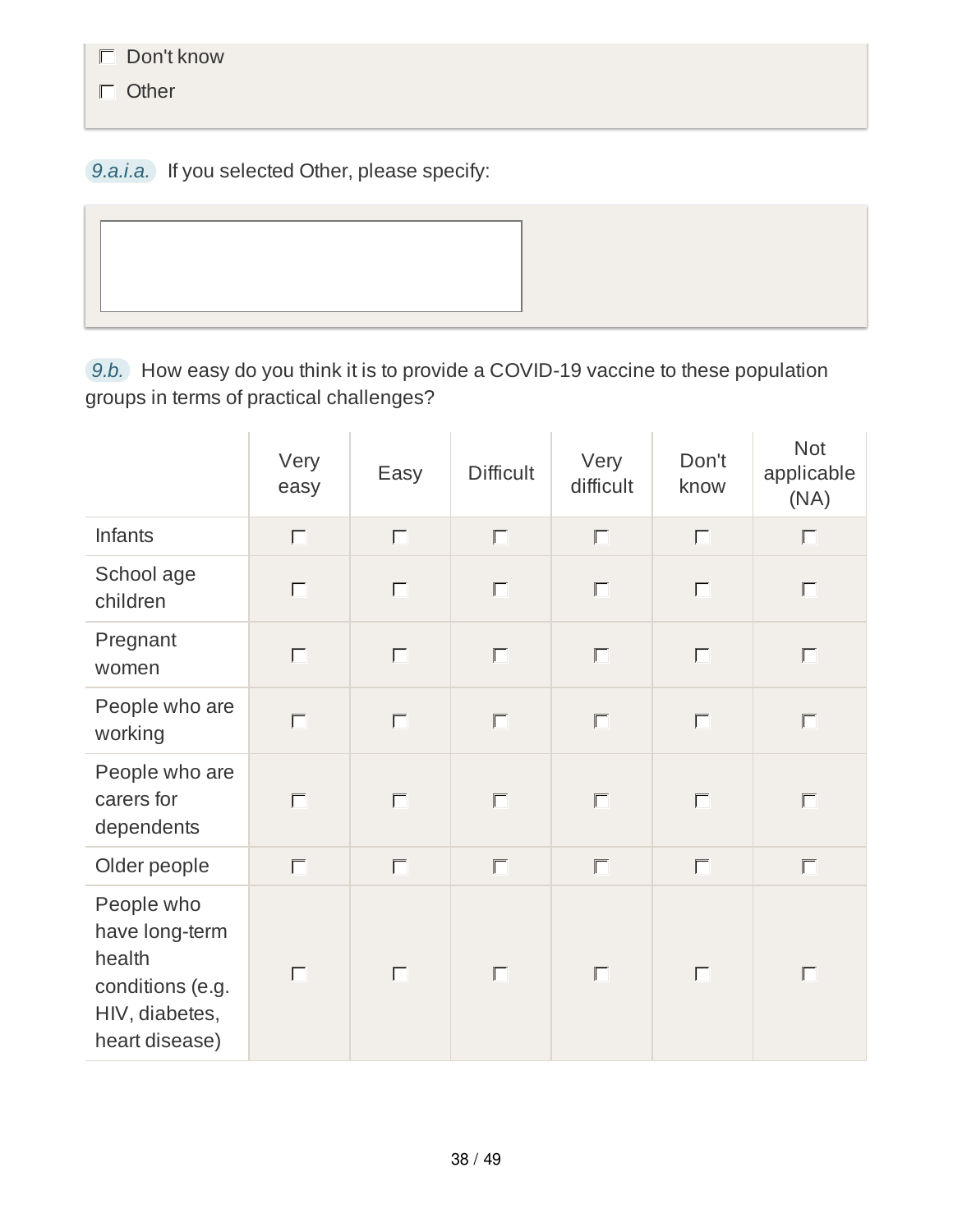| People who<br>have weakened<br>immune<br>systems (e.g.<br>tuberculosis,<br>cancer or<br>transplant<br>patients) | $\Box$ | $\Box$            | $\Box$ | $\Box$ | $\overline{\Box}$ | $\Box$ |
|-----------------------------------------------------------------------------------------------------------------|--------|-------------------|--------|--------|-------------------|--------|
| People who are<br>in closed<br>settings (e.g.<br>prisons, long-<br>term care<br>facilities)                     | $\Box$ | $\overline{\Box}$ | $\Box$ | $\Box$ | $\overline{\Box}$ | $\Box$ |
| People who are<br>displaced (e.g.<br>living in refugee<br>camps)                                                | $\Box$ | $\Box$            |        |        | $\Box$            |        |
| Healthcare/<br>Social care/<br>Emergency<br>professionals                                                       | $\Box$ | $\Box$            | $\Box$ | $\Box$ | $\overline{\Box}$ | $\Box$ |
| People who are<br>homeless                                                                                      | $\Box$ | $\Box$            | ┏      |        | $\Box$            |        |

*9.c.* Which of the following do you think are barriers to implementing a COVID-19 vaccine?

- $\Box$  Lack of vaccine supply
- $\Box$  Lack of financial support
- $\Box$  Lack of policies and guidelines
- $\Box$  Lack of trained staff
- $\Box$  Lack of communication between healthcare providers and the public
- $\Box$  Lack of communication between policy-makers and the public
- $\Box$  Lack of public support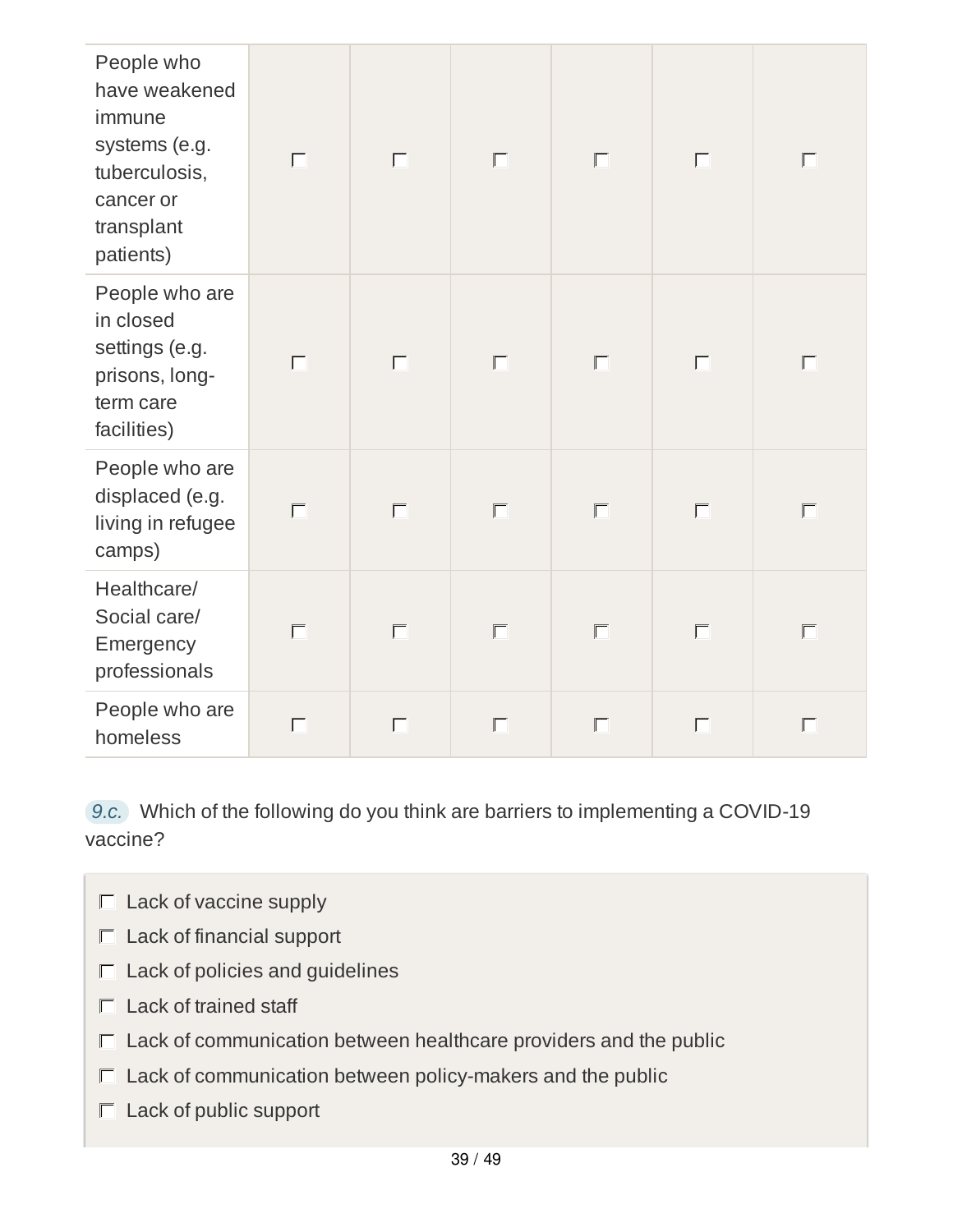- $\Box$  Lack of equipment (e.g. cold chain)
- $\Box$  Vaccine is manufactured in another country
- $\Box$  Public fear of vaccine safety
- $\Box$  Public fear of vaccine effectiveness
- $\Box$  Socio-cultural beliefs and practices
- $\Box$  Social stigma
- $\Box$  Other
- Don't know

*9.c.i.* If you selected Other, please specify: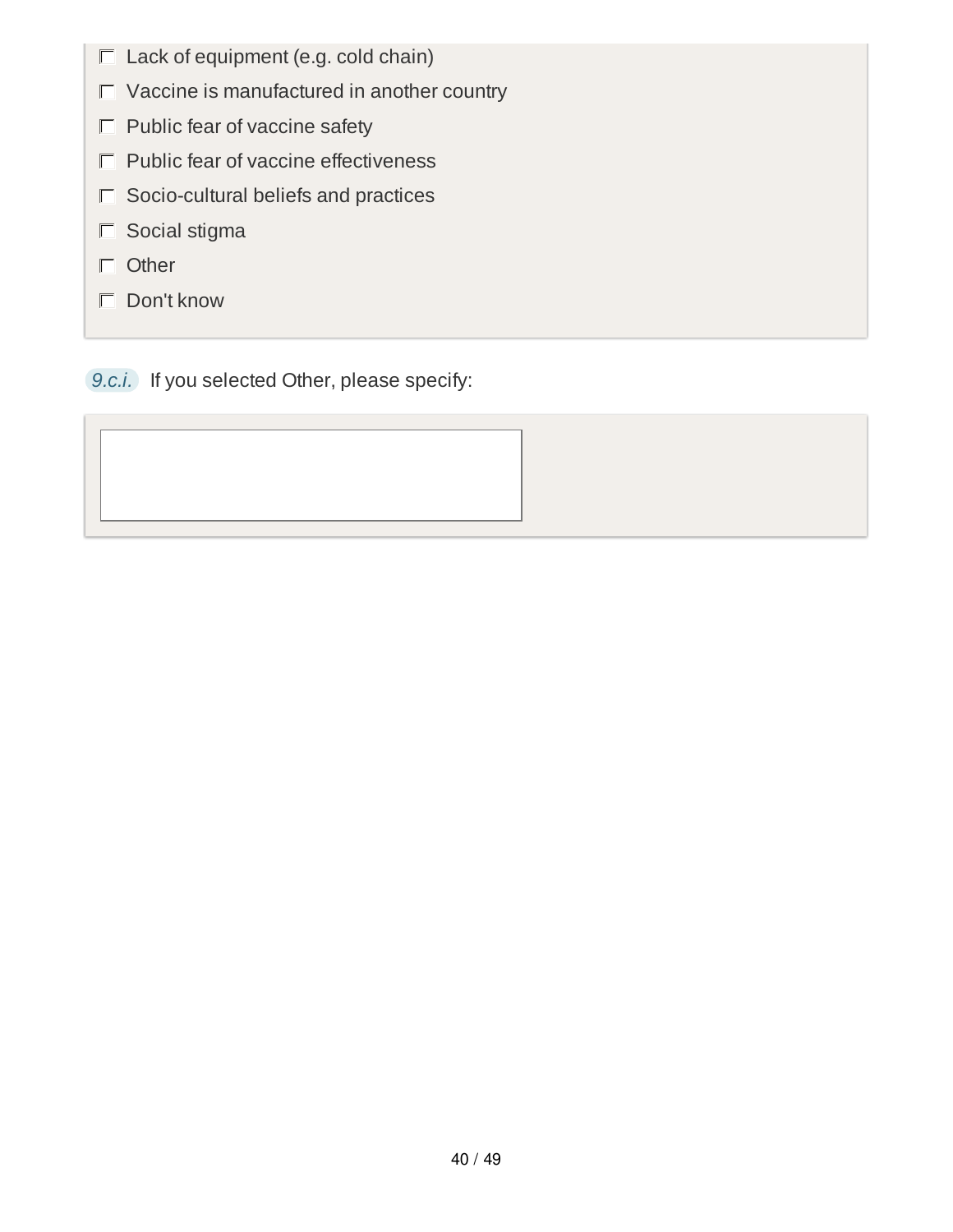## Page 11: About you

*10.* What type of institution do you work for?

- Government
- $\Box$  Non-governmental or not-for-profit agency
- $\Gamma$  Research
- $\Box$  Higher Education
- $\Box$  Multilateral organisation
- $\Gamma$  Other

*10.a.* If you selected Other, please specify:

- *11.* What level do you work at?
	- Community/District
	- $\Box$  County/Regional
	- $\Gamma$  National
	- $\Box$  International
	- $\Box$  Other

*11.a.* If you selected Other, please specify: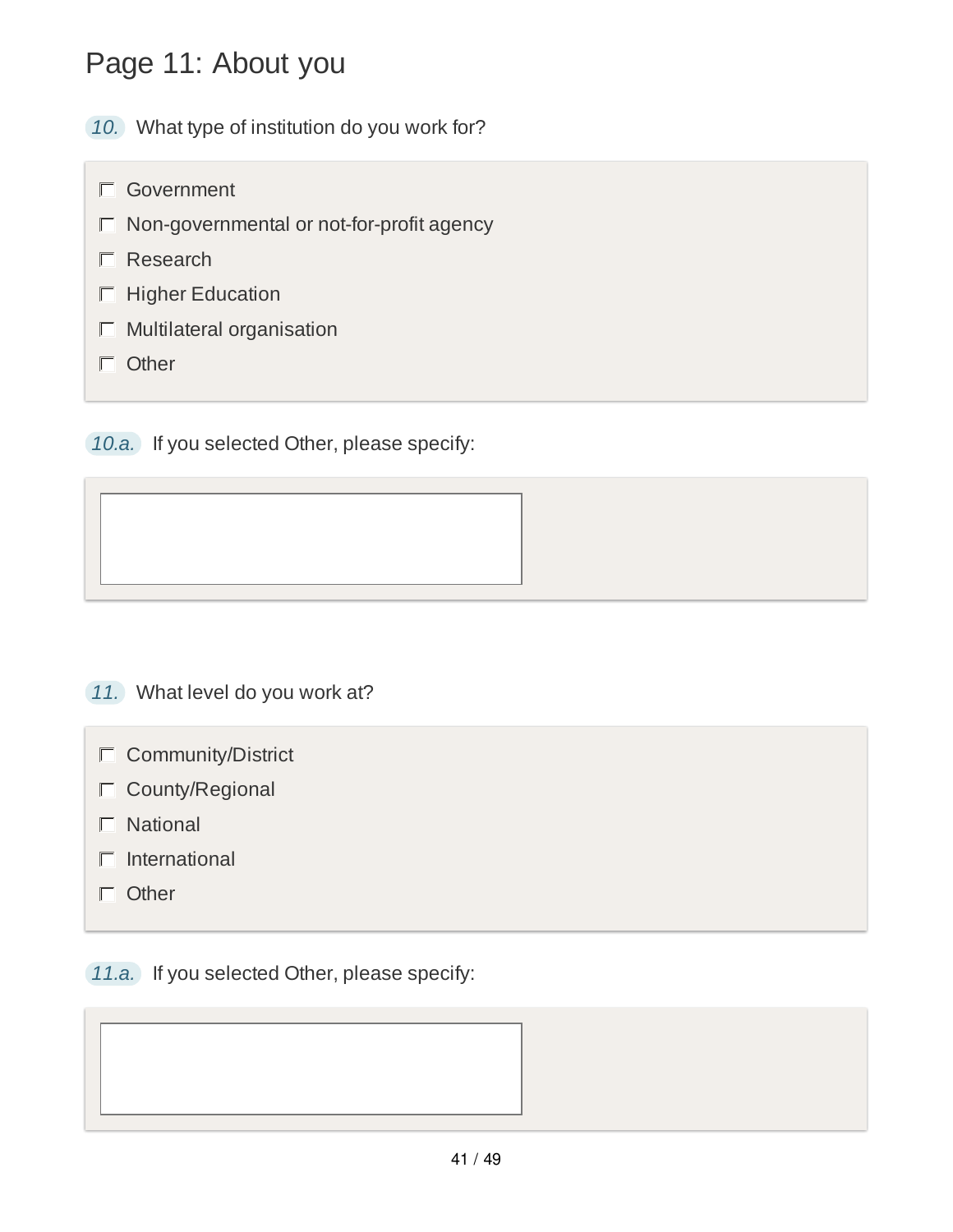*12.* Please tell us which country you have answered the survey questions for:

*12.a.* If you selected Other, please specify:

### *13.* What is your age?

- $C$  18 35
- $O$  35 44
- 45 54
- $C$  55 64
- $O$  65 74
- 75 and over
- **C** Prefer not to say

*14.* What is your gender?

- Male
- Female
- **C** Transgender
- Another gender
- **C** Prefer not to say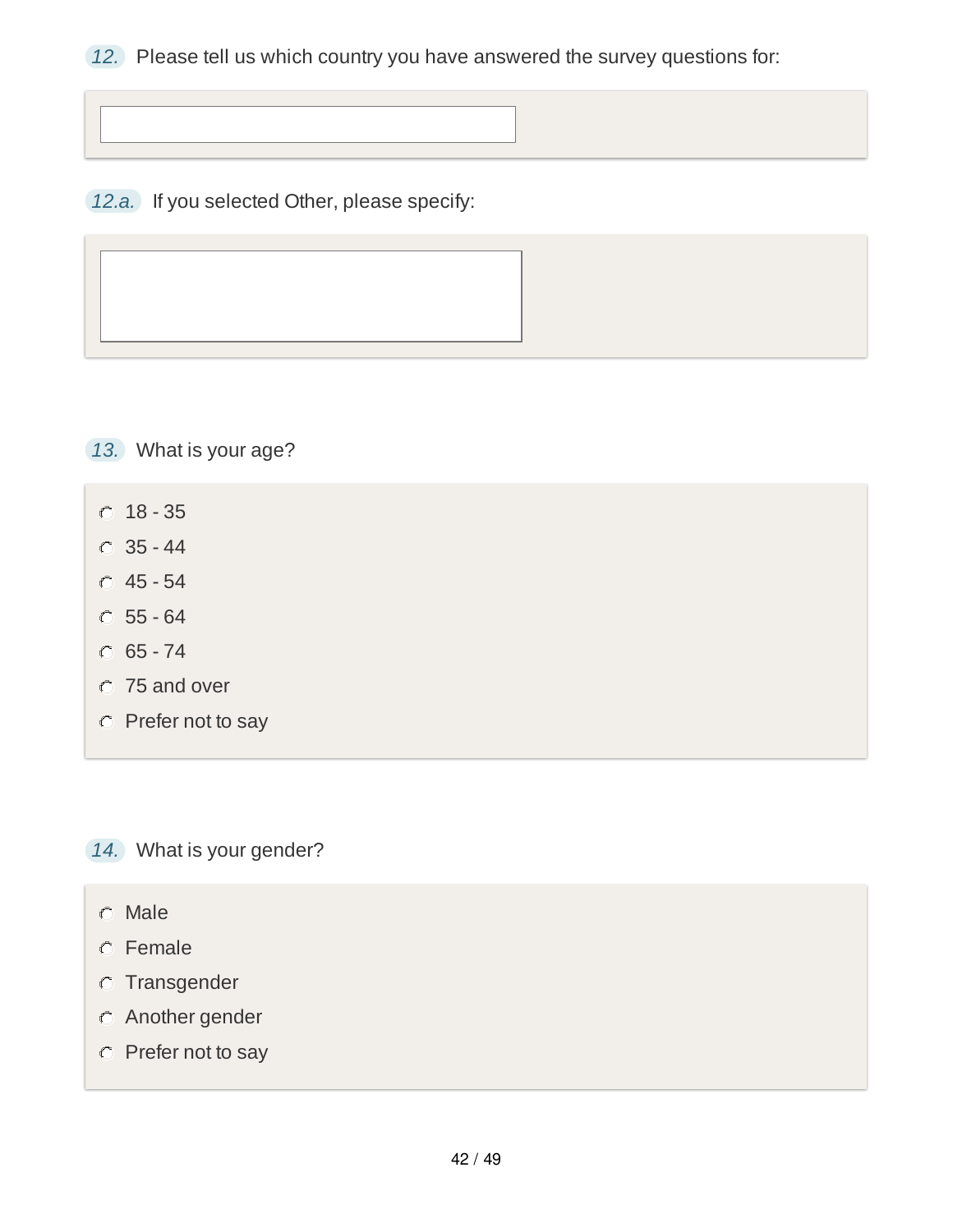# Page 12: Additional information

*15.* Is there anything else you would like us to know?

*16.* If you are willing to be contacted at a later stage regarding future research work on COVID-19 please provide an email address. In doing so you consent to your details being held anonymously, securely and separate from other data by the UK-PHRST for 12 months.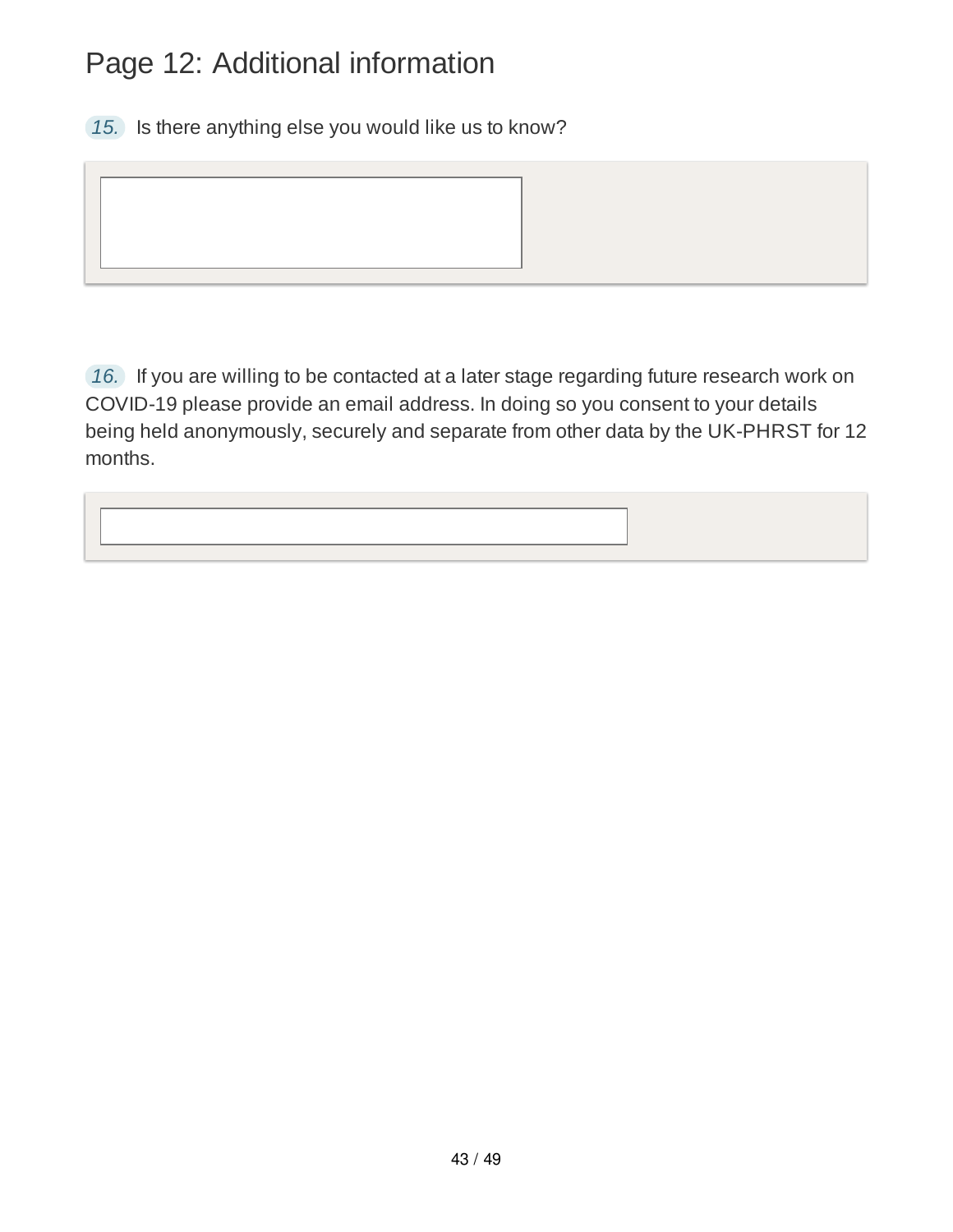## Page 13: End of survey

We appreciate your time and help completing this survey.

We will share the findings and results to inform outbreak respose to COVID-19 and other diseases in the future through the UK-PHRST Knowledge Hub (https://uk-phrst.tghn.org/) and in publications. You are welcome to join the UKPHRST Knowledge Hub community of practice which brings together public health policymakers and researchers to support translation of data to action (https://uk-phrst.tghn.org/community/).

If you have any questions, please email uk-phrst@lshtm.ac.uk

Thank you.

# **Key for selection options**

**12 - Please tell us which country you have answered the survey questions for:** Afghanistan Albania Algeria Andorra Angola Antigua and Barbuda Argentina Armenia **Australia** Austria Azerbaijan Bahamas Bahrain Bangladesh Barbados Belarus Belgium Belize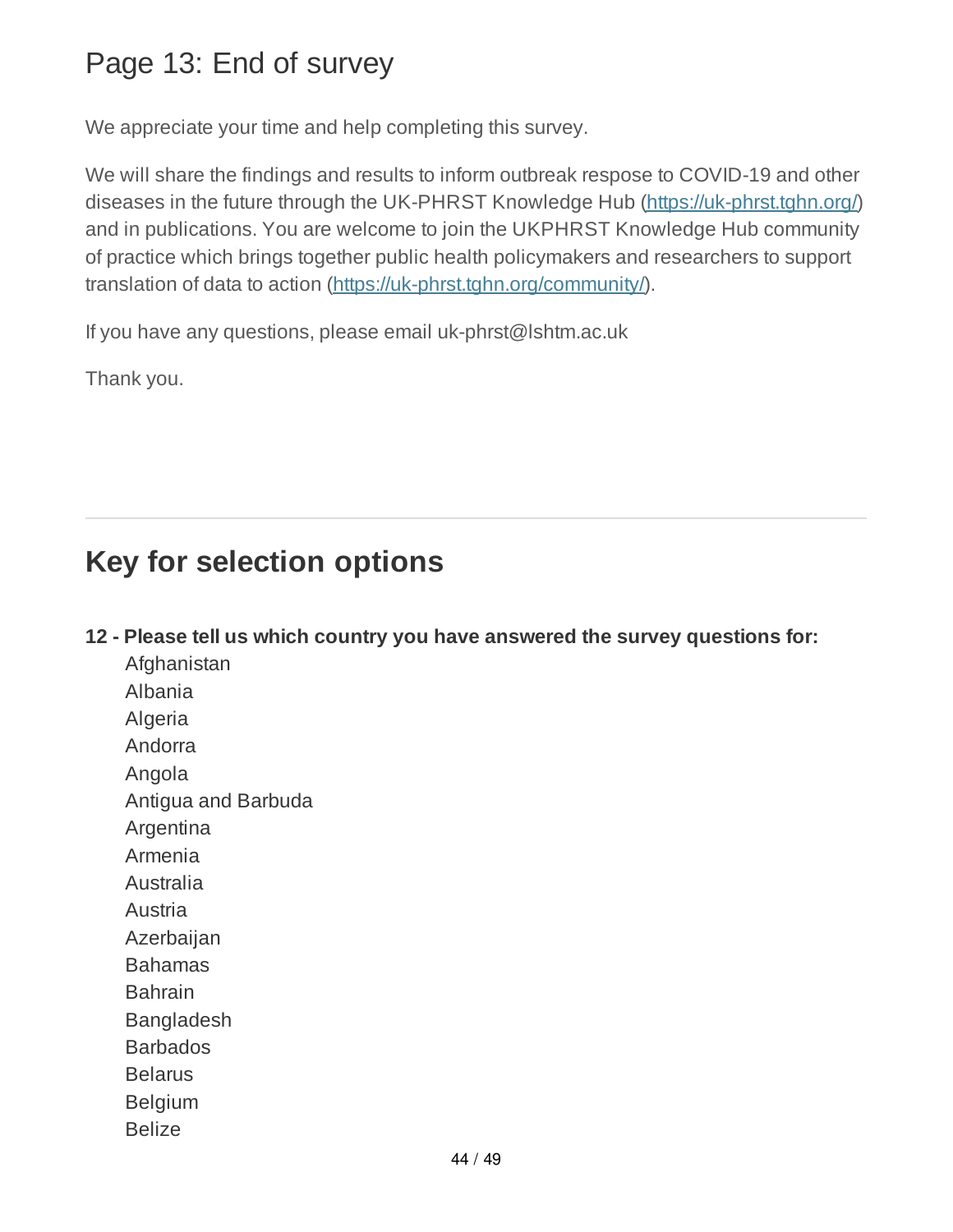Benin Bhutan Bolivia Bosnia and Herzegovina Botswana Brazil Brunei Darussalam Bulgaria Burkina Faso Burundi Cabo Verde Cambodia Cameroon Canada Central African Republic Chad Chile China Colombia Comoros Congo Costa Rica Côte D'Ivoire Croatia Cuba **Cyprus** Czech Republic Democratic People's Republic of Korea Democratic Republic of the Congo **Denmark** Djibouti Dominica Dominican Republic Ecuador Egypt El Salvador Equatorial Guinea Eritrea **Estonia** Eswatini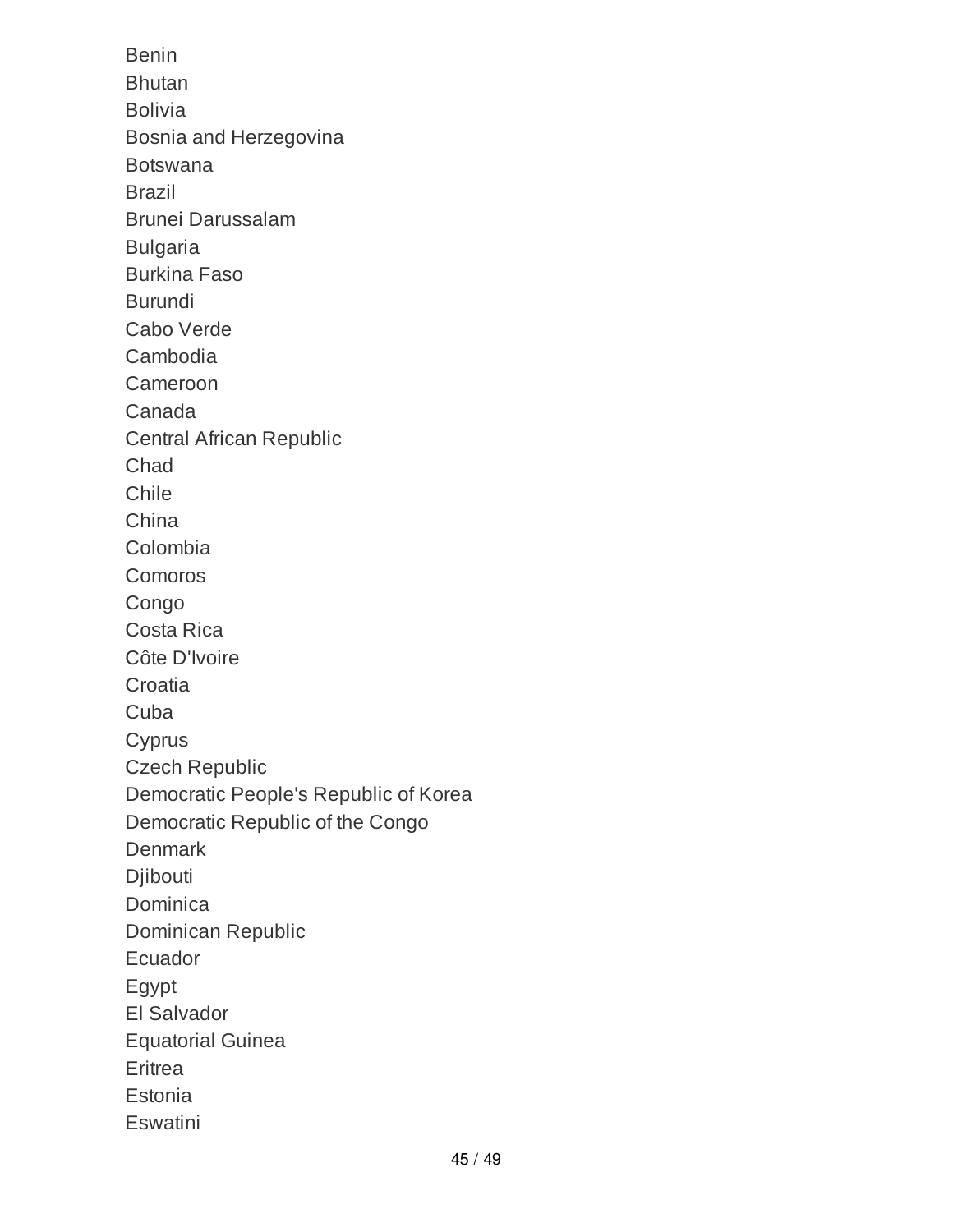Ethiopia Fiji Finland France Gabon Gambia (Republic of The) Georgia **Germany** Ghana Greece Grenada Guatemala Guinea Guinea Bissau Guyana Haiti Honduras Hungary Iceland India Indonesia Iran (Islamic Republic of) Iraq Ireland Israel Italy Jamaica Japan Jordan Kazakhstan Kenya Kiribati Kuwait Kyrgyzstan Lao People's Democratic Republic Latvia Lebanon Lesotho Liberia Libya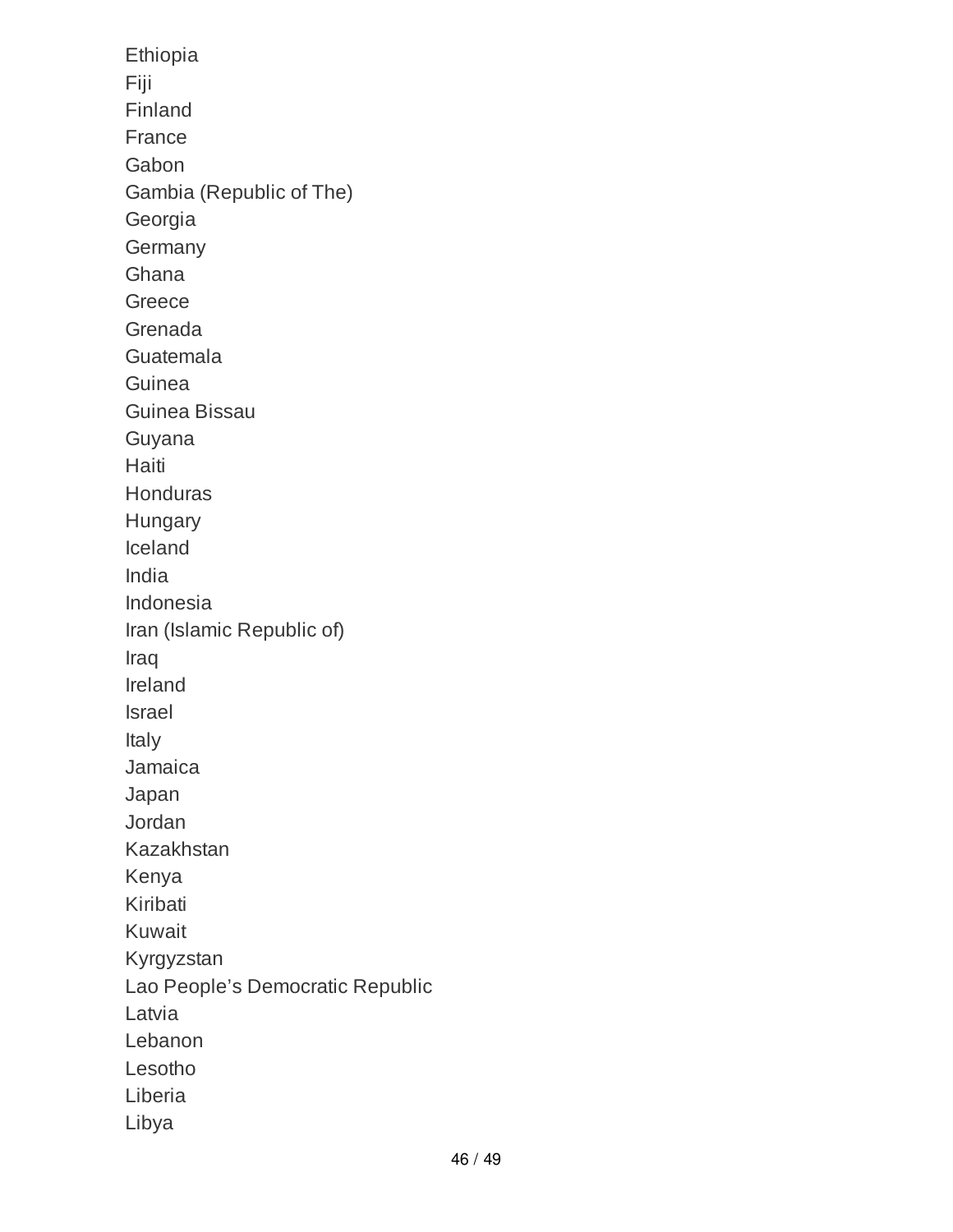Liechtenstein Lithuania Luxembourg Madagascar Malawi Malaysia Maldives Mali Malta Marshall Islands Mauritania **Mauritius** Mexico Micronesia (Federated States of) Monaco Mongolia Montenegro Morocco Mozambique Myanmar Namibia Nauru Nepal **Netherlands** New Zealand Nicaragua Niger Nigeria North Macedonia Norway Oman Palau Panama Papua New Guinea Paraguay Peru Philippines Poland Portugal Qatar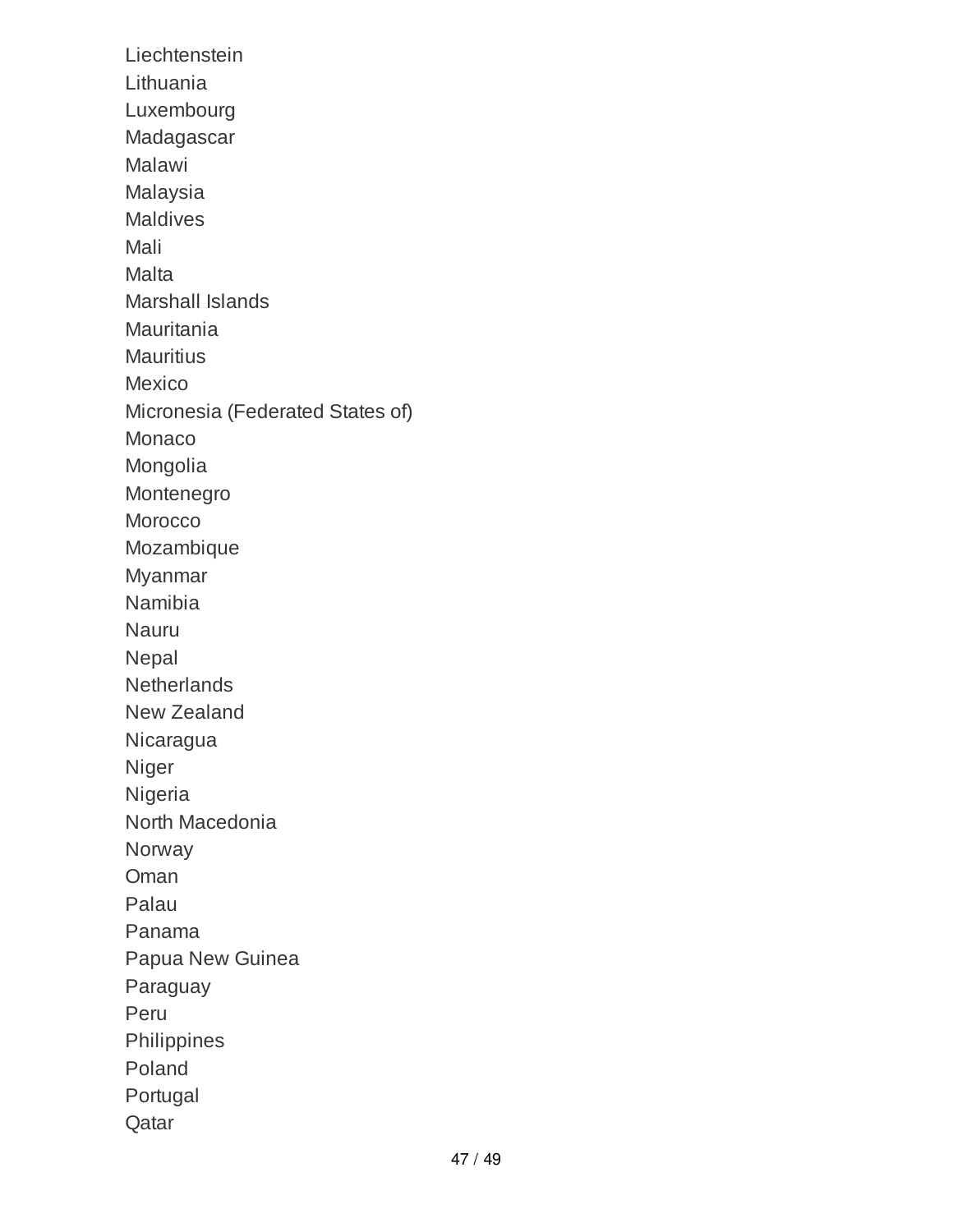Republic of Korea Republic of Moldova Romania Russian Federation Rwanda Saint Kitts and Nevis Saint Lucia Saint Vincent and the Grenadines Samoa San Marino Sao Tome and Principe Saudi Arabia Senegal Serbia Seychelles Sierra Leone Singapore Slovakia Slovenia Solomon Islands Somalia South Africa South Sudan Spain Sri Lanka Sudan Suriname Sweden **Switzerland** Syrian Arab Republic Tajikistan Thailand Timor-Leste Togo Tonga Trinidad and Tobago Tunisia **Turkey Turkmenistan** Tuvalu